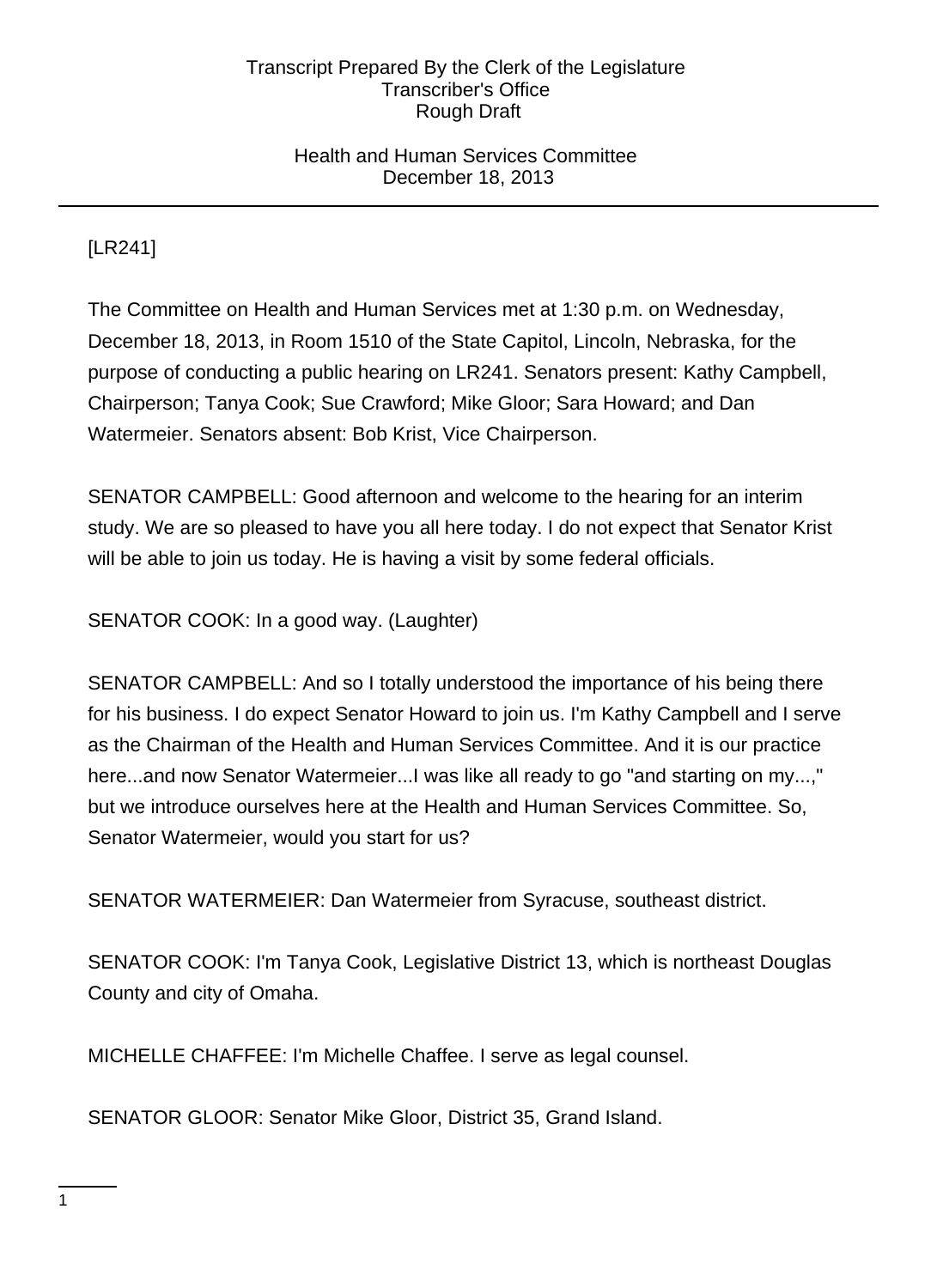## Health and Human Services Committee December 18, 2013

SENATOR CRAWFORD: Good afternoon. Senator Sue Crawford from District 45, which is eastern Sarpy County, Bellevue, Offutt.

BRENNEN MILLER: I'm Brennen Miller. I'm committee clerk.

SENATOR CAMPBELL: And our two pages today are Audie and Phoebe. So if you need some assistance, please let them know. Senator Howard, would you...we're going to give you a chance to introduce yourself at the same time you take your coat off.

SENATOR HOWARD: I'm Senator Sara Howard. I represent District 9 in midtown Omaha.

SENATOR CAMPBELL: And there was no speeding from Omaha I take it. Okay. All right. This afternoon, I want to remind you to please silence your cell phone or turn it off so that you do not bother anybody. Our guest will have as much time as she needs to have. But other than that, we will go to the testimony, and we will use the light system to kind of keep everybody on schedule. If you are testifying today, please complete one of the orange sheets and give it to Brennen so that he can make sure we get the spelling of your name correctly. I'm going to go ahead and give a few opening remarks to this before we go to Ms. Wilson, our invited guest. I am Senator Kathy Campbell, and I will spell my name as I will ask all of you to do when you come, K-a-t-h-y C-a-m-p-b-e-l-l. And I am here to give some opening remarks on interim study LR241. Today's hearing will continue the focus on what options for Medicaid coverage for newly eligible Nebraskans under the Affordable Care Act. As you're aware, I introduced LB577 to expand eligibility for individuals in Nebraska's Medicaid program utilizing enhanced federal funding. We spent more than ten hours of debate on LB577, during which I listened to my colleagues' questions and concerns. Senators suggested to me at the end of last session, let's take time to see what states do. In response, I promised I would work during the interim to gather information, and I have continued to pursue options which may be available under Medicaid expansion to structure a Nebraska plan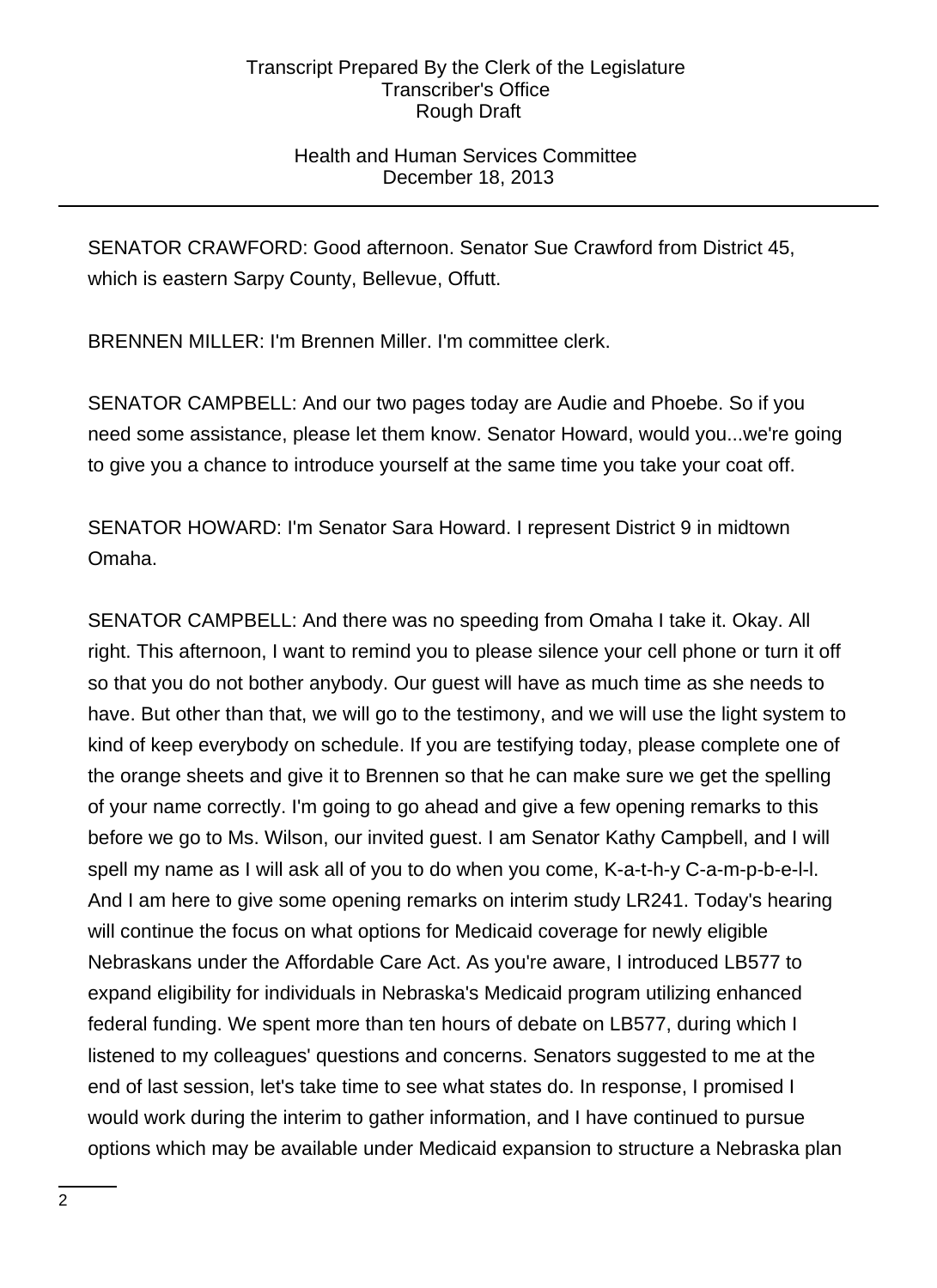## Health and Human Services Committee December 18, 2013

providing healthcare coverage for working Nebraskans. Today's hearing is part of fulfilling that commitment to my colleagues. During this interim, we have researched other states' options and studied the response of CMS to different states' Medicaid waiver applications. I have contacted my colleagues and, I have to say, with a lot of help from some of my other colleagues who stepped up and helped me finish out and talk to some folks, and invited their suggestions and continued dialogue on this important issue. Now, today, we have an opportunity for a public hearing, and I have invited Joy Wilson, head policy research...health policy research director for the National Conference of State Legislatures, to provide testimony on what is being proposed for Medicaid expansion in other states. My commitment is to bring a new bill next session that is a Nebraska plan, a plan to provide health coverage for uninsured Nebraskans through the enhanced federal financing available under the ACA through Medicaid. I believe today's hearing will provide pertinent, important information to be considered as we move forward. We are still asking people for their suggestions and their ideas, certainly from my colleagues as well as from you who have come today. We continue to work on people's questions because we feel that is so important. So with that, we'll welcome Joy Wilson to be with us. She has been with us before and provided information. We just felt that it would be helpful to hear what other states are doing. And, Joy, it's a pleasure to have you back in Nebraska. And thanks for coming during a holiday season. That's for sure. [LR241]

JOY JOHNSON WILSON: (Exhibit 1) Well, thank you, and it's a pleasure to be here. Madam Chairman and members of the committee, I'm going to fairly quickly go through the presentation so that we can get to your questions because I know that that's usually the most important part of testimony. So I'm going to get going here. As you know, the Medicaid expansion in the original Patient Protection and Affordable Care Act was a requirement on states. So every state would have been required to provide eligibility to the new categories that were established in the act. There were also some other major Medicaid and CHIP provisions that I thought I'd remind you of, that CHIP is now a requirement for states to have the Medicaid program. So it is a grant condition of the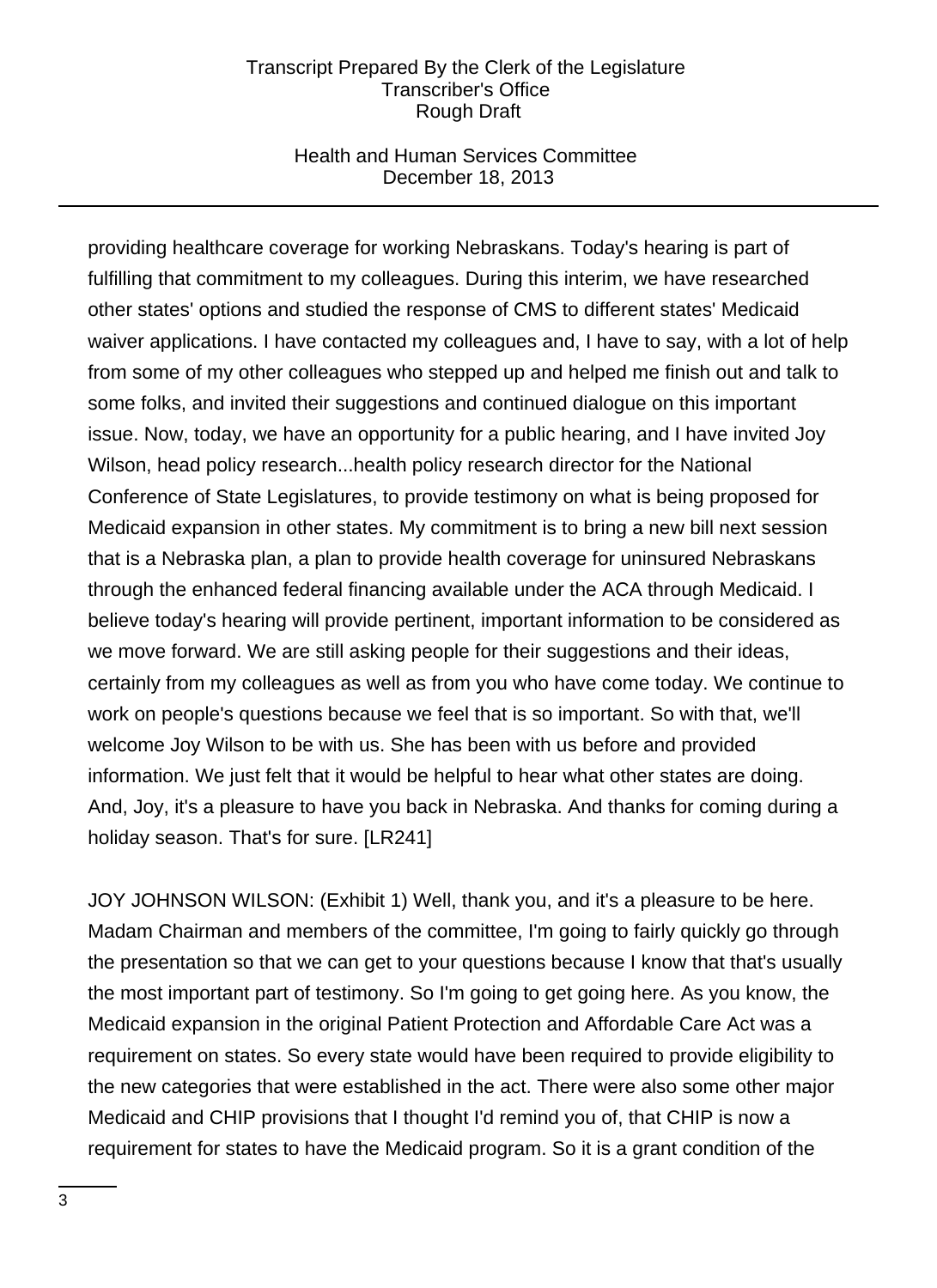## Health and Human Services Committee December 18, 2013

Medicaid program. Prior to the ACA, that was not the case. It extended the maintenance of effort requirement on Medicaid and CHIP--through January for Medicaid and through September 30, 2019, for CHIP, although CHIP is only funded through September 30, 2015. So there is a policy decision pending on what happens with CHIP after this fiscal year coming. And then there is the requirement to decrease funding for the disproportionate share hospital program beginning next month. So those are some big Medicaid issues that will be an issue that people will be talking about the next few weeks. The Supreme Court surprised everybody not only in upholding the constitutionality of the Affordable Care Act under the Commerce Clause and tax issues, but also found that the Medicaid expansion...we have over the years as states looked at, at what point does the federal government commandeer state funds. And although we believed that there was such a thing, we've never seen it; or if we'd seen it, no one else saw it. And so this was the first time that the Supreme Court or any court has found commandeering. And in that way, they said that then they did not repeal that provision of the law. And I think that's important to note. What they did was prohibit the Secretary from implementing the penalty for failure to expand the Medicaid program to the adult new category. So the other expansions are in effect. The optional provision is the expansion to childless adults who are not pregnant, who are not children, and are not Medicare eligible. I think that gets...oh, and they're able-bodied. So with all of those requirements, those people are the...that's the category that is optional. And you note, there's the new eligibility level where they've switched Medicaid from one where you assess assets and resources and do some other calculations to one that is pretty much strictly based on income except for individuals that come into the Medicaid program through another program. So for instance, if you are eligible for Supplemental Security Income, SSI, there are asset and resource requirements that are part of that program. But one of the other provisions of that program is that you are categorically eligible for Medicaid. So if you are on SSI, you are on Medicaid, they're not doing the income requirement because you came to Medicaid through another program--same thing for children in foster care and there's some...and people who come on to Medicaid because they are low-income Medicare beneficiaries. So all of those people still have resource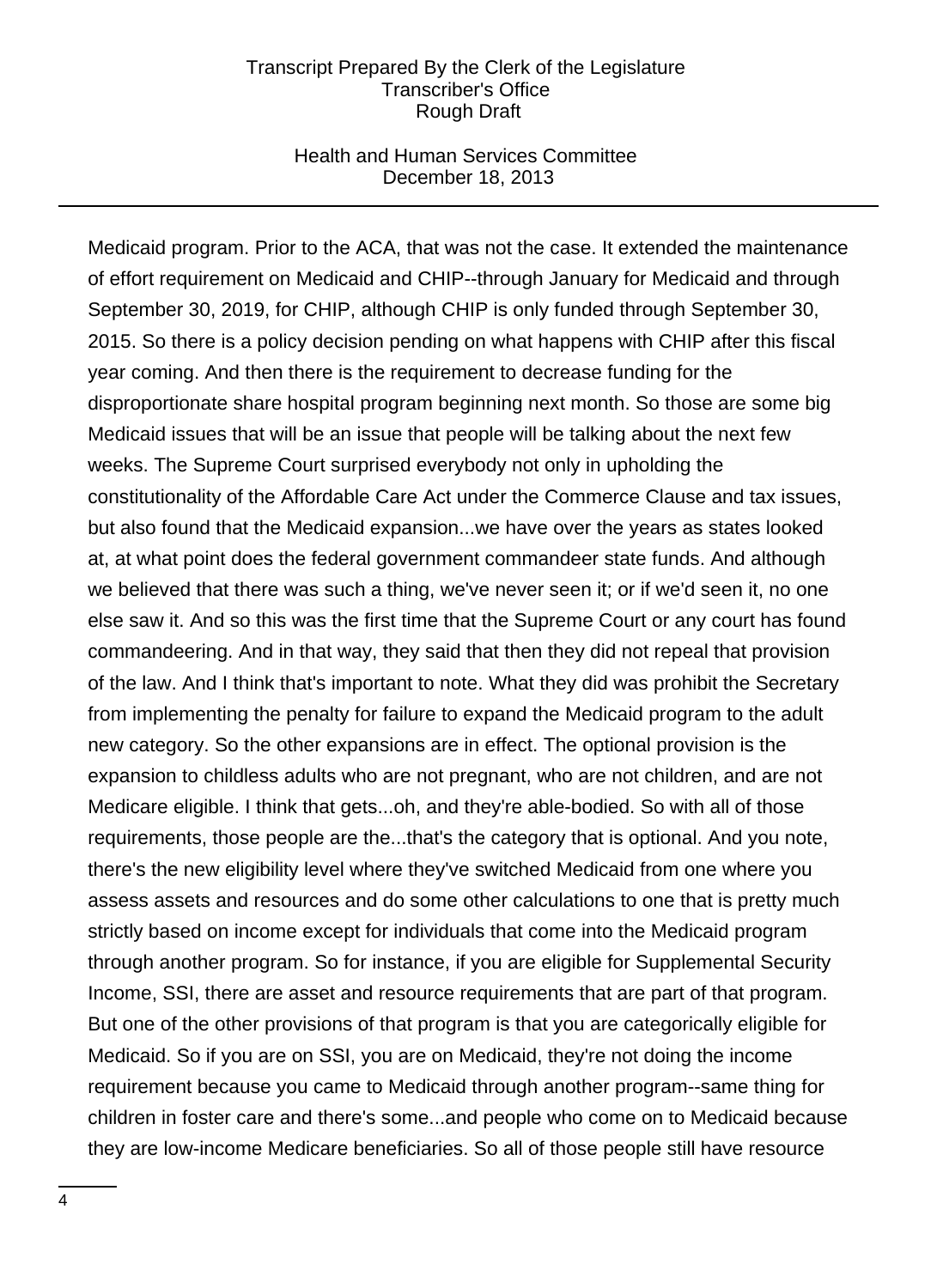## Health and Human Services Committee December 18, 2013

and asset tests that are associated with the programs that made them eligible for Medicaid, so just to clarify how that all works. The new mandatory category we talked about, I did highlight that. Former foster children under age 26 are a new required category, but there's a twist here. If the individual was a foster child in your state, they are categorically eligible for the extended eligibility up to age 26 in your state. If they go to another state, the other state is not required to provide Medicaid benefits, although they can opt to do so. There is currently not a process in place yet to organize this effort. And there is not a card that people get when they leave foster care. When they age out of foster care, there is no certificate or card that you get that shows that you have that. And so the question then becomes, if another state was supportive of providing that care, how would you know that they meet the requirements? And so this is something that will have to be addressed by rule sometime next year hopefully fairly quickly so that former foster children that are not living in the state where they were foster children can still avail themselves of that coverage if the state they're living in chooses to do so. So there's two steps. First, the state has to decide whether it wants to recognize foster children from other states. And then there has to be some process by which those individuals can get some sort of certification that they did indeed age out of foster care. So just to...because I think you're going to hear about that in the next session, just so you know what that's about. We talked about changing to modified adjusted gross income. The reason for doing that was that that is the requirement, that's the eligibility process for getting into the marketplaces--used to be exchanges, now they're marketplaces. And so assuming that people may move from one, from Medicaid to the marketplace, back and forth, it makes sense to have one eligibility standard to make that work. And then, of course, as you know, for the new eligibles, these are people who were not previously Medicaid eligible and now are, there is the enhanced match. And that is the process. The enhanced match is specifically by year. So if you start your Medicaid expansion in 2017, you don't get any of the 100 percent reimbursement that everybody is talking about. You would start at 95 percent. So it's not that you get a guaranteed three years of 100 percent, then one. It doesn't work like that. It is statutory how the enhanced match is spread across the years. And then, of course,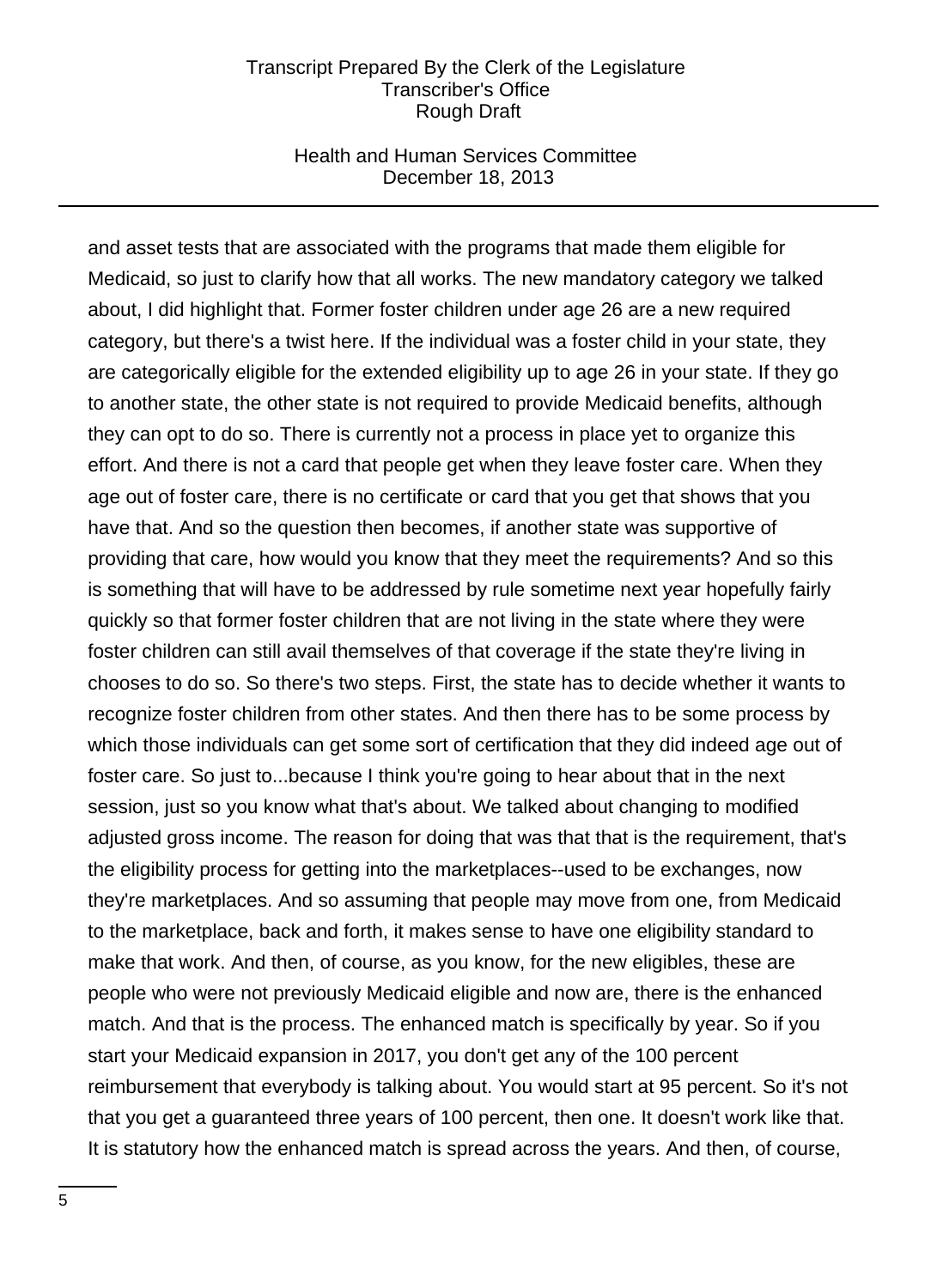## Health and Human Services Committee December 18, 2013

in 2020 and thereafter, the match for those newly eligible individuals would be 90 percent. There's a definition of newly eligible. So if you had people who were eligible for Medicaid and hadn't enrolled, they're not newly eligible. That's the bottom line to that. We've talked about the MAGI, modified adjusted gross income. That is the new income standard that most people will go into Medicaid and into the exchanges using as their eligibility standard. So what is the deal on the Medicaid expansion? First of all, for the new adult population, it is optional. So there is no penalty if a state fails to do that part of the expansion. There is no deadline for a state to enact an expansion or to go forward with an expansion. You could expand and quit. You could come back a couple years later if you want to. So you can go in and out at will. There is no penalty, and there is no deadline. We have 25 states and the District of Columbia that have currently decided to expand, and I say, in 2013. I think you have a map that's highly footnoted and that's because...and I always date my maps now because things change on a day-to-day basis. So what you say on December 16th may not be true on the 18th. I don't know that anything has changed between when I did this map but...and 25 states that will not expand in 2013 but may be expanding in 2014. So for instance, Michigan has submitted their waiver application, but they have not been...it's not been approved and they weren't planning to implement until sometime later than 2013. So while technically they've got something pending, I didn't count them as a yes. So you have to explain what's a yes, what's a no, what's maybe. So I tried my best to parse that out in this map. You may have heard that New Hampshire went into special session in November, attempted to pass legislation. They failed to get the votes. They are going to bring it back up when they go into session in January, but we don't know how that's going to work. We have a couple of states that are in litigation. Arizona, the governor...the legislature actually passed a Medicaid expansion bill. The governor signed it, and they are moving forward. And now they have been challenged by a group of state legislators over a technicality in the law. And so that is pending court consideration. And in Ohio, Governor Kasich used his controlling board. They approved the Medicaid expansion. The legislature was not in session, and the controlling board makes appropriation decisions in the absence of the legislature. And the governor moved forward on the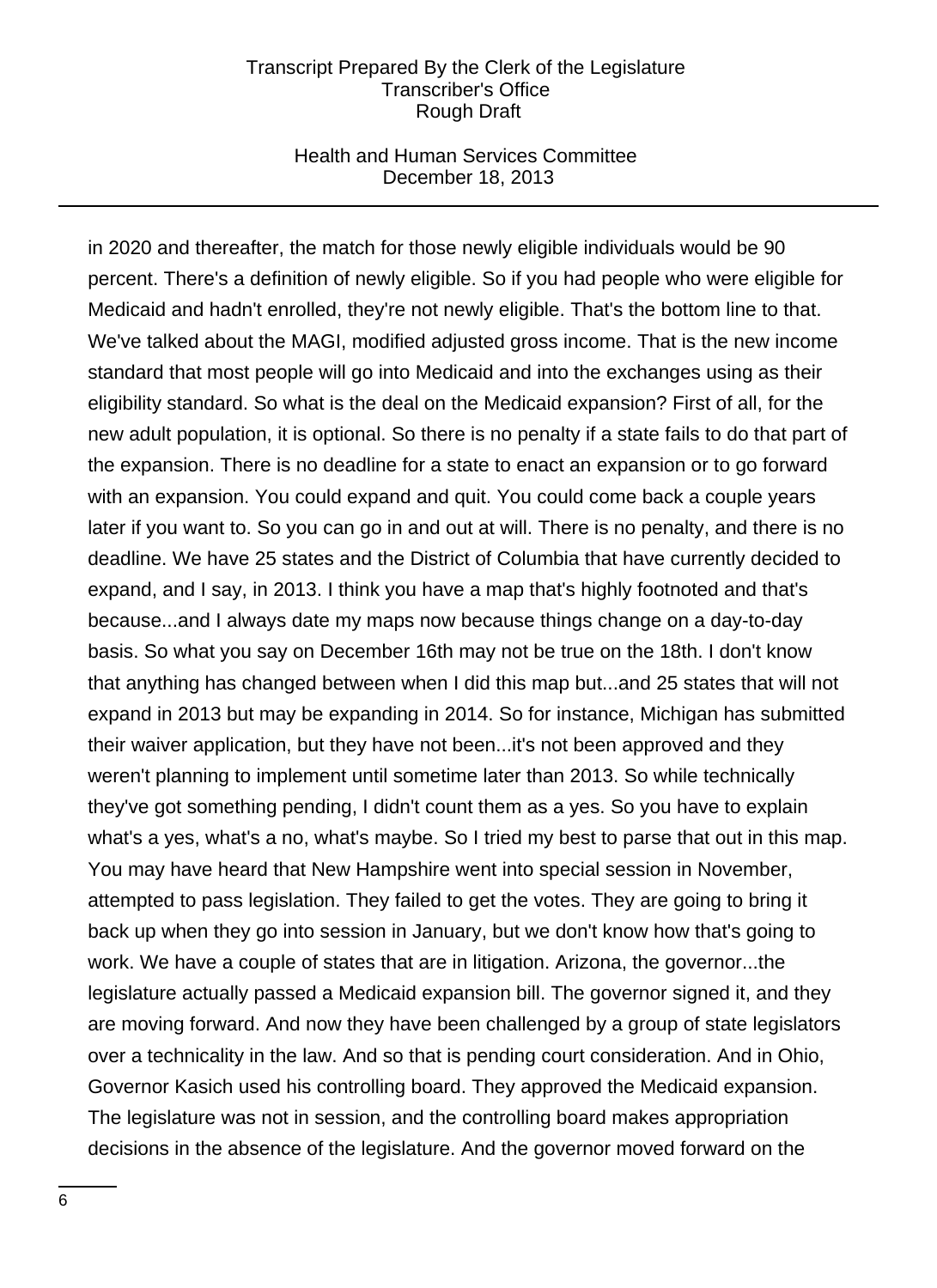## Health and Human Services Committee December 18, 2013

Medicaid expansion. That is being challenged in court as well about whether the controlling board acted appropriately. And the Ohio Supreme Court has provided expedited consideration. And it should be considered late this month or early next month, although the governor has said he plans to move forward on January 1. So that will be interesting watching the newspapers on that one. And then there are a number of governors that are having conversations with HHS about their various ideas about how to move forward on an expansion but have not yet come forward with a formal proposal. And so there's a lot going on. The latest of the states, and we're going to talk about that, Pennsylvania, the governor has put together a proposal and he has started the 1115 process. The first step of that, of course, is a period of public comment. And he has set the hearing dates that, I think, begin this month and run through January, and then he will submit his proposal that would include any comments that he receives from the public hearings to CMS and start the formal process. So if a state doesn't expand, then what? So here is the short story about what happens. Individuals with income above 100 percent of the federal poverty level are eligible to enroll in the state's marketplace. Whether it's a federal marketplace or a state marketplace, it doesn't matter. They are eligible to seek coverage in the marketplace. Individuals with income below 100 percent of the federal poverty level are not eligible for Medicaid because the state did not expand, nor are they eligible to participate in the marketplace. And this is what is now being called the gap group. So these are people who currently aren't eligible for Medicaid. In some cases they might be eligible for some state-funded Medicaid waiver program usually at a very low percent of percent of poverty, somewhere in the 30 percent of poverty range or thereabouts. But for the most part, these are people that were not currently eligible for Medicaid and are not now eligible for Medicaid. So they are...they do not benefit from the Medicaid expansion that's in the ACA. So a question we are often asked is, then does the noncoverage penalty apply to the gap, the people who are the gap individuals? And the answer is no. The Secretary has the ability to offer hardship exemptions to any group that she feels has a hardship. So it's a very broad exemption that is available to the Secretary. And there is also a provision in the law that says if it is not affordable to you, you will not be penalized. So most of the people in that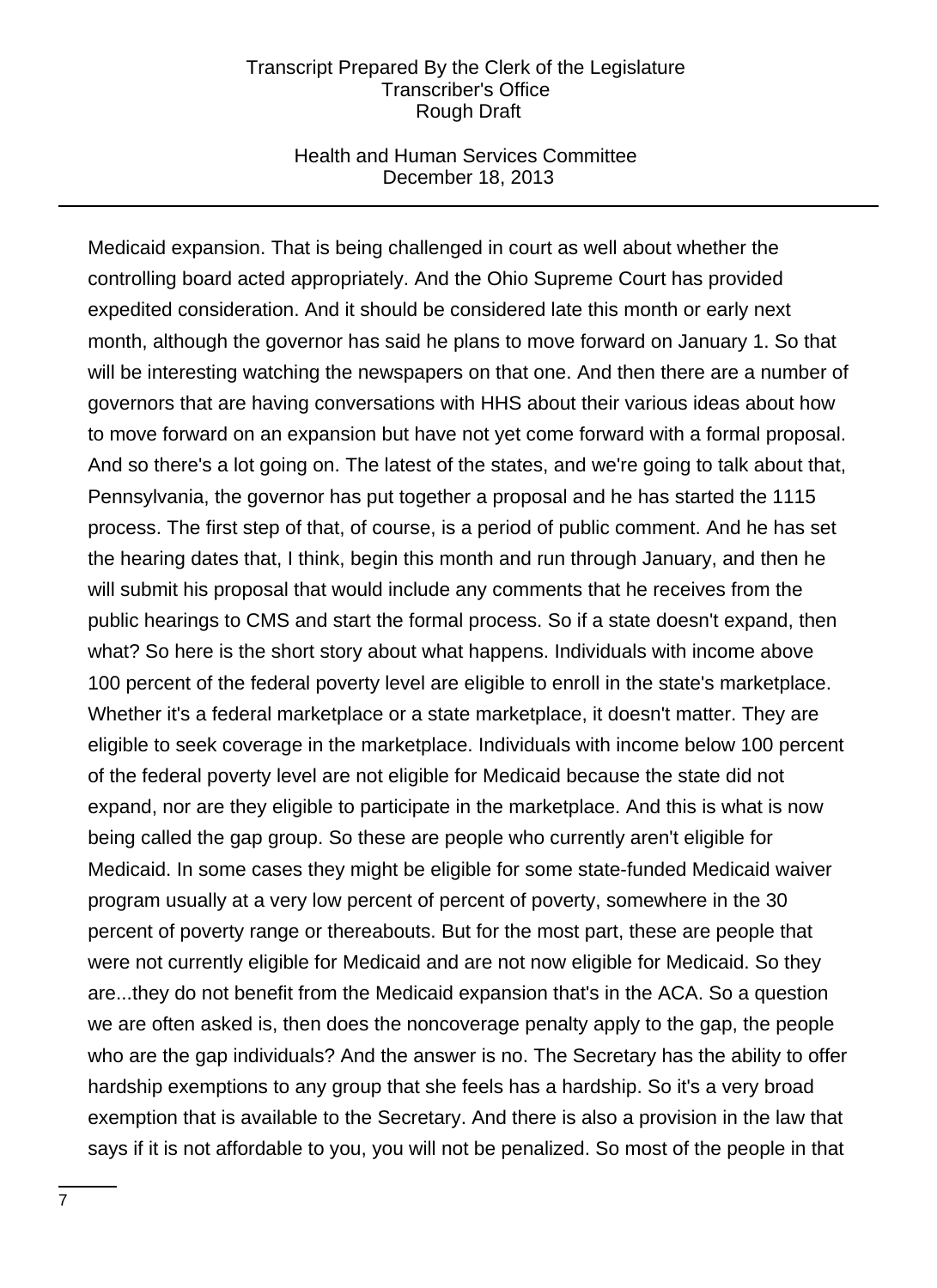### Health and Human Services Committee December 18, 2013

income area below 100 percent of poverty would either not be penalized because they would be exempted on the affordability issue or the Secretary would provide a hardship exemption. So they're not going to be penalized. So the Section 1115 waiver is not really a program, it's more of a process. And it is very particular to the administration that is in charge at the time because it is about what the Secretary of HHS determines would be the right policy direction for the Medicaid programs or promotes the objectives of the Medicaid program. And as you know, that changes from administration to administration. So 1115 waivers are kind of dependent on who's in charge of the department and who's in the White House. So that's important to note because the 1115 waiver is a process. It's a negotiation that has a policy aspect and, more importantly, it has a budget aspect. So you have to meet the policy objectives of the administration that is in charge, and you have to be able to demonstrate that your proposal is budget neutral to the Office of Management and Budget. I call it the green eyeshade guys. And regardless of administration, they're a tough group. So it's a big process. It's unwieldy, and it takes time because it is a negotiation. The Affordable Care Act added a new layer of complicity...complication to the process. Now, there's always been a public comment process. Every state has a public process of some sort. But let's just say the folks in Washington weren't totally happy with the various public processes among the state. So they wanted to have something that every state had to do. So they have put in place a state process and a federal process. And there are time limits associated with it. So you're never going to turn around an 1115 waiver in less than probably 90 days just because of getting through the public comment process. And that's 90 days starting from when you actually begin everything. That's not the negotiations that go before you start a public process. So just to throw that out there. This is a long thing. So the final rules were published in the Federal Register on February 27, 2012. And it establishes the state process and the federal process, and then there are ongoing reports that have to be submitted along the way. So there's evaluations going on during the 1115 waiver process and there's a review process that goes on to make sure that the things that the state says it's going to do, it does as the waiver goes forward. Waivers are generally three to five years. And it used to be that budget neutrality was an annual process.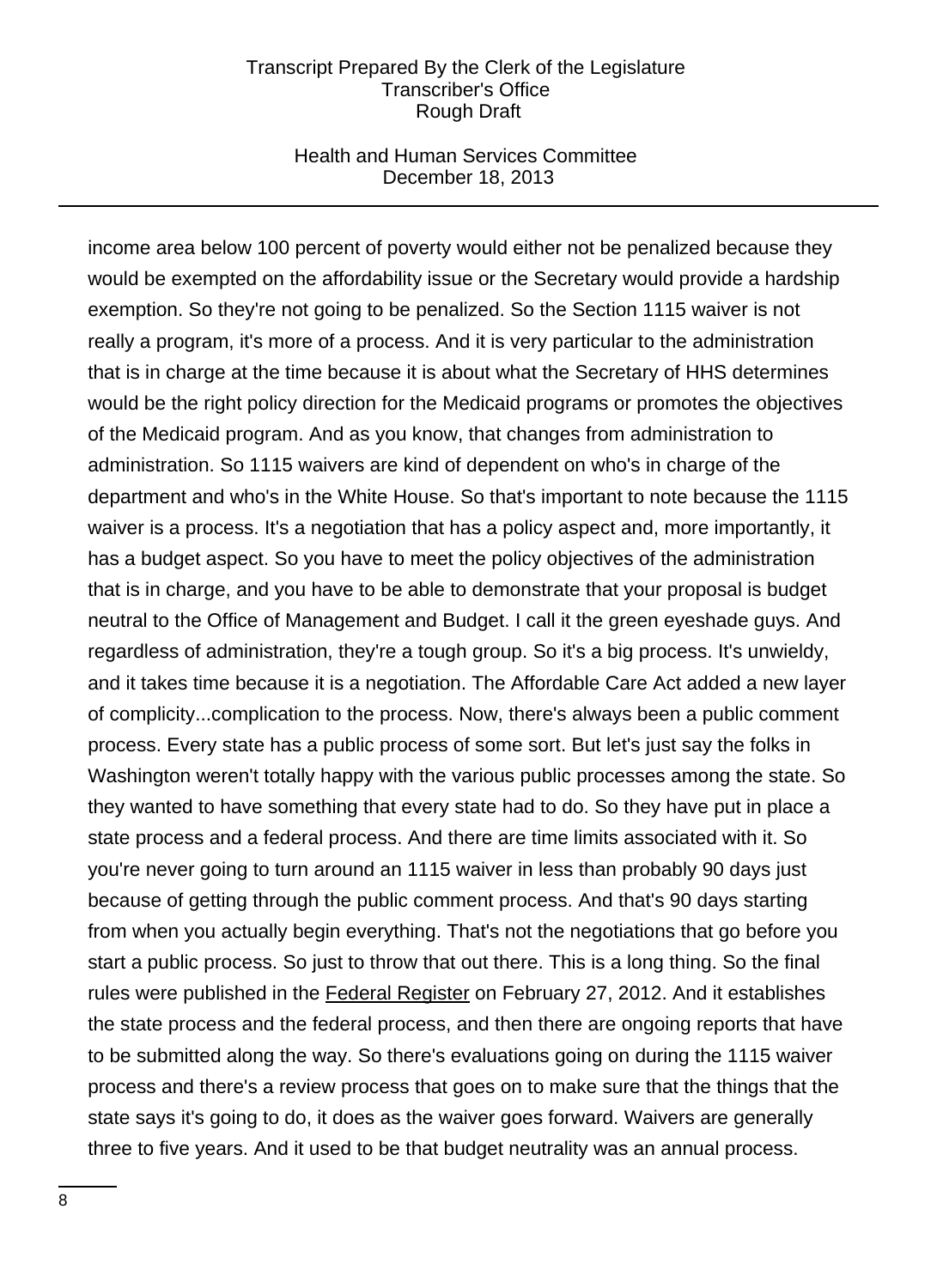## Health and Human Services Committee December 18, 2013

They're now doing a more global process so that it has to be budget neutral over the life of the waiver but not necessarily budget neutral each year. So that way you can have some up-front spending and then save in the back end and still come out. So this is the quick and dirty of the state waiver process. This is making it as simple as one can, that you have to have a 30-day public notice and comment period. You must have a Web site. The materials related to the proposal have to be posted on to the Web site. And you also have to have at least two public hearings in two different places in the state on different days. And when you submit your proposal, you must show how you took into account the feedback that you received from the public. So you have the hearing, you note what was said, and you respond to the comments of the people in your state as they commented on the proposal. And either you made adjustments or you didn't, and you say why. Then there's the federal process. So in addition to your own, the people in your state submitting comments, the federal government will submit your...will put your application on to a Web site at the Centers for Medicare and Medicaid Services for the national public to critique your proposal and submit comments. And then the federal government is to take into consideration both the comments that were received from your state as well as those that are received from national advocacy groups, members of Congress and the like, and when they make a decision about whether to go forward with the waiver. And the public process for the federal government is 45 days. So it includes the 15 days that they have to let people know that they've received your proposal and then a 30-day comment period. So it's 45 days for the federal government, 30 days for the state. And then as the federal government looks at your proposal, they may submit questions that they need to have answers for before they can move forward. And then the negotiations continue until you reach some agreement. And that can go on for some time. So I'll talk briefly about four states, two that have approved 1115 waivers for the Medicaid expansion, and of Michigan's that is pending and Pennsylvania who hopes to submit their waiver application early next year. You've probably heard a little bit about Arkansas because they were first and Medicaid in Arkansas and Medicaid expansion was all one big word while that was all going on. They actually have an approved waiver and have begun enrolling people in their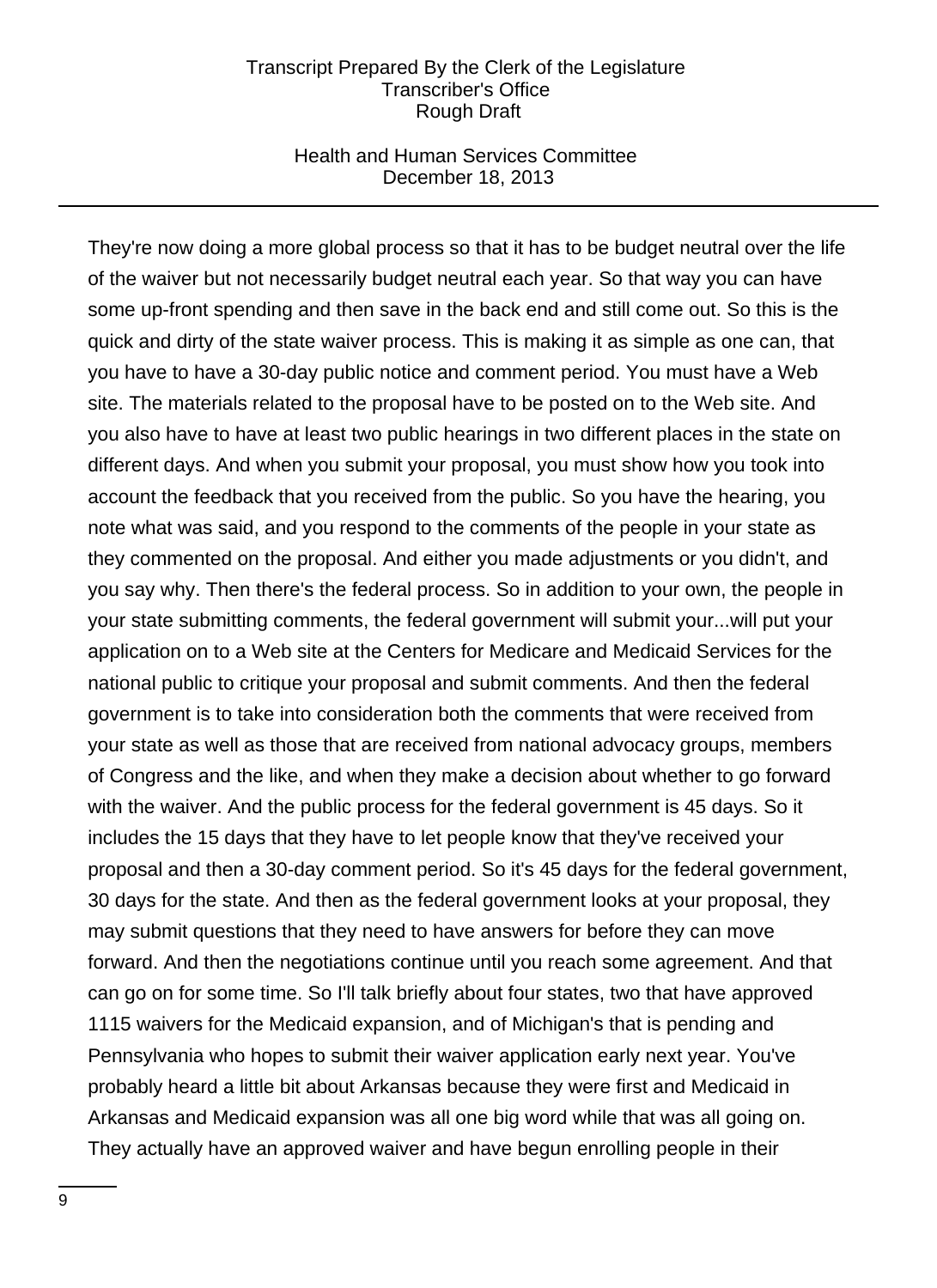## Health and Human Services Committee December 18, 2013

Medicaid expansion. They are using a premium assistance, and they are including all of the new adult group with the exception of people who are deemed to be medically fragile. And that is something to keep in mind because that's going to go across all of the waiver proposals. So what they are basically doing is they are going to buy in their new adult group into their marketplace either by providing premium assistance to their employers or buying, taking them...their Medicaid dollars and paying for them to be on a silver-qualified health plan within the Iowa marketplace. So that is...you should note that Arkansas did have an adult program where they were covering people between 17 percent and 133 percent of federal poverty. It was a limited waiver. It was capped. And they always had a waiting list because they couldn't afford to put more people in it. So this is going to...so that waiver is going away, and they're putting them all into this...the expansion group into the marketplace. For medically frail people, if they choose, they can also buy into the marketplace and not be in the regular Medicaid program. So it's an option. The objectives that Arkansas put into their proposal was that they wanted to promote continuity of coverage. They believe that a lot of their adult population would end up moving back and forth between Medicaid and the marketplace as their income fluctuates, which is not very efficient if they can't keep the same healthcare providers. So the idea was that rather than having them move back and forth and changing plans and whatnot, if you buy them into the marketplace, they can stay. Whether they're in Medicaid or whether they're working for a private employer and getting coverage there, they can keep the same health plan, which they also felt would improve access to providers. You wouldn't be seeking new providers as you go back and forth. A seamless continuum of coverage is what they're looking for. A lot of times when people have to switch plans, they don't get a new plan and they kind of drop out of the system until they have a health event. And then they have some other initiatives that are ongoing that are delivery system initiatives, a lot of managed care, accountable care organizations, that kind of thing that they're looking to move towards. And their hope is that they can fold all of this into one initiative. They also have a wellness component to this where they're trying to encourage healthy behaviors and better use of preventative care, that kind of thing. They hope to enroll 200,000 people in the first year. The other piece that they're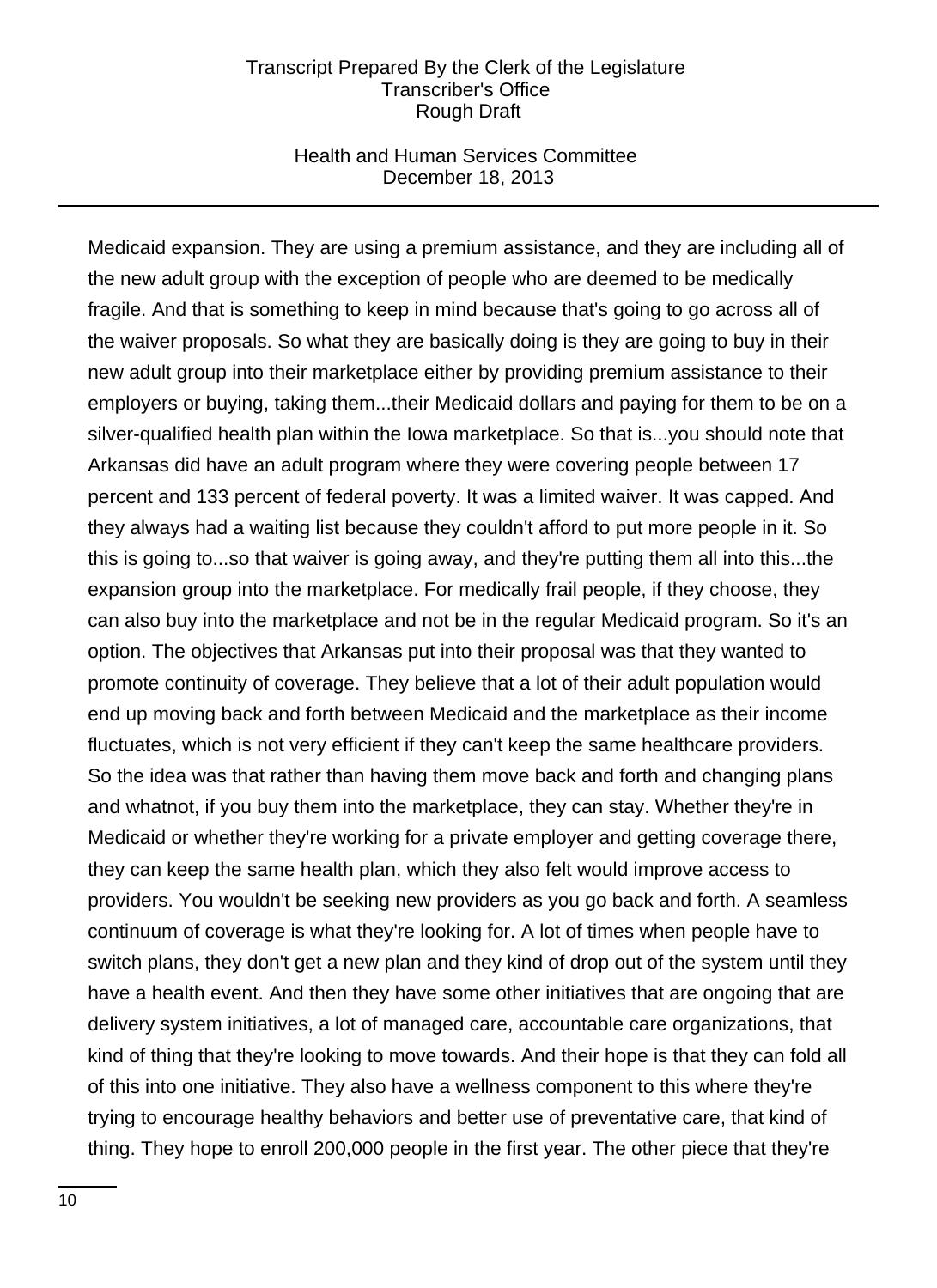## Health and Human Services Committee December 18, 2013

really hoping is that this will help the financial viability of the marketplace. Iowa does not have very many participating insurers. And so having more people in the marketplace will make the marketplace more financially viable. So that's the other thing that they're working with. Iowa just received the approval, and they hope to start January 1 of next year. So on my map when I put the 2013, they didn't quite fit in, so. But they are...they plan to be up and running January 1. It's the Iowa Marketplace Choice, and it will offer premium assistance to some individuals and will...who have employer-sponsored insurance. And they will buy in individuals with incomes above 100 percent of poverty into the marketplace. They are not doing what Arkansas is doing, and at below 100 percent of poverty, they're not buying them into the marketplace, although they are...they have a separate program to provide incentives for the individuals below 100 percent of poverty to participate in some wellness activities and healthy behaviors. And they do exempt medically frail individuals. And again, I think you'll see throughout most of the applications, medically frail individuals will be exempted. And some states will put them in the regular Medicaid program, and other states will look to provide some special services for medically frail individuals around medical homes, accountable care organizations, and special programs for people with multiple chronic illnesses--so some way to organize the overall health effort around people that have a lot of things going on to really make sure that what is happening for them is coordinated across their medical conditions. We know that in fee-for-service in Medicaid, a lot of times there isn't that coordination, and sometimes individuals end up with doctors working at cross-purposes, and they don't know. And so that is something that states across the country, whether they're doing Medicaid expansion or not, are looking at because that's a big cost in the Medicaid program. They're going to offer multiple plan options in their Marketplace Choice. They'll at least be the silver-level plans. They hope that...they hope to show that this approach is more cost-effective than what they've been doing in the past. And so the demonstrations are supposed to be evaluated and to show that it's an improvement over current status. And so one thing they're going to look at is whether the multiple plan options that are available to people in the marketplace is better than the kind of singular plan options that they have now through Medicaid and whether there's any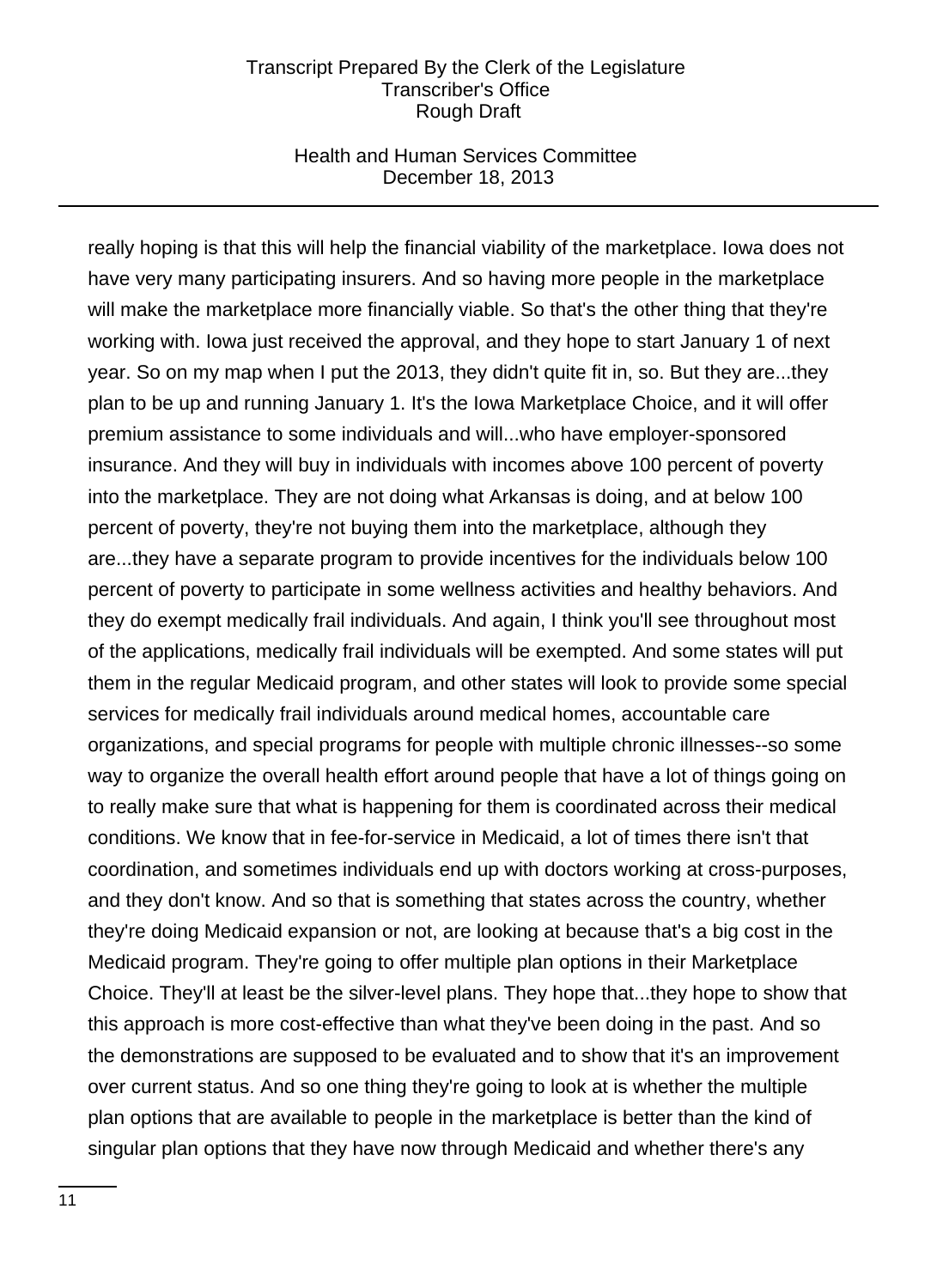## Health and Human Services Committee December 18, 2013

improvement in outcomes that come out of this new process. They also hope that...now, in Iowa, it's a little different than a lot of states. There isn't a whole lot of difference between the rates in Medicaid...what Medicaid pays and what's paid in the private sector, which is not true most places. But it's a little bit lower and they're hoping that bringing up the Medicaid rate to the private rate in the marketplace will provide a little more stability and will show that you can do...that you can provide that higher rate and improve outcomes by hopefully getting some who didn't want to take that little bit lower in Medicaid into the program. They want to...they do have this proposal to charge a premium for the wellness package but that if you meet the requirements of the wellness package, the premium would go away. So this is something that was negotiated with CMS. And they're not big on premiums. And the Medicaid law does not permit premiums for anyone below 100 percent of poverty, but they are allowing Iowa to do this as part of the demonstration, and then it will be evaluated to see whether that works. So they are looking at, can you charge a premium and then say it'll go away if people will do X, Y, and Z, or will people just not do it, or what will happen? That's what they're going to look at. The other big issue, and the advocacy community has been...has provided feedback in a very big way on this issue, and under the Medicaid program, what sets Medicaid apart from private insurance is that it does cover, it pays for nonemergency transportation to medical appointments. Iowa asked to be allowed to not do that not for the...so but...remember, medically frail are exempt. So this is just for the rank and file, the people that are in this particular...so these are adults, able-bodied, childless, not pregnant, that group. Whether...if we eliminate the nonmedical transportation, will they not go to appointments? What happens if you don't have this benefit for this group of people? And so HHS has given them the ability to do this for one year, and then there will be an evaluation on the impact on access. So it also allows their Medicaid program to coordinate with the qualified health plans to keep in place a prior authorization process that they had in the Medicaid program--very important. And you will also see this across the proposals. There is no breach of EPSDT. Children, regardless of what state you're in, are going to get the EPSDT benefit, period. I don't see that getting waived. I just don't see that happening. So whatever age--and some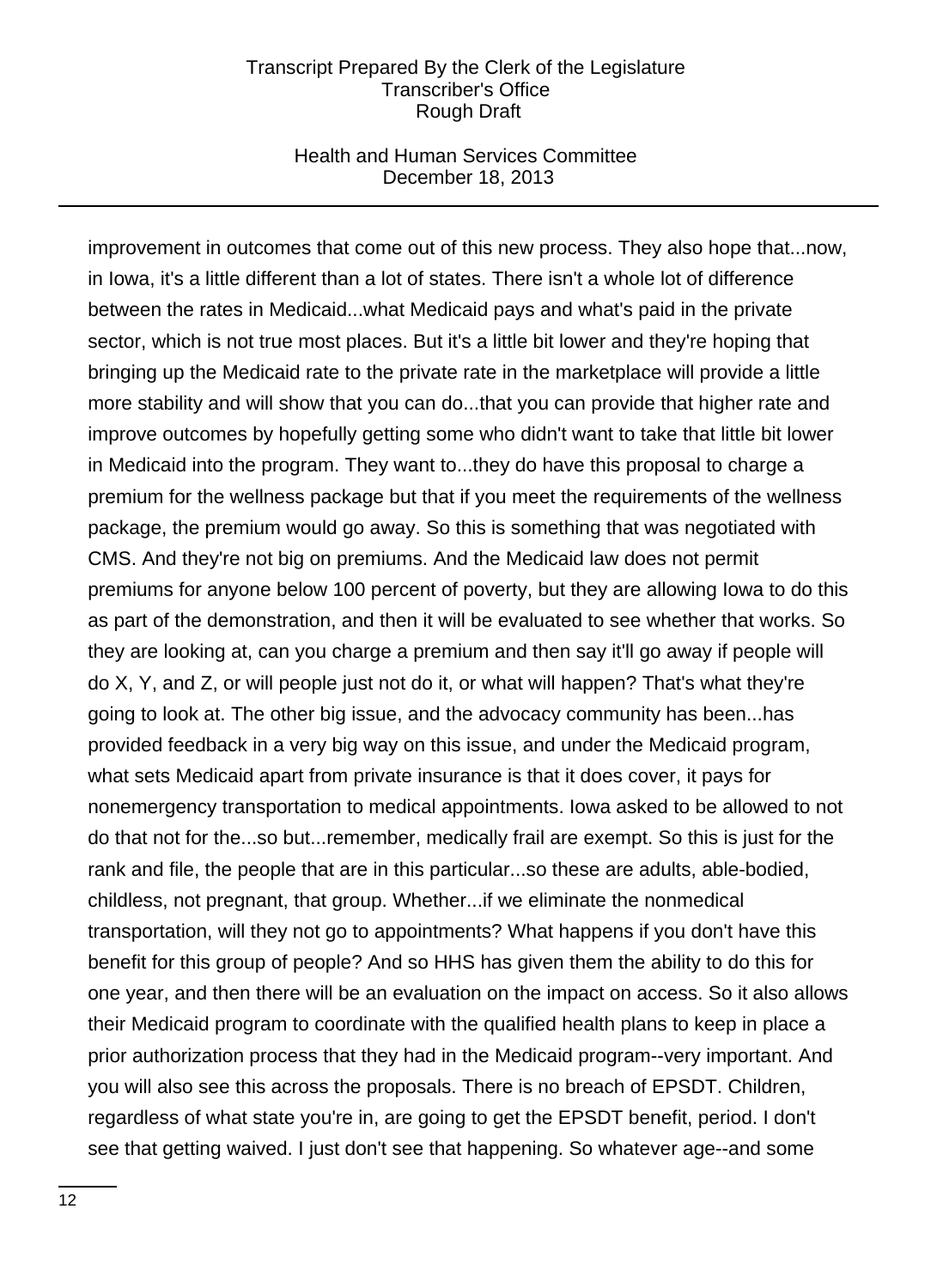## Health and Human Services Committee December 18, 2013

states have 19, some have states have 20, some for 21 in terms of who's a child--but whoever a child is, they're going to get EPSDT. And just like medically frail people are protected, children will be protected on the EPSDT benefit, I think, across the board. And then, like I said, it allows Iowa to post premiums in the second year of the demonstration to try out this incentive program. There are limits to how much you can charge. So there's an overall limit in the Medicaid law about what an individual can be required to pay out of pocket; it's 5 percent of income. And you will see across applications so far HHS has not allowed any state to breach that. So whatever cost-sharing they are allowing, it still has to come under that 5 percent of income cap at the end of the day. The Iowa Health and Wellness demonstration applies to the lowest income, so it's the people below 100 percent. It applies to those that are up to 133 percent. It's a very concentrated, healthy Iowa approach to life. And they really want to see what they can do in terms of engaging the Medicaid, these adults, into healthy behaviors to improve outcomes. And so they are hooking them into programs that they've already put in place--the accountable care organizations, managed care, and some programs that they've put together for people with multiple chronic illnesses. They're going to really try and get people in those and vigorously activate those to see if they can really improve outcomes for this group of people. Again, note medically frail people, American Indians, Alaska Natives, and people that are in employer-sponsored insurance don't have to participate, but they can if they want to. And again, in this program, they're not required to provide the nonemergency transportation. And in this particular program, there's no premium. So these are the people...so the ones for under 100, there's no premium for them. But they're going to aggressively try to promote the wellness program through incentives. Michigan submitted their proposal. I think it was in September or October. They have a different approach. They are doing up to the 138 percent of poverty, the...so they're looking at the whole group. But they are...and they are also covering. They had an adult group program that they were funding through a waiver that is...I think it ends on...at the end of this year. So they're subsuming that group in, which was another capped adult group program that always had a waiting list. And so now all of those people would become part of the Medicaid expansion. And they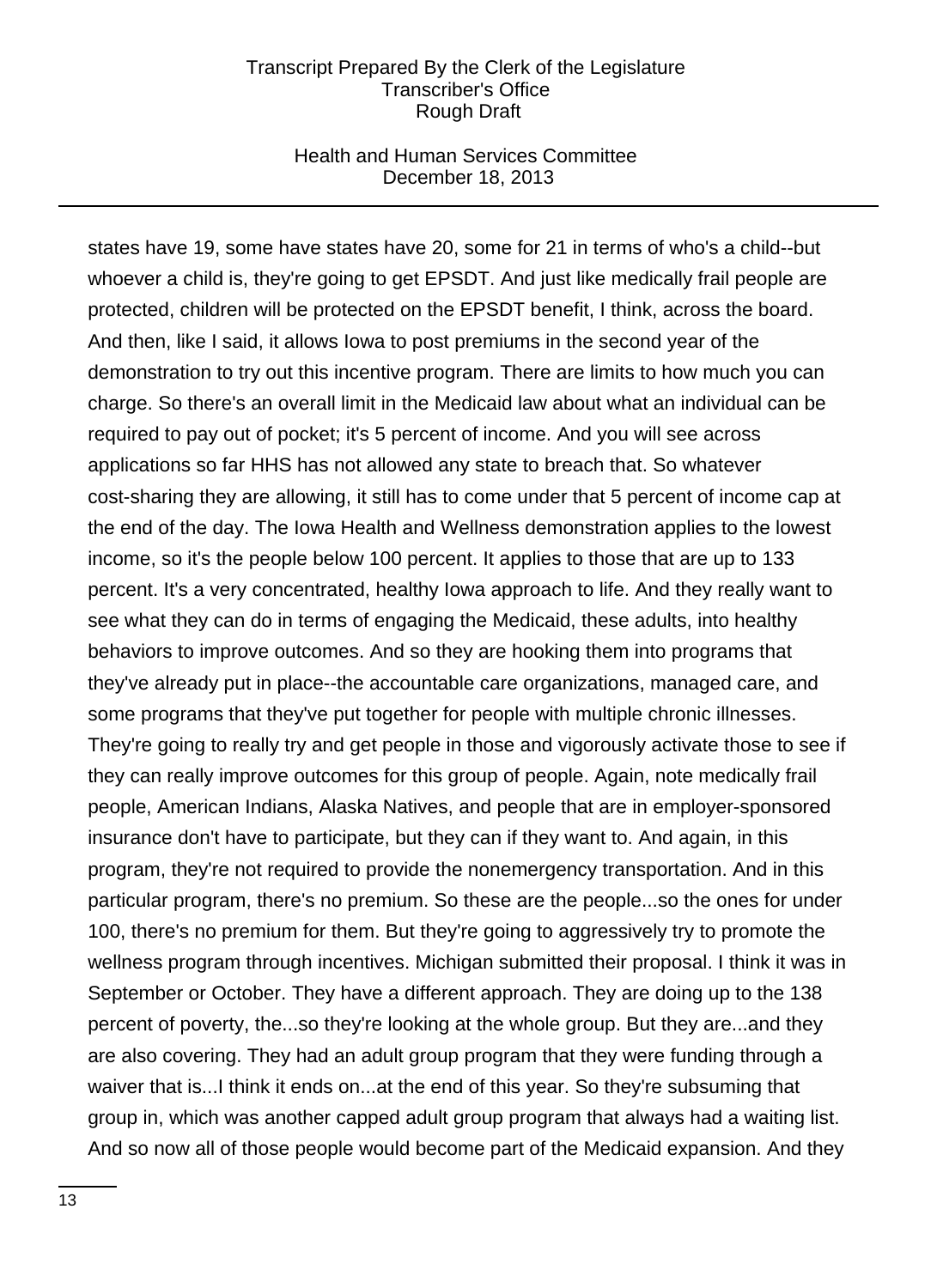## Health and Human Services Committee December 18, 2013

are looking to enroll 300,000 to 500,000 people in the state of Michigan. So it's a big program. It's a little different. They plan to have...it's kind of a hybrid of a health savings account approach where there would be a certain amount of money set aside per individual. It would be a combination of state money, you know, the Medicaid money, private contributions. And it's not clear to me exactly how that works because they didn't have to be all that specific, because as you might recall, it's a negotiation. And they're negotiating. But the concept is that there would be an account, and each individual would have an account, and that there would be a premium associated with this account and that as you get services, certain money would come out of the account but that you would never not have money in the account. That's the part where I'm not that clear on. But having read it a couple times, I'm still not clear on that. And I'm going to have to give them a call because I don't quite get exactly how that works. Again, their cost-sharing can't exceed 5 percent, so they know they have to stay under that ceiling. But exactly how the money gets into the account and how it goes out and comes back in is not totally clear to me at this time. But they hope that...their hope is that having a little skin in the game will make people pay more attention to the money coming in and out and that they will manage their accounts in a way that is responsible but that...knowing that if they have an illness and there's not sufficient money in the account, that money will happen. So that's my understanding of how that's...of the concept. Exactly how it works on the ground is not that clear to me. But that's the concept, that there would be an account, there would be money in the account; you would have copays and deductibles and things like that limited to what's allowed under Medicaid but that you would get a quarterly report so you would know what your account looks like. You'd know what activity has occurred. So it's this kind of getting people to understand what's going on in their health life and what expenditures have occurred. So they are waiting for CMS to respond to their proposal. And I've not been able to find any official responses, but as you know, much of the response and the back-and-forth goes on behind the scenes while they negotiate changes to the proposals. Then of course, Michigan is getting public comment both from Michigan and from national organizations, some not so comfortable with the approach. So we'll see how that goes. Pennsylvania has just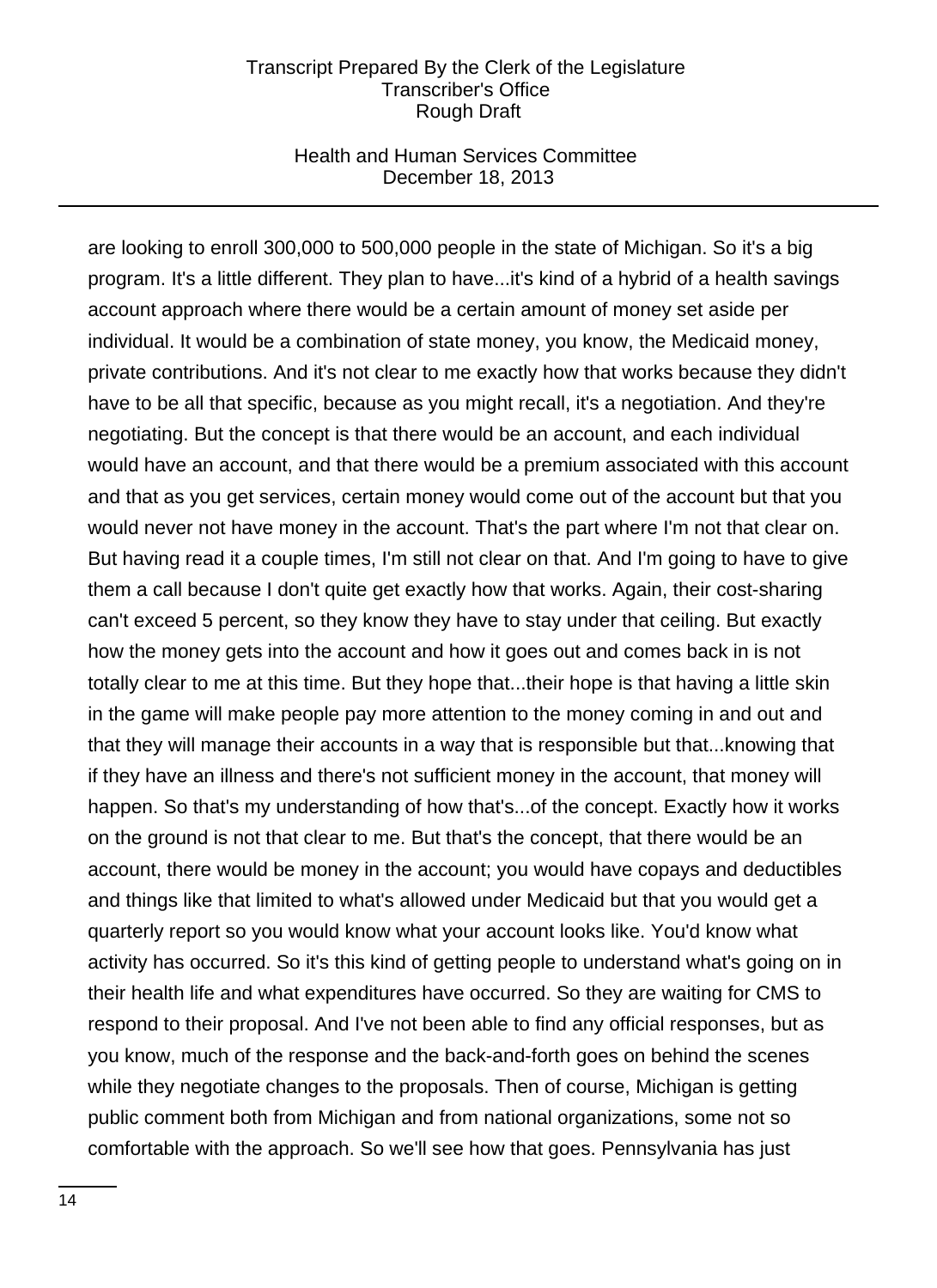## Health and Human Services Committee December 18, 2013

begun the public comment process. They have put out their proposal. And it's called Healthy Pennsylvania, and it includes Medicaid reforms as well as a private coverage option. And they would be covering adults up to 133 percent of poverty, plus they had a waiver program like other states. They were covering people between 133 percent and 33 percent of the federal poverty level. They're going to put them into this new program. What sets Pennsylvania apart is that they are going to (a) impose premiums. They are going to have an incentive program that is tied to the premium so that if you meet certain benchmark healthy behaviors, then your premium is reduced and could go down to zero if you meet all of them. And the thing that has been most controversial about the Pennsylvania approach is it includes a work search activities requirement and ties the...a premium reduction could also occur if you are participating in a work search, a job search, or a work activity. So that...no other state has, at this point, put something forward that includes a work or a job search component. So that is where Pennsylvania is different. They are just starting on their getting comment. They're getting national comment before the national comment period has begun--so that does suggest that when their official national comment period starts, they've already...people have already gotten a jump on that--mostly around the work activity and the premium requirement, because the premium requirement would apply to people with incomes above 50 percent of the federal poverty level. So that would clearly be very different than what is in the Medicaid law. So this is going further down than any other state has proposed for cost-sharing. So I think that's kind of where we are. There are, as I said, a number of states that are having ongoing conversations with the administration looking at various proposals and trying, you know...I think a lot of them have very firm ideas about what they'd like to do and are doing the test run before they write a full-out proposal to see where the possibilities lie. So I suspect that next year there will be a number of states that will probably go forward with a full-blown proposal. So with that, I'm happy to answer any questions you might have. [LR241]

SENATOR CAMPBELL: Questions from senators? While you're thinking of your question, Joy, one of the things that Arkansas was trying to prove in their program, and I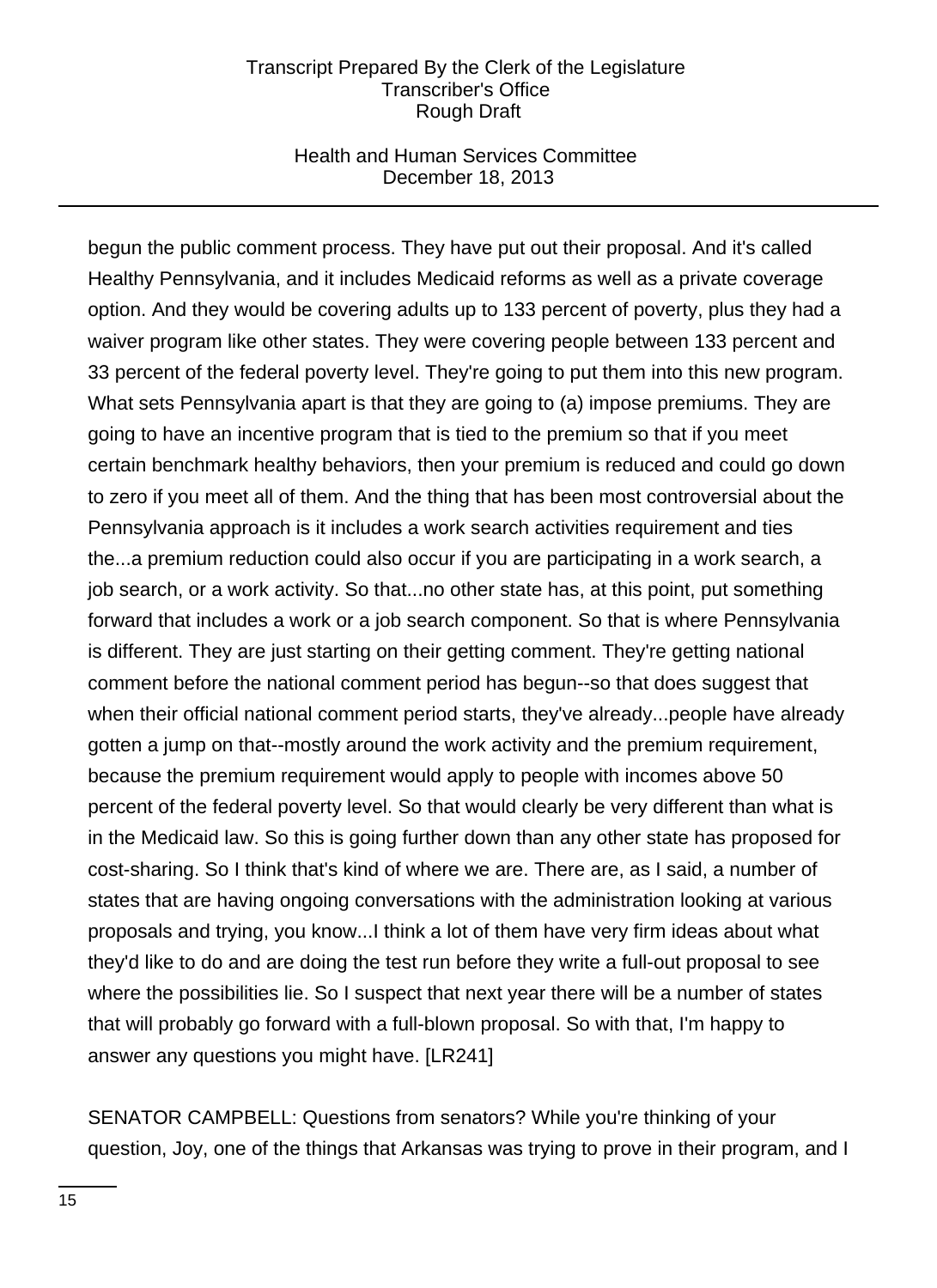# Health and Human Services Committee December 18, 2013

thought you might want to amplify, and that was, they saw the cost saving, some of the cost savings coming from the fact of this churning... [LR241]

JOY JOHNSON WILSON: Yes. [LR241]

SENATOR CAMPBELL: ...that, you know, as you move from Medicaid to a regular and maybe back. And we do know that people do that. They go on and off Medicaid. Do you want to talk a little bit more about that? Because obviously the federal government took into account their argument. Would that be an accurate statement? [LR241]

JOY JOHNSON WILSON: Yes, and I think everybody has been concerned about the churning issue from the very beginning because we know that occurs and we lose a lot people along the way. Because once they have it, then they don't, they wait until they need it, and then they try...you know, then the application process begins. And what happens is people that have chronic conditions that then...their prescription runs out. Now they're not covered, and then they go, oh, I won't get it. So we believe there's a lot of costs that are generated by people not following through when they lose coverage. And so they felt like the whole, from Medicaid to the marketplace and back, that they might lose a lot people along the way because this is even newer than...you know, a lot times if you were on Medicaid and you became higher income, you just lost. You didn't have an option. Now, you have an option, but you don't really know about it. And so they felt like if there was some way of keeping people in the same plan regardless of the financing, that that would eliminate one of the reasons why people lose coverage. [LR241]

SENATOR CAMPBELL: So in the overall cost-neutrality issue, Arkansas argued that over the lifetime of this they could probably make it cost neutral. [LR241]

JOY JOHNSON WILSON: They believe so. And like I said, there were very...the financial aspect in their marketplace was another area where they felt like their proposal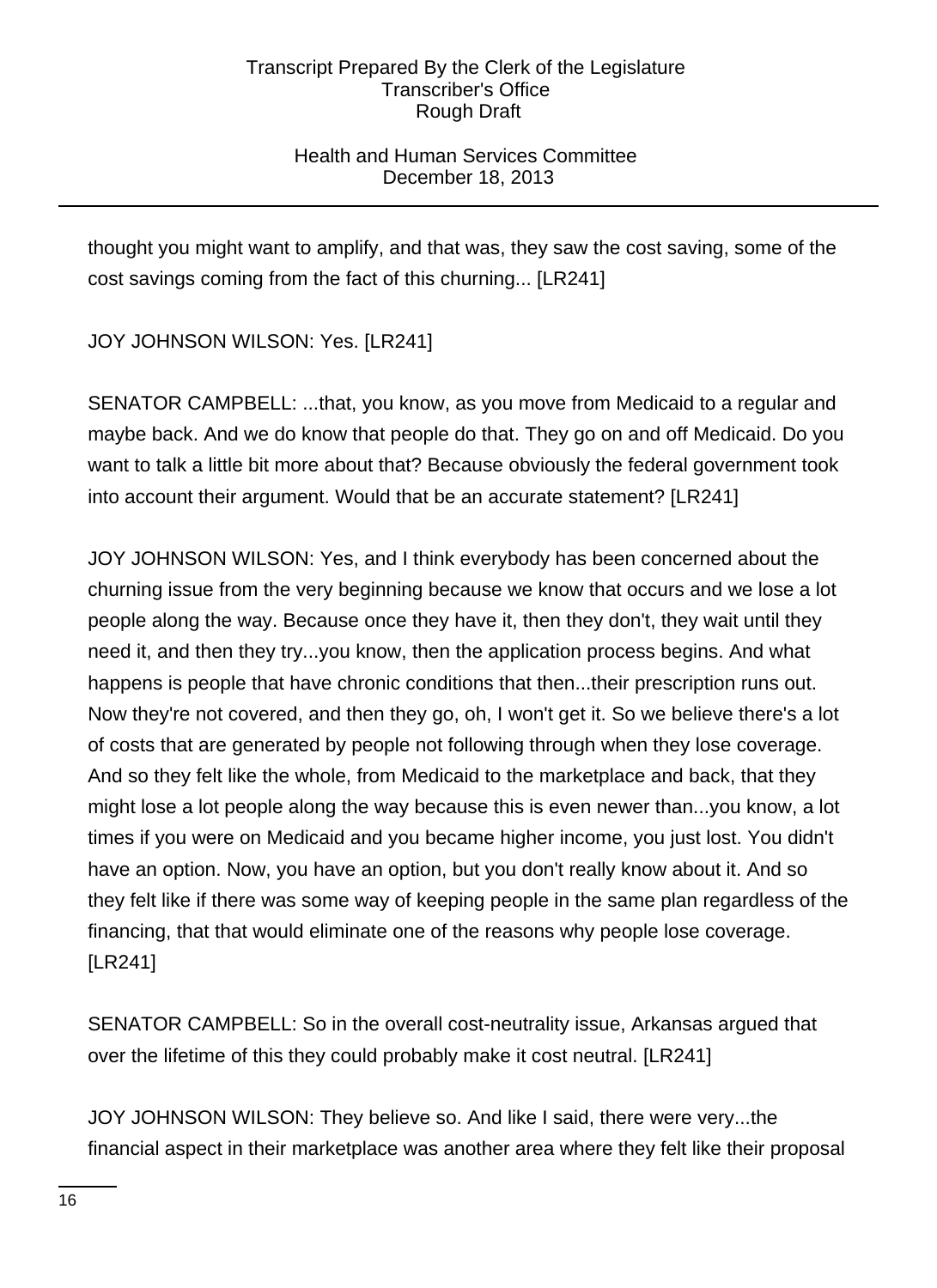# Health and Human Services Committee December 18, 2013

would help make the marketplace financially viable. And so I think that also was an important aspect for that state. [LR241]

SENATOR CAMPBELL: Okay. Questions from the senators? Senator Watermeier. [LR241]

SENATOR WATERMEIER: Thank you, Chairman Campbell. Thank you, Ms. Wilson, for being here. A couple of questions, two unrelated questions: one about the Michigan plan being a similar or hybrid, as you mentioned, to an HSA. I'm as confused probably as you are of really how they're going to keep that pot full. It's not certainly a self-insured plan where the state is going to just say, we're going to be self-insured; otherwise it would be internally a Medicaid program. [LR241]

JOY JOHNSON WILSON: Right. [LR241]

SENATOR WATERMEIER: They're still going to try to transfer that cost to an insurance company in some way. That's the way you would view it? [LR241]

JOY JOHNSON WILSON: Well, it sounds to me like the state holds the account. [LR241]

SENATOR WATERMEIER: Um-hum. [LR241]

JOY JOHNSON WILSON: But they're talking about having private contributions, public contributions, and contributions from the individual. I'm not sure how that aspect of it works. [LR241]

SENATOR WATERMEIER: But no matter what...and excuse me for interrupting,... [LR241]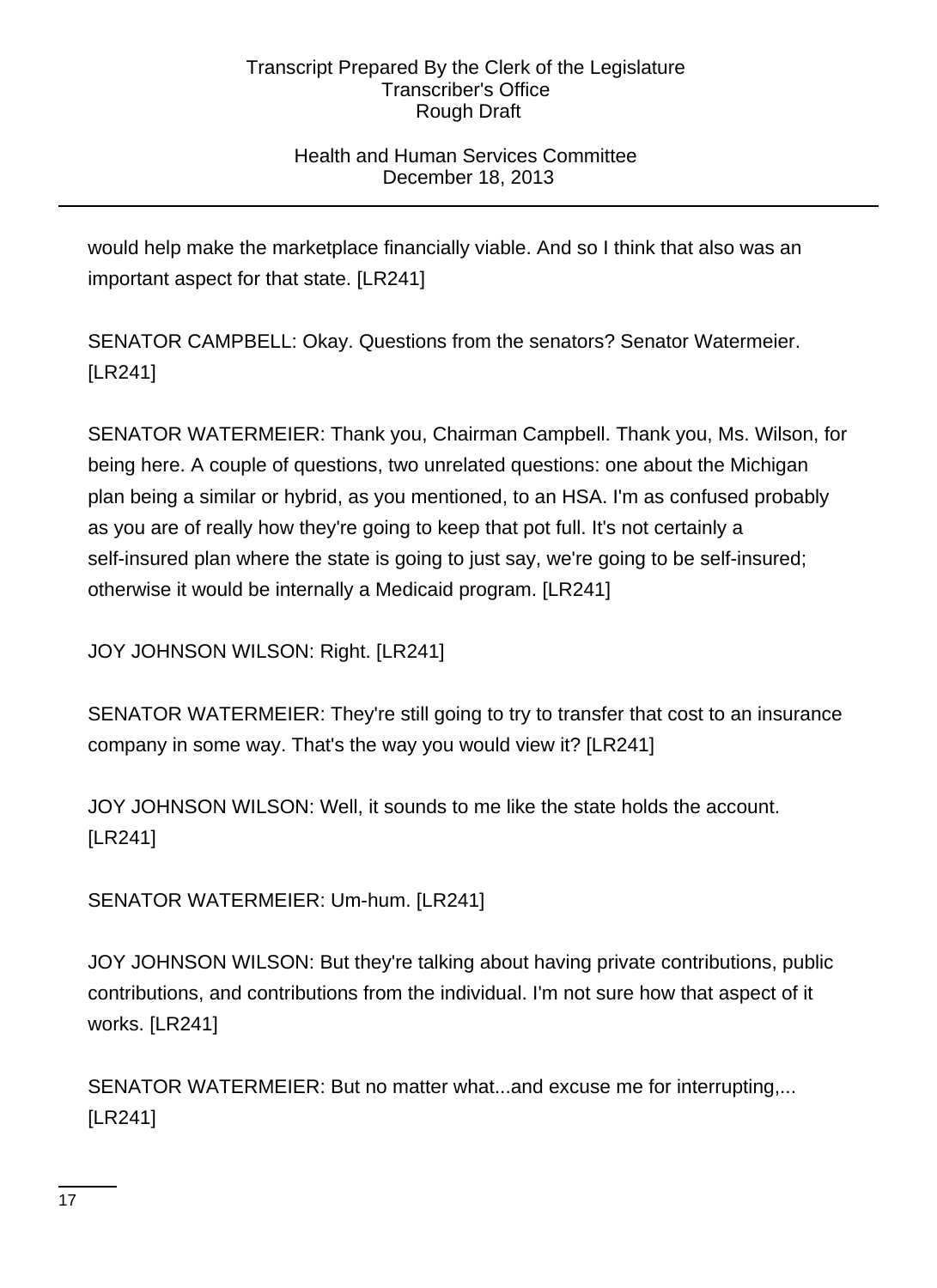## Health and Human Services Committee December 18, 2013

JOY JOHNSON WILSON: Um-hum. [LR241]

SENATOR WATERMEIER: ...because I always come back to this requirement of the 5 percent max. No matter what of a personal contribution, it's always limited to 5 percent of their income. [LR241]

JOY JOHNSON WILSON: Right. [LR241]

SENATOR WATERMEIER: That would be the requirement no matter what plan. And the feds have never wavered on that waiver part of it. [LR241]

JOY JOHNSON WILSON: Right, the... [LR241]

SENATOR WATERMEIER: Okay. There's been some asking for that, but they've never wavered over the 5 percent. [LR241]

JOY JOHNSON WILSON: No. [LR241]

SENATOR WATERMEIER: Okay. [LR241]

JOY JOHNSON WILSON: I mean it's statutory and I cannot recall when they've waived the overall 5 percent. They've...maybe they're allowing a premium. Whether you can actually impose the penalty, I think, is...yeah. [LR241]

SENATOR WATERMEIER: Right. Well, I asked that question because I'm kind of intrigued, too, with the HSA concept of doing something like that, so. [LR241]

JOY JOHNSON WILSON: Well, I'll tell you, it's patterned after a waiver program that's operating in Indiana at the present time. But they've been able to fund a lot of the account through public...private contributions. [LR241]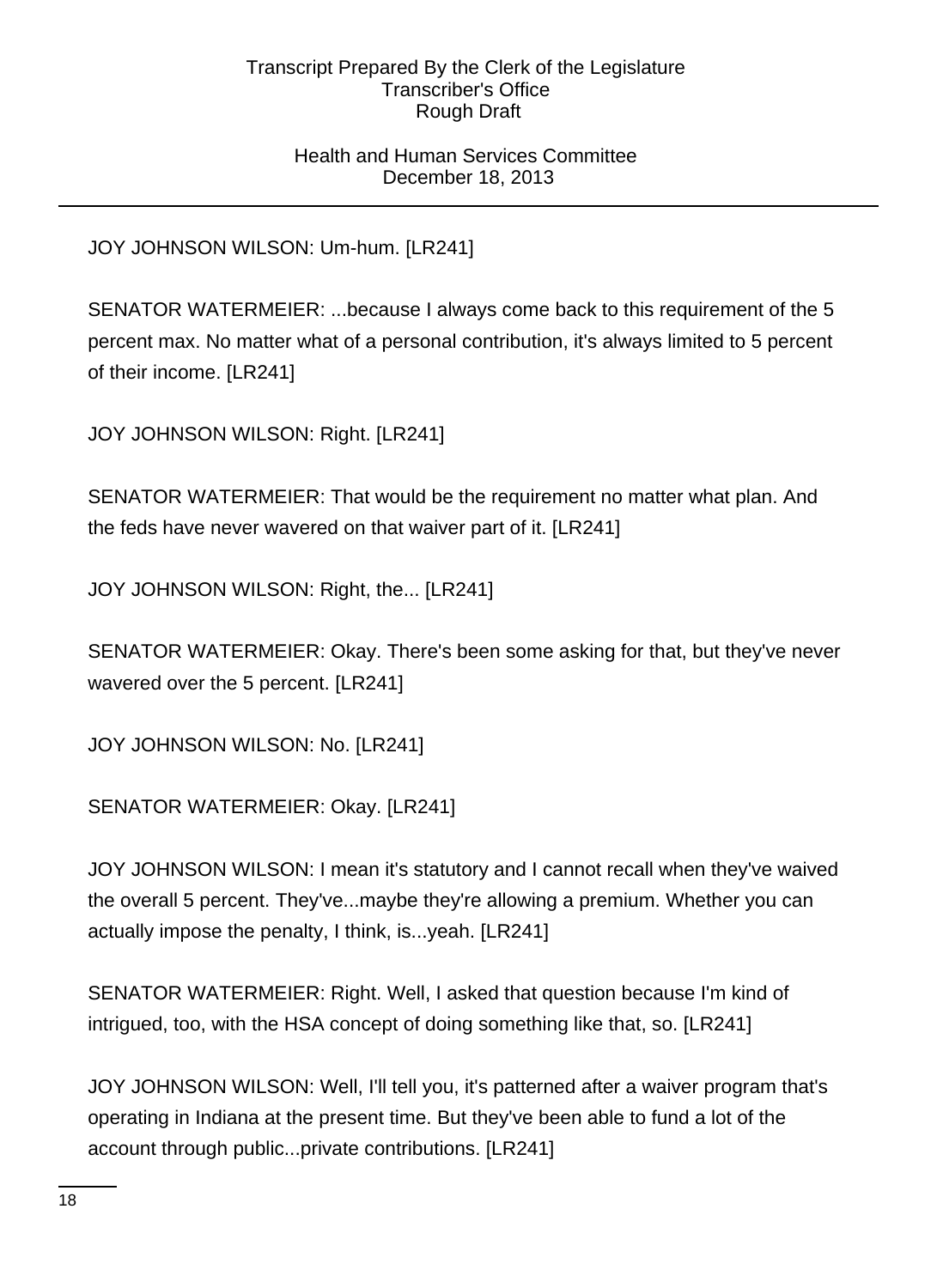## Health and Human Services Committee December 18, 2013

# SENATOR WATERMEIER: Okay. [LR241]

JOY JOHNSON WILSON: And so that's how it's worked, but it's a small program. It's, you know, it's capped. But it's very popular, and it's worked in that state whether...you know. [LR241]

SENATOR WATERMEIER: We'll have to see how that all pans out. [LR241]

JOY JOHNSON WILSON: Exactly. [LR241]

SENATOR WATERMEIER: See... [LR241]

JOY JOHNSON WILSON: It's about, can you keep the contributions along with everything else to make that work? And of course, you see the Michigan program is...they're looking at a very big group of people, so. [LR241]

SENATOR WATERMEIER: Yeah, 300,000 to 500,000 people. [LR241]

JOY JOHNSON WILSON: Right. So I cannot visualize exactly how that works. But I've not talked to them since they've actually put their proposal in. So I'd like to hear how they... [LR241]

SENATOR WATERMEIER: Yeah. I'm just more curious on that question. So if I have time for a second one? [LR241]

SENATOR CAMPBELL: Sure. Absolutely. [LR241]

SENATOR WATERMEIER: The second question involves the cost. And if we're thinking of all these waivers in which we've compared to other states, basically, you're going to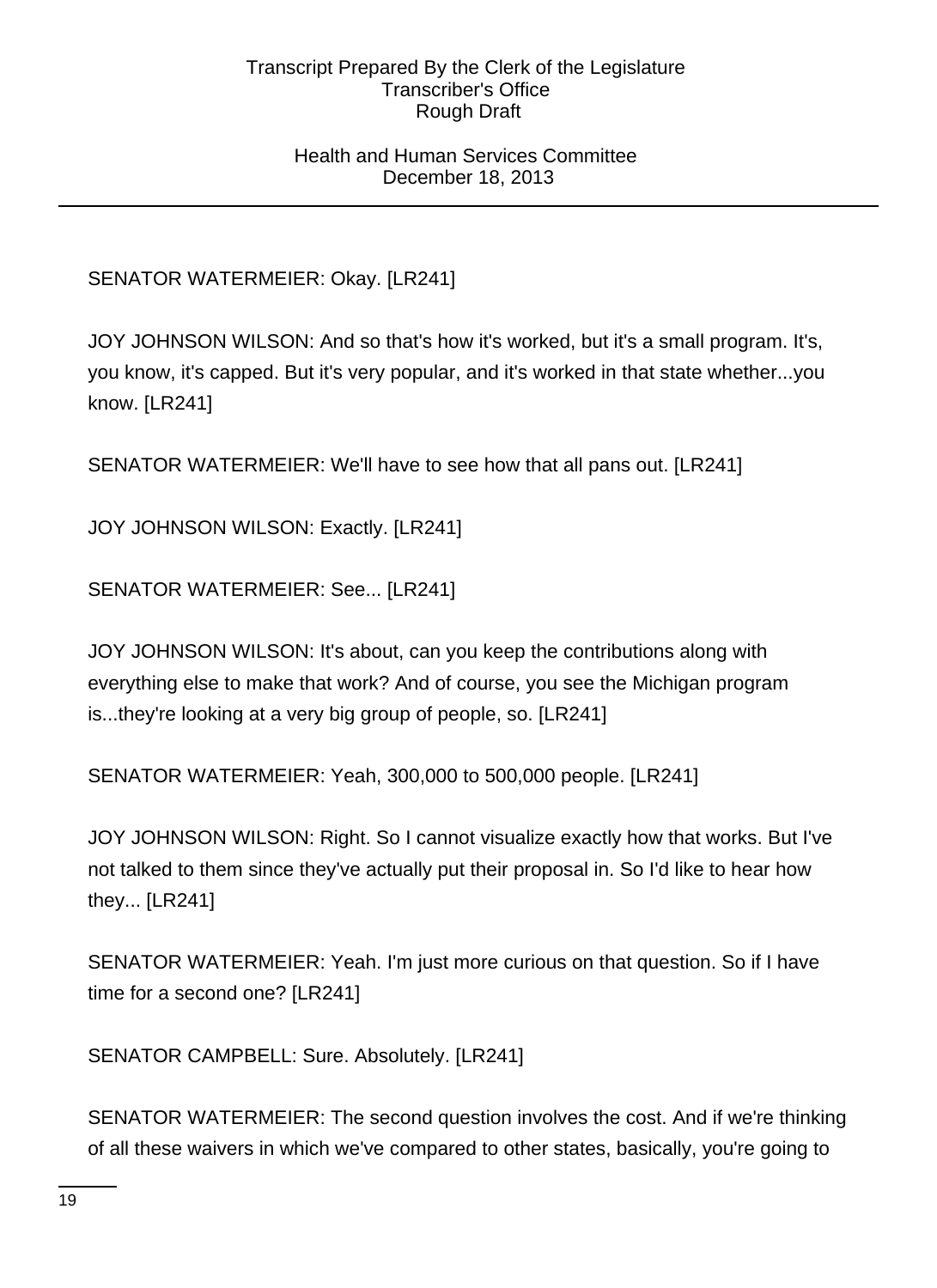# Health and Human Services Committee December 18, 2013

take the federal money that's potentially coming into the state and use it to turn around and buy private insurance. But the insurance cost per individual, we really haven't talked about that. And I thought maybe in your slides today you would talk about the actual cost. There's a...let's just say the cost of the people that we are insuring today through the Medicaid are \$500 a month. And that's a group of people that are covered because they had...or they're ADC...their kids are...they have children. So typically, that group of the population is...I guess, I've read enough to think that those are less expensive because they're typically younger. And the people that we're leaning towards maybe insuring, covering under the expanded group are going to be two, maybe three generations typically older. So they won't have the same costs per person. I mean, I thought I've read several studies that showed them being 60 percent higher. So if we mandate that that's going to be insured by our state or the insurance companies in our state, who's going to potentially want to offer that to that population? [LR241]

JOY JOHNSON WILSON: Well, I'll tell you, one thing is the fact that medically frail, whatever that means, those people are outside of these waivers for the most part. They're...so medically frail can be someone that has behavioral issues or that has substance abuse issues, which are two of the areas where there was a lot of concern about putting them into the marketplace. They're going to be weeded out as medically frail and put into those other, those managed care programs that states are putting together to address people with complicated medical issues which would include behavioral health, substance abuse, and multiple chronic illnesses. [LR241]

SENATOR WATERMEIER: They're weeded out though because they're in the expanded process or because they would be weeded out anyway? [LR241]

JOY JOHNSON WILSON: Well, what I'm saying is...no, they'll be weeded...well, for the new group, which is anybody between...that's not a child under age 65 that's not technically disabled, that means they're not in a disability program of some sort. They may actually be disabled but are not disabled enough to qualify for SSI or SSDI or some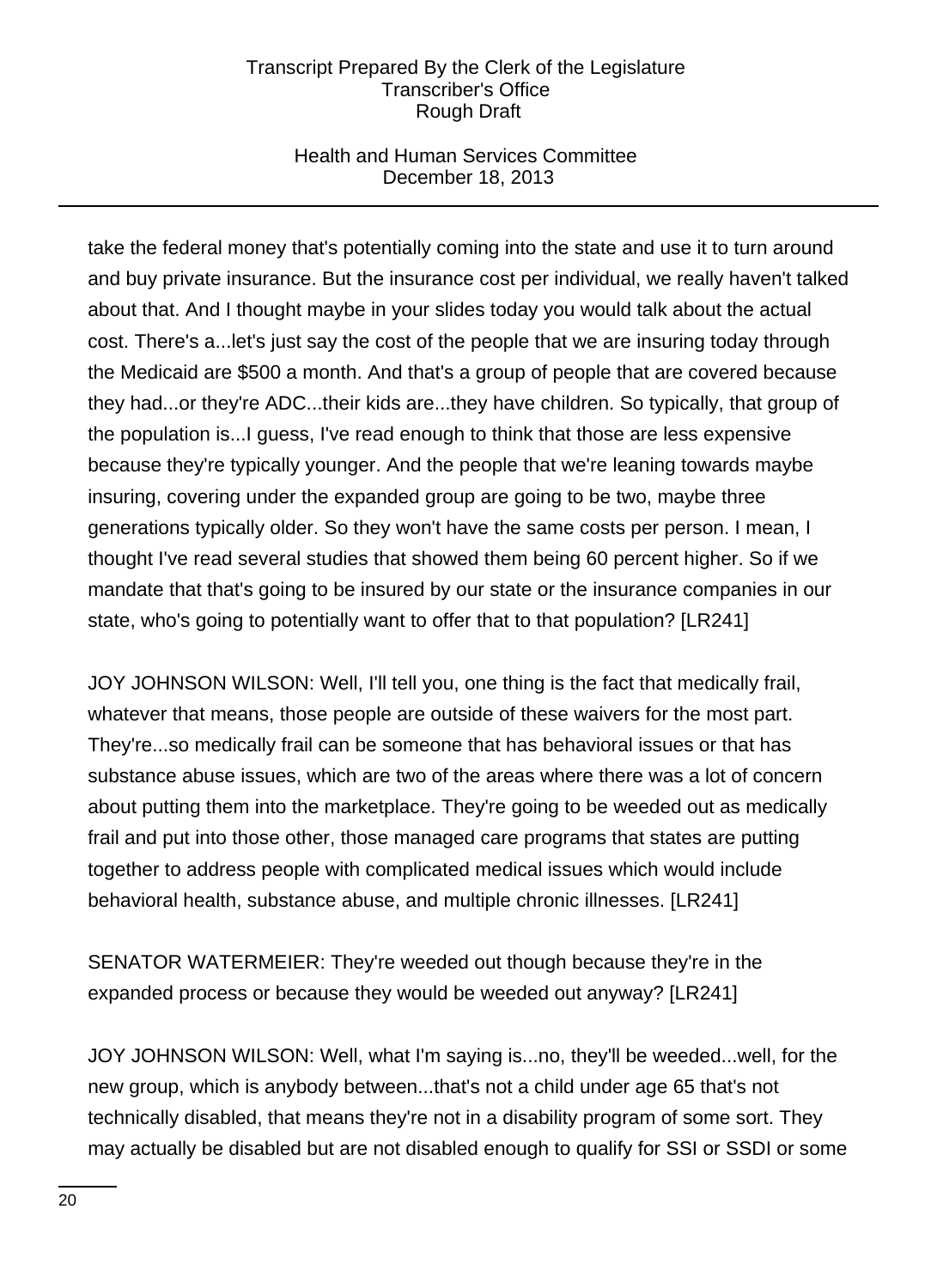# Health and Human Services Committee December 18, 2013

other eligibility program. Those are not going to be in the marketplace for the most part. And so that's where your big costs would come. If they're medically frail, they're not going to be included in that group that goes to the marketplace. [LR241]

SENATOR WATERMEIER: Okay. [LR241]

JOY JOHNSON WILSON: And so each state that's doing these proposals, most of them have had some consultants come in and help them assess what their adult group looks like. And it's very different by state. So in some states, that adult group has a high level of people with disabilities, and they've been able to document that and think about what that means for them. In other states, they're finding that that group is generally healthy and shouldn't be...and fits more into the normal...the other people that would be in the marketplace. In fact, they're probably healthier than the average person in that state's marketplace. [LR241]

SENATOR WATERMEIER: Well, you lost me there. I guess everything I've seen is the complete opposite of that. [LR241]

JOY JOHNSON WILSON: Well, remember they're... [LR241]

SENATOR WATERMEIER: They're not because they're that older group. They may have potential problems in life, and they're just generally not. There's...I've seen study after study that shows that there's 60 percent... [LR241]

JOY JOHNSON WILSON: It's how many you have...and remember...so it's, you're looking at that whole population, how many and what does it look like. And it varies a lot by state. So what CBO did was they said exactly what you said: Wow, they're probably going to not be that healthy because of demographics in general. But demographics in general doesn't work when you break it down by state. And so what they found is that it's very different depending on what state you're in and what level of insurance those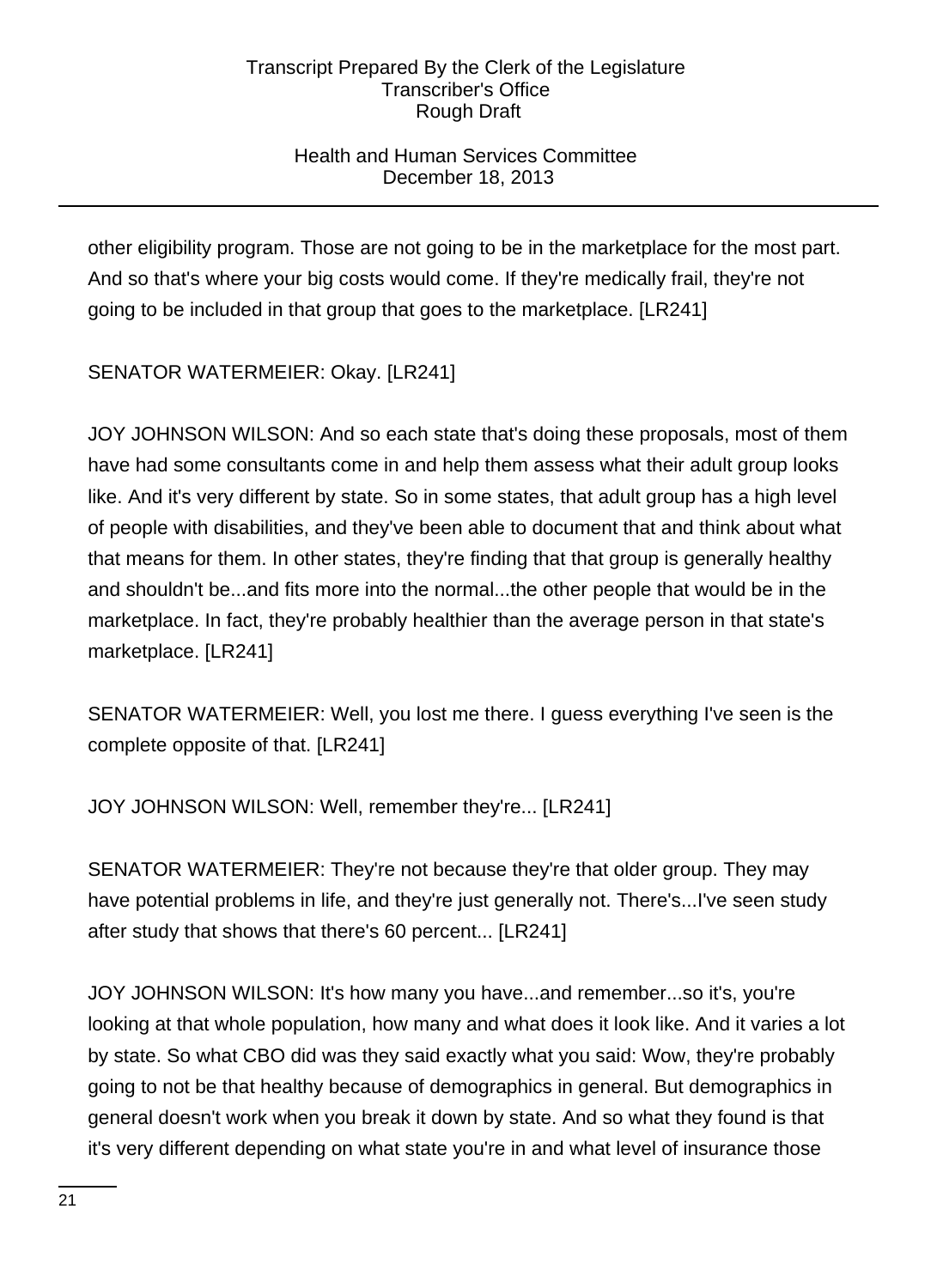## Health and Human Services Committee December 18, 2013

states have... [LR241]

SENATOR WATERMEIER: Um-hum. [LR241]

JOY JOHNSON WILSON: ...so that some of those people were being treated and...you know. So it really matters. And that's when the money that came early on in the Affordable Care Act when states were doing demographic studies to determine where they needed health facilities and where they were short of practitioners, they also looked at the health status. And we found that it really varies a lot by state. And so that's an important thing for every state to look at is, what does your population look like, not nationally... [LR241]

SENATOR WATERMEIER: Oh, certainly. Yes, yes. [LR241]

JOY JOHNSON WILSON: ...but where are your...and if you have areas of your state even where people are less healthy and how you address that structurally within your state, so. And it is amazing the differences among the states. A lot of it has to do with the individual market... [LR241]

SENATOR WATERMEIER: Certainly. Thank you. I guess... [LR241]

JOY JOHNSON WILSON: ...and the level of coverage. [LR241]

SENATOR CAMPBELL: Did we get your questions? [LR241]

SENATOR WATERMEIER: Well, probably, yeah. It probably brought up more questions maybe for the future. Just curious, what do you think, Senator Campbell, as far as at the end of the session, a chance for questions back to Ms. Wilson after we have other public... [LR241]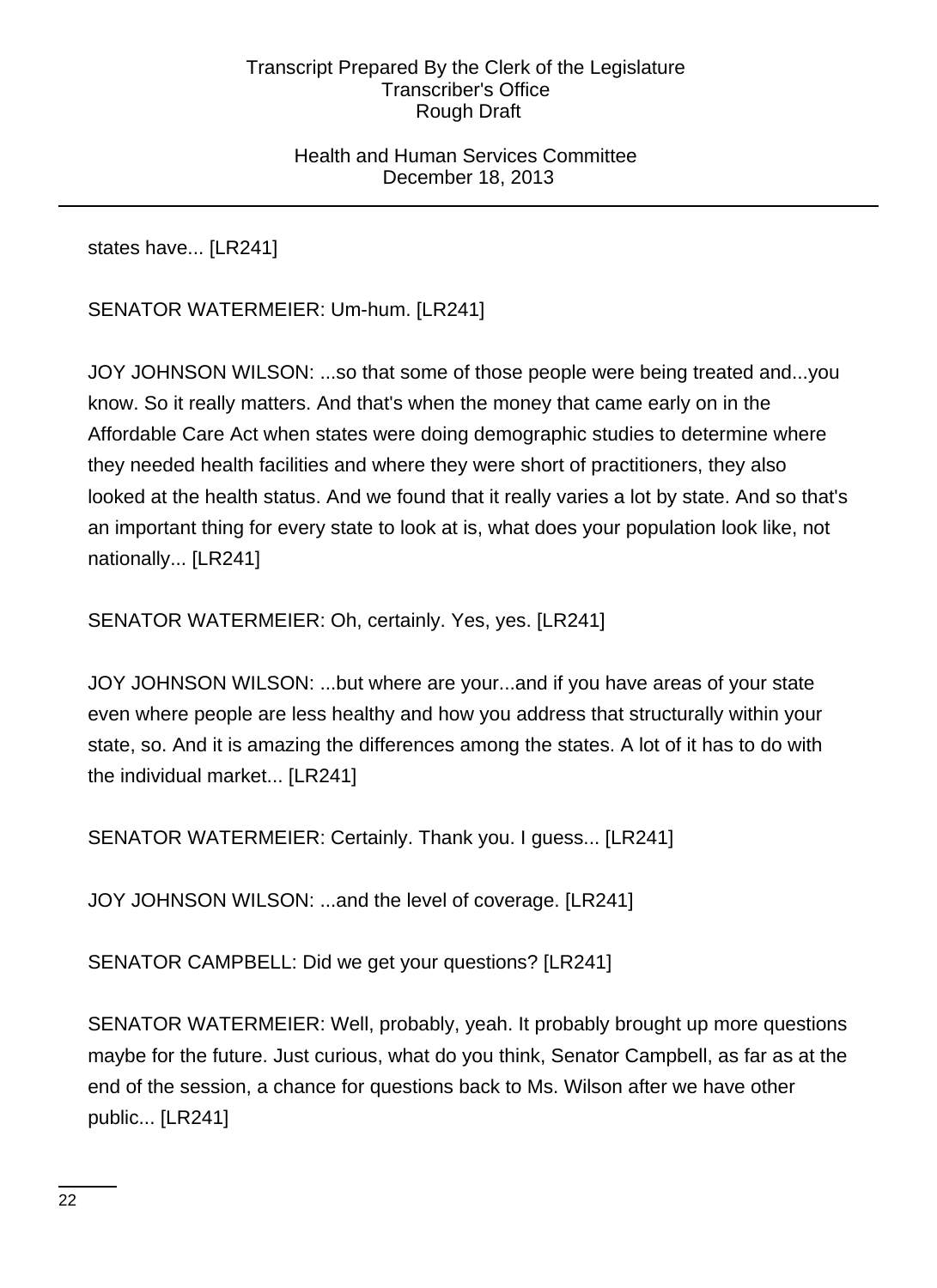## Health and Human Services Committee December 18, 2013

SENATOR CAMPBELL: Sure. Absolutely. [LR241]

SENATOR WATERMEIER: ...if I have something come up? [LR241]

SENATOR CAMPBELL: Knowing NCSL, you can ask them questions almost every day. [LR241]

SENATOR WATERMEIER: Sure. Yeah. [LR241]

JOY JOHNSON WILSON: Oh, yeah. You can always find...you know where to find me. And I'll see if I can get you some of that data because I know that it's out there. [LR241]

SENATOR WATERMEIER: Um-hum. [LR241]

SENATOR CAMPBELL: It's a good question. Thank you, Senator Watermeier. We can come back. Senator Howard. [LR241]

SENATOR HOWARD: On your PowerPoint, you mentioned that CHIP has only been authorized through September 30, 2015. Can you speak to what would happen for states that don't expand Medicaid but if CHIP is not reauthorized? [LR241]

JOY JOHNSON WILSON: Well, we don't know on that. There is a policy question about whether if the marketplaces are successful, is there a need for the CHIP program? Now, this is a hot-wire issue for sure. But when they passed the Affordable Care Act, they couldn't finance the CHIP program through the 2019 maintenance of effort date that they put on there. And that's why it looks like it does. But the conversation now is about whether or not it should be reauthorized or whether it can be subsumed by the marketplaces. So that will be a very hot topic in the next couple years. [LR241]

SENATOR HOWARD: Thank you. [LR241]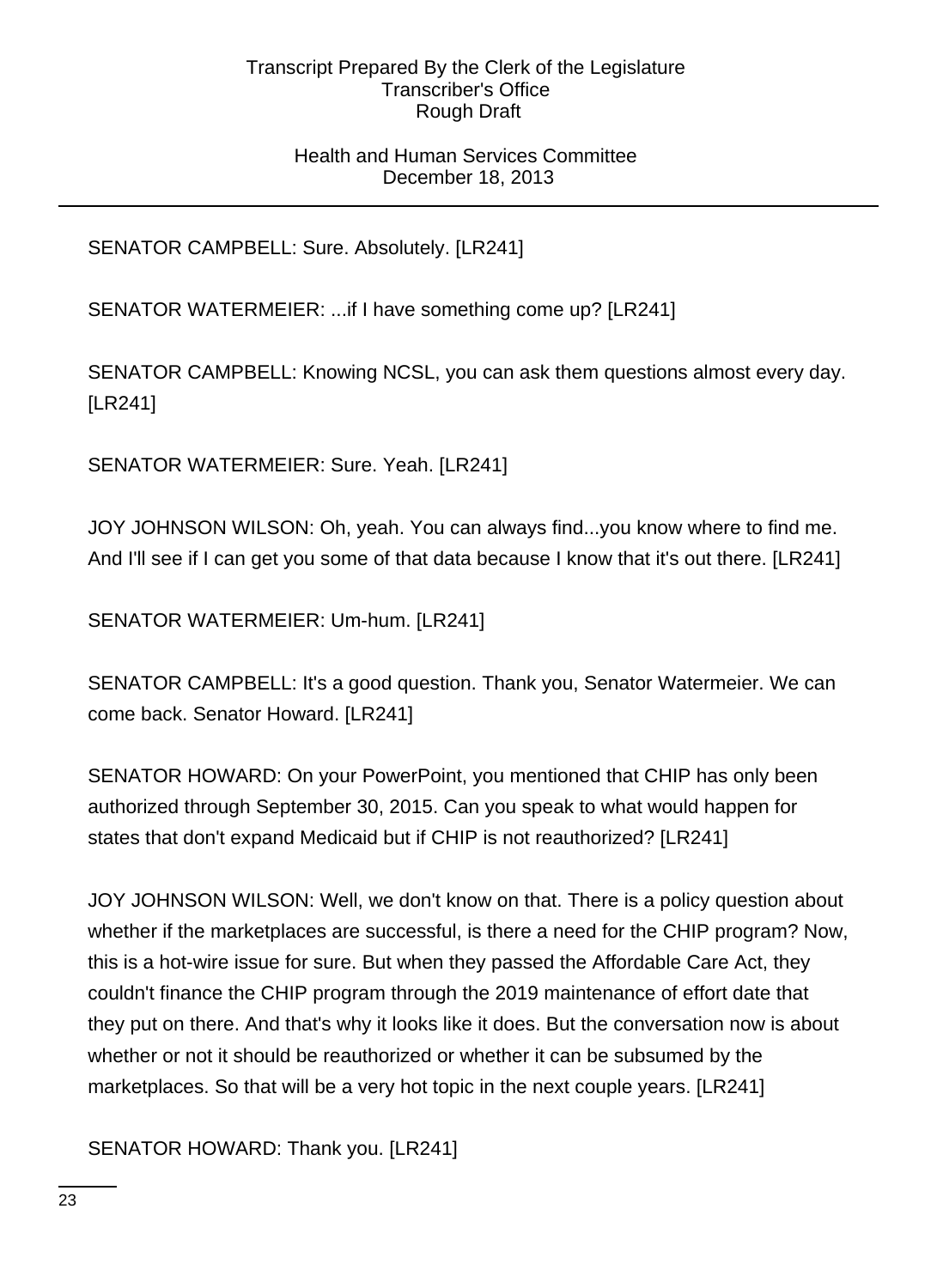## Health and Human Services Committee December 18, 2013

SENATOR CAMPBELL: Any other questions? Thank you very much, Joy, and I hope that we can take you up on the question from Senator Watermeier. If we have any additional questions, we can come back. But it's very helpful to know at least what other states are doing because that was part of the question posed. So thank you very much. [LR241]

JOY JOHNSON WILSON: Thank you. It's always a pleasure. [LR241]

SENATOR CAMPBELL: Could I have a show of hands of those people who wish to testify today? Let's see. What have we got? Somebody, Brennen, can you count for me? [LR241]

SENATOR WATERMEIER: Seven. [LR241]

SENATOR CAMPBELL: About nine. Okay. All right. We will begin taking testimony this afternoon. So if you've come to testify, come on forward. One of the nine has to go first. Good afternoon. [LR241]

RALPH L. MOROCCO, JR.: Good afternoon. [LR241]

SENATOR CAMPBELL: And what we'll have you do is state you name and spell it for us and then start right in. [LR241]

RALPH L. MOROCCO, JR.: Okay. All right. Senator Campbell, members of the committee, I'm Ralph Morocco spelled R-a-l-p-h, Morocco, M-o-r-o-c-c-o. I live at 11223 William Plaza in Omaha, and I'm currently retired but worked for 10 years as a hospital executive and 20 years as cofounder of the Midlands Choice Managed Care Network. I'm here to encourage your support for an expansion of Medicaid under the Patient Protection and Affordable Care Act. I urge you to support Medicaid for five reasons.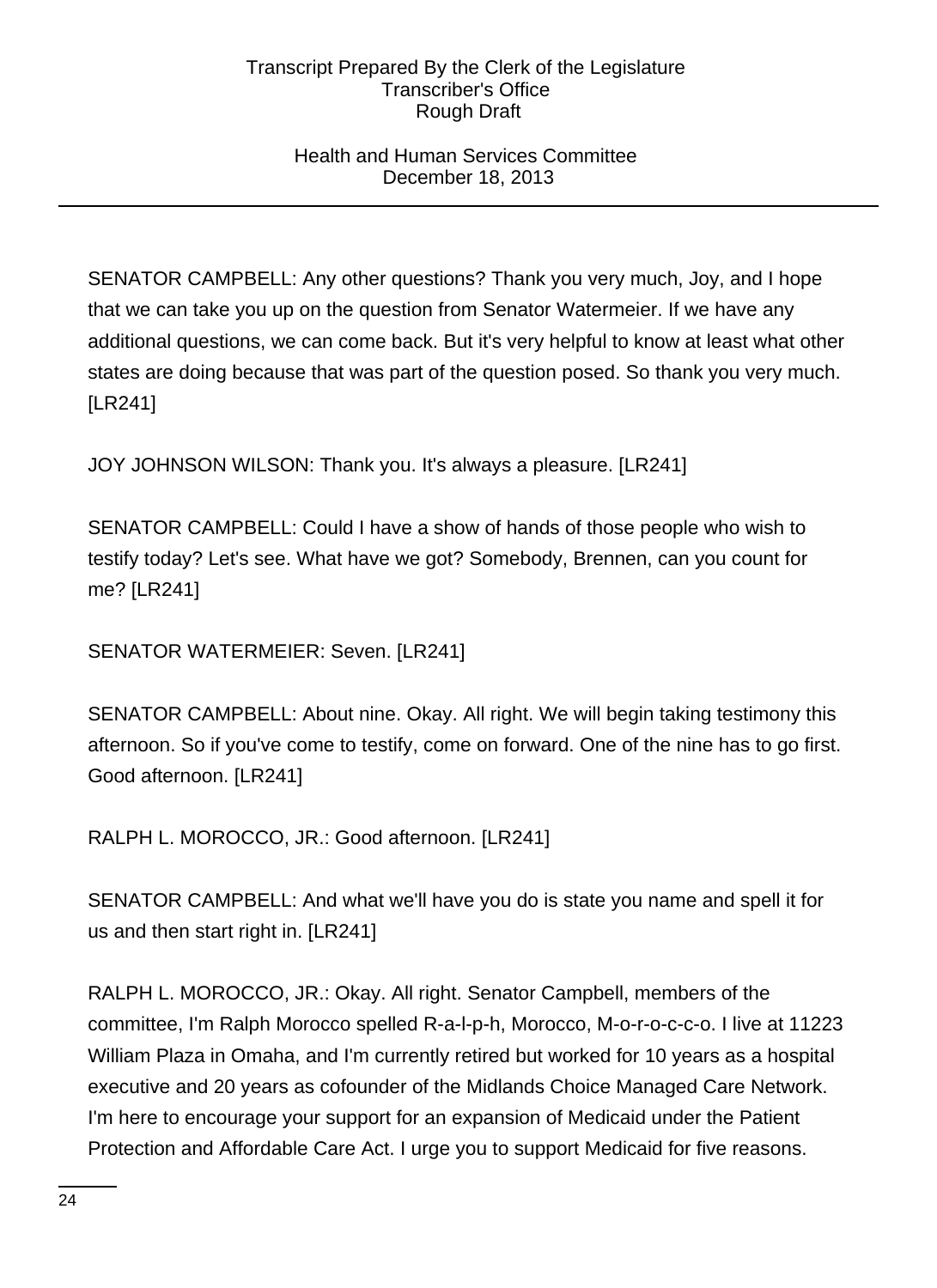## Health and Human Services Committee December 18, 2013

First, it will improve the healthcare available to low-income Nebraskans not currently eligible for Medicaid but who do not earn enough to buy coverage under the Affordable Care Act. It will strengthen our healthcare delivery system and may be critical to sustaining it in rural communities in the state. It will make Nebraska more competitive in attracting new business to the state. It will be a significant economic benefit to state. And it will make health insurance less expensive for those of us who have coverage either through employer-sponsored plans or through small-group or individual health plans. By expanding Medicaid, low-income Nebraskans can get needed preventative care, helping them avoid expensive illnesses that can be prevented, and better manage chronic diseases like diabetes. That will make future healthcare less expensive either if those individuals remain as Medicaid beneficiaries or move on to private health plans. As the National Council of State Legislatures' spokesman, Joy Wilson, pointed out, starting expanded coverage prior to 2017 allows the full initial cost of that coverage to be paid by the federal government, providing time for those people's health status to improve and lower the future costs for the state of Nebraska. The expansion of Medicaid is particularly critical in Nebraska. Many hospitals are working to recruit physicians to replace those who are retiring or to provide additional services in their communities. Recruiting physicians to Nebraska counties in or near some of the highest uninsured population will become increasingly difficult in the future. When other states expand Medicaid but Nebraska does not, it becomes harder to convince young physicians that Nebraska is a good place to practice medicine. If we have 10 percent to 15 percent of our population uninsured, it becomes really difficult to convince somebody to come here versus a state like Iowa that has made the decision to do so. It also becomes harder to keep local hospitals running and able to afford new medical technology when a large percentage of their patients don't have access to a means to pay for care. It also becomes difficult to attract employers to Nebraska when they know their health plans must bear the high cost of an uninsured population they would not have to bear if they located in a state that provided Medicaid expansion and dramatically reduced the number of uninsured individuals. A Commonwealth Fund study released earlier this month estimates that the 2022 cost of expanding Medicaid in this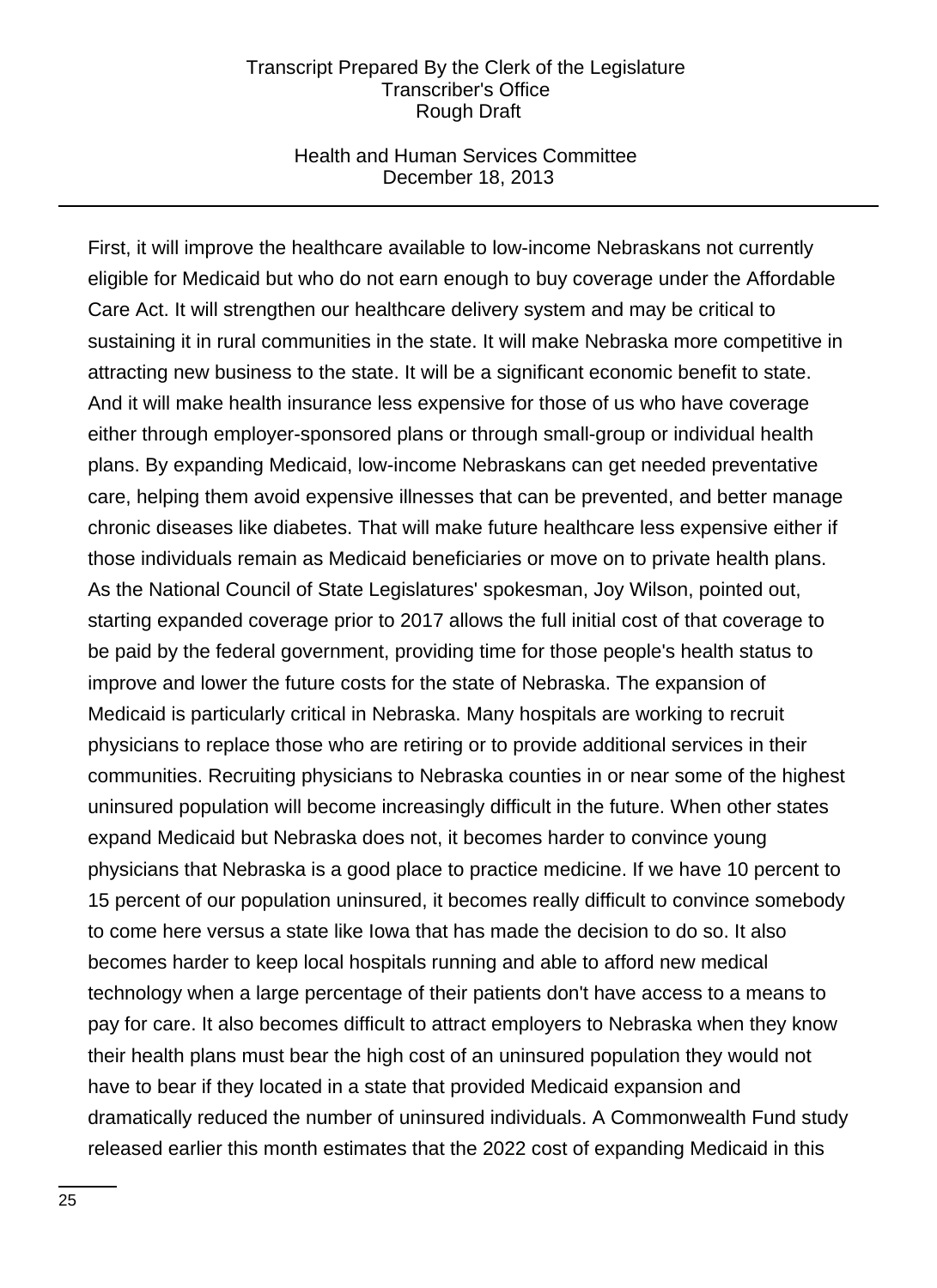## Health and Human Services Committee December 18, 2013

state at about \$55 million will be only 3 percent of what we spend to attract new business to the state in that year. Their estimate was about \$1.7 billion. Take 3 percent of what we spend to attract new business, use it to fund Medicaid expansion, and allow all businesses in the state to benefit from lower premiums and a healthier work force. There will also be significant expansion...or a significant economic benefit in the state. Commonwealth Fund estimates about \$444 million in federal funds associated with Medicaid expansion would flow to Nebraska, dwarfing the \$371 million we get in federal highway funds in 2022. As those dollars flow into the state's economy and the economic multiplier, as they roll through the economy, takes effect, it probably produces over a billion dollars' worth of economic benefit. Finally, expanding Medicaid will slow healthcare costs for all Nebraskans who actually have health insurance and for large employers like the state of Nebraska that self-fund their health plans. As a managed healthcare plan, I saw higher healthcare costs in those portions of the state that have higher percentages of medically uninsured individuals. Uncompensated care adds to the healthcare delivery...or adds to the healthcare costs of every Nebraska health plan and every insured Nebraskan as hospitals and physicians necessarily charge higher fees to cover the services they provide. As a Nebraska taxpayer, I'd ask you to do the right thing for Nebraska, our healthcare delivery system, and our state's economy, and that's expand Medicaid. [LR241]

SENATOR CAMPBELL: Thank you, Mr. Morocco. Questions from the senators? Senator Gloor. [LR241]

SENATOR GLOOR: Thank you, Chairman Campbell. Ralph, it's been a while. [LR241]

RALPH L. MOROCCO, JR.: It has been. [LR241]

SENATOR GLOOR: I didn't recognize you at first. I was doing some housekeeping the other day and found a Midwest Select hat... [LR241]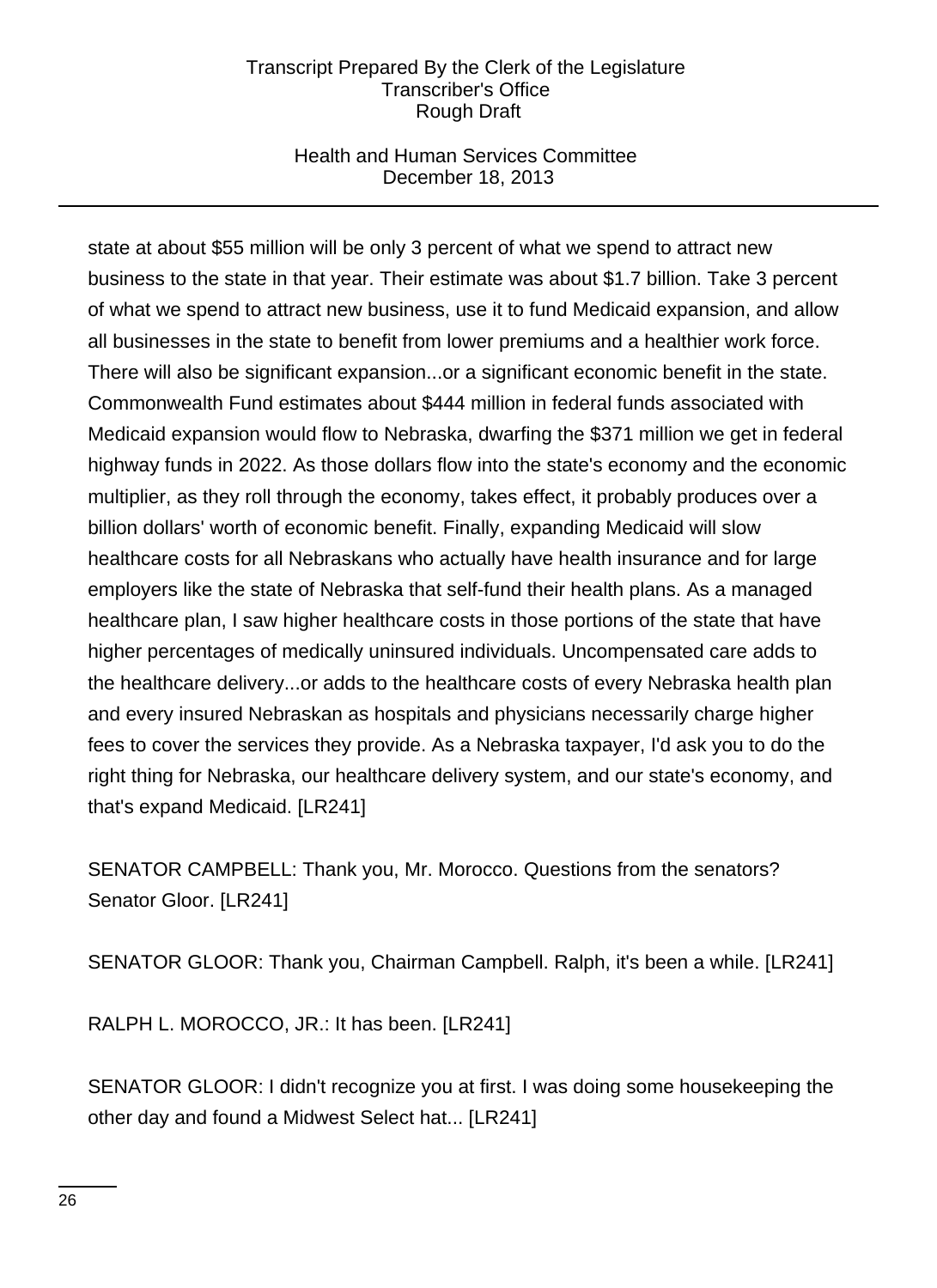# Health and Human Services Committee December 18, 2013

RALPH L. MOROCCO, JR.: Oh. (Laugh) [LR241]

SENATOR GLOOR: ...that I would be happy to sell you very, very reasonably (laughter) as a memento. [LR241]

RALPH L. MOROCCO, JR.: I might have a couple of bucks. [LR241]

SENATOR GLOOR: Yeah, that does go back a ways. So in your involvement in the managed care industry, would you say that one of the significant changes between now and then is that back then we really weren't too interested in measuring outcomes? [LR241]

RALPH L. MOROCCO, JR.: Absolutely, yeah. It was price only. [LR241]

SENATOR GLOOR: Yeah, price only. Do you see that change as significant? And if so, now and then, how do you see that playing out as it relates to Medicaid, Medicaid expansion? [LR241]

RALPH L. MOROCCO, JR.: I do see it as significant because I think ultimately it will lead to lower costs both for Medicaid and for the private pay beneficiaries as we do a better job of making sure that healthcare gets delivered in the most efficient and effective way possible. [LR241]

SENATOR GLOOR: Are you comfortable because, as most people know, my concerns here are, we spend the money but we aren't sure that we're improving people's general health status, that we still operate as we did back in the days of Midlands Choice and Midwest Select with...under the premise that access equals improvement in health status and I'm...that's obviously one of the big hang-ups that I have. [LR241]

RALPH L. MOROCCO, JR.: Yeah. And I think absent data, it's hard to prove the fact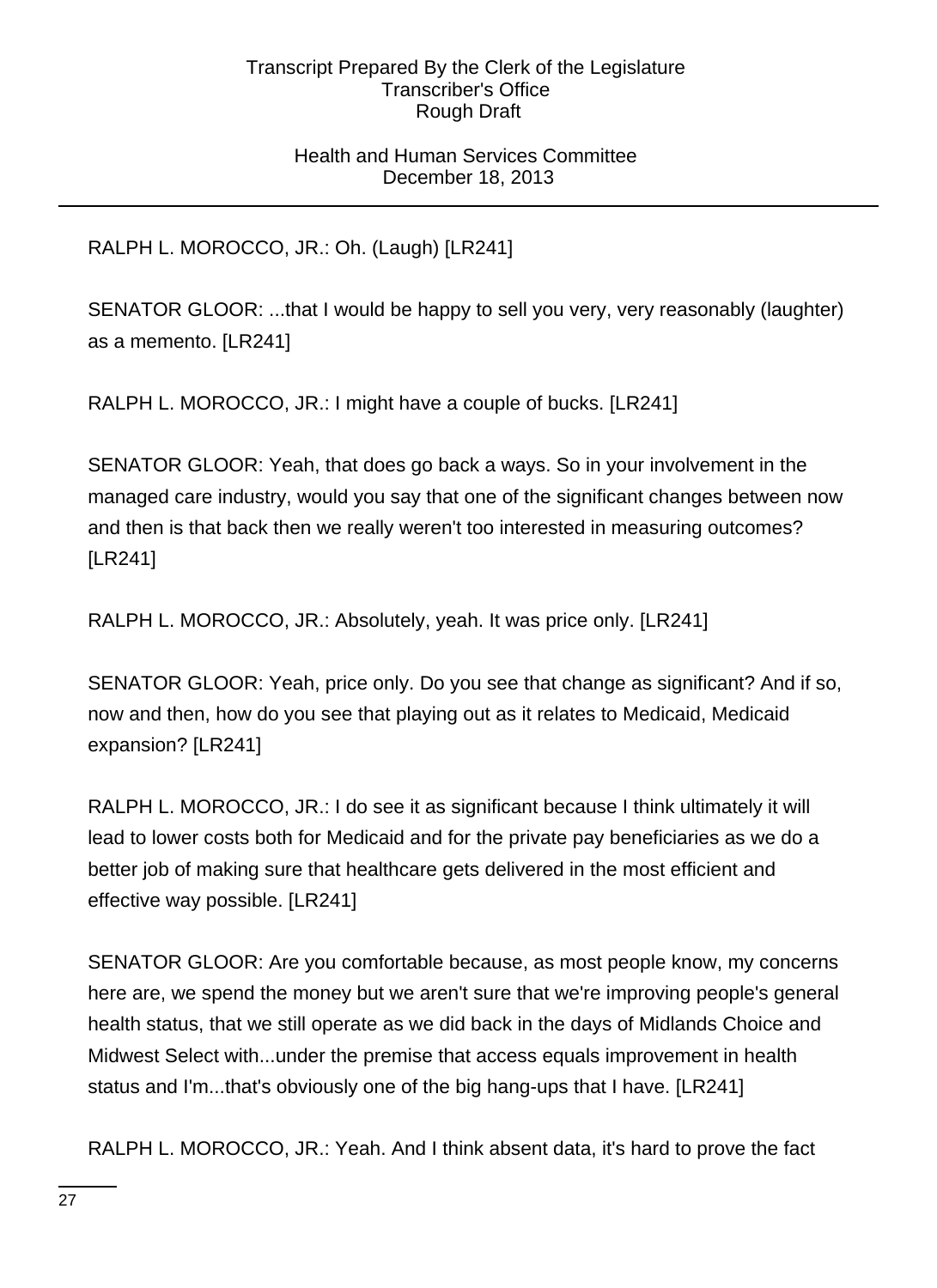# Health and Human Services Committee December 18, 2013

that quality and health status improves. But I'm willing to bet a big pile of money that, absent access, health status is not going to improve. [LR241]

SENATOR GLOOR: Well, actually the bet is ours. [LR241]

RALPH L. MOROCCO, JR.: Yeah, yeah. [LR241]

SENATOR GLOOR: So you don't have to worry about it. But that's one of the reasons that we're taking a hard look at it. Thanks. I appreciate your taking the time to come out today. [LR241]

RALPH L. MOROCCO, JR.: Yeah. [LR241]

SENATOR CAMPBELL: Any other questions from the senators? Thank you, Mr. Morocco, very much. [LR241]

RALPH L. MOROCCO, JR.: Thank you. [LR241]

SENATOR CAMPBELL: Our next testifier. [LR241]

REBECCA RAYMAN: Good afternoon. [LR241]

SENATOR CAMPBELL: Good afternoon. [LR241]

REBECCA RAYMAN: (Exhibit 2) My name is Rebecca Rayman, R-e-b-e-c-c-a R-a-y-m-a-n, and I'm the executive director of the East Central District Health Department and the Good Neighbor Community Health Center in Columbus. I am also the chair of the Health Center Association of Nebraska, which represents the now seven federally qualified health centers in Nebraska. Nebraska's federally qualified health centers are also known as FQHCs, and we serve 63,000 primarily low-income patients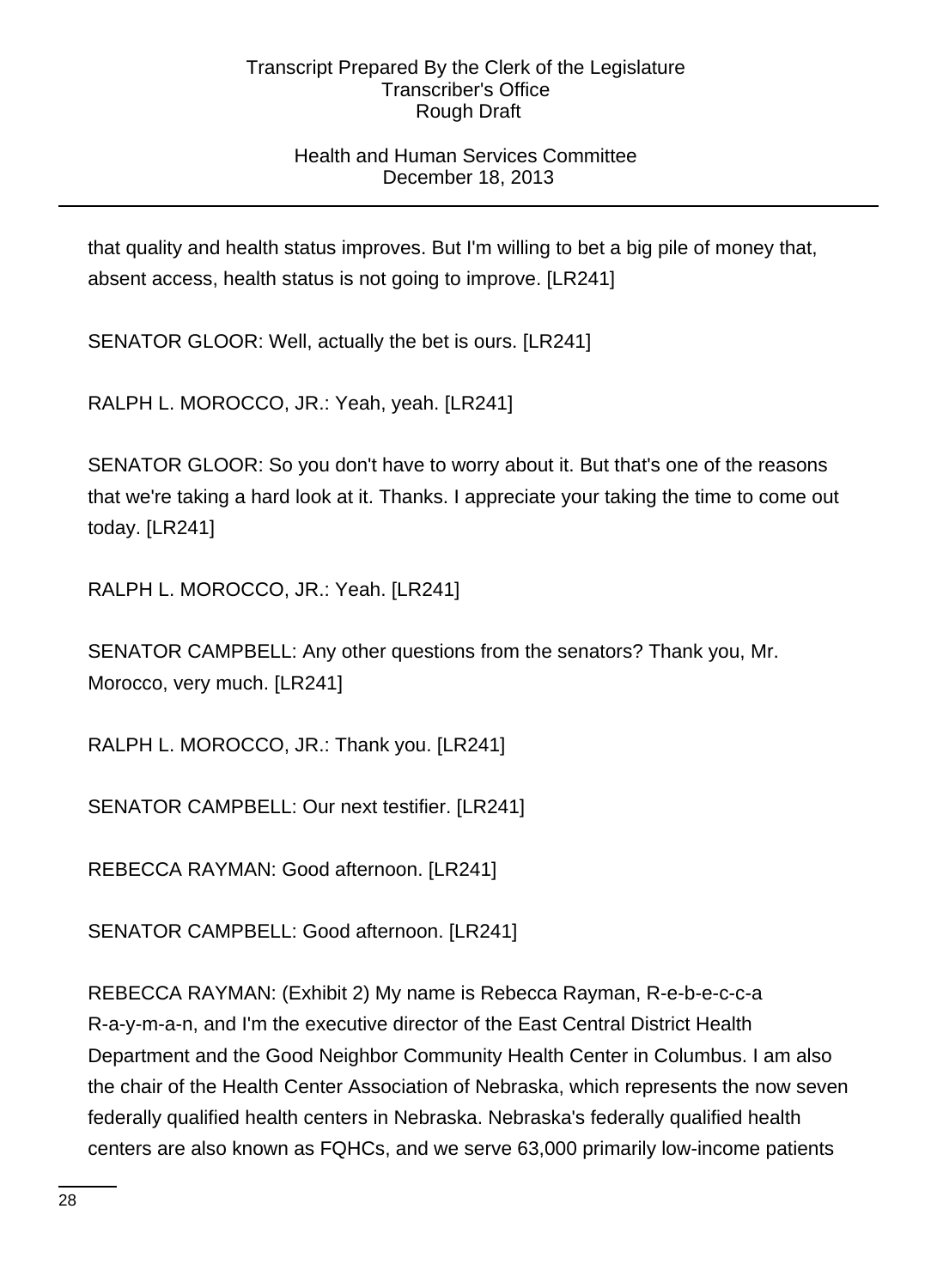## Health and Human Services Committee December 18, 2013

in 27 locations across the state. And soon we'll add a location in Grand Island, Nebraska. We are key safety-net providers in Nebraska's healthcare system. The majority of our patients are uninsured. Our uninsured patients are almost entirely low-income working adults, people whose employers do not provide health insurance and people who aren't making enough money to afford a private premium. Most of our patients, 65 percent, have incomes below 100 percent of poverty. Nebraska's health centers were fortunate to receive funding to provide assistance in helping people in our community enroll in the Affordable Health Care Act. The FQHCs have added 30 certified application counselors, or CACs, between the start of the fall and today to assist people in our communities with enrollment in the new healthcare marketplace. These CAC staff members conduct community educational meetings and they provide one-on-one assistance to patients and individuals in our communities. We are still collecting data on the open enrollment period, but we estimate that we have done over 4,000 one-on-one meetings in our federally qualified health centers. At our center, the center that I'm with, despite the challenges of rollout, our four CACs are continuously busy. There is great interest among our patients and in our community to find affordable healthcare insurance. We see people daily who are realizing now that they are not going to qualify for the help they thought on the exchange or through Medicaid simply because they are just too poor. It is frustrating for them to go to work every day and still be left out of what many of us take for granted. These men and women are the ones left behind by the decision not to accept Medicaid expansion. They can't get an insurance product that is affordable, and they are not eligible for the subsidy in the new health insurance marketplace. We see these people every day. One of those that we've just counseled recently is a 59-year-old farm worker. So John is a father, grandfather, and lifelong rural Nebraska resident. John has never taken governmental help. He has worked hard on Nebraska farms. Some months he makes \$4,000 a month during the busy farm season, but offseason he makes little. He works every day. But winter days are not full days, and he is only paid for the hours he works. Now, he finds himself at 59 concerned about his future. He has about six years of farm labor before he's old enough for Medicare. After years of hard farm work, he's very concerned about his future. He's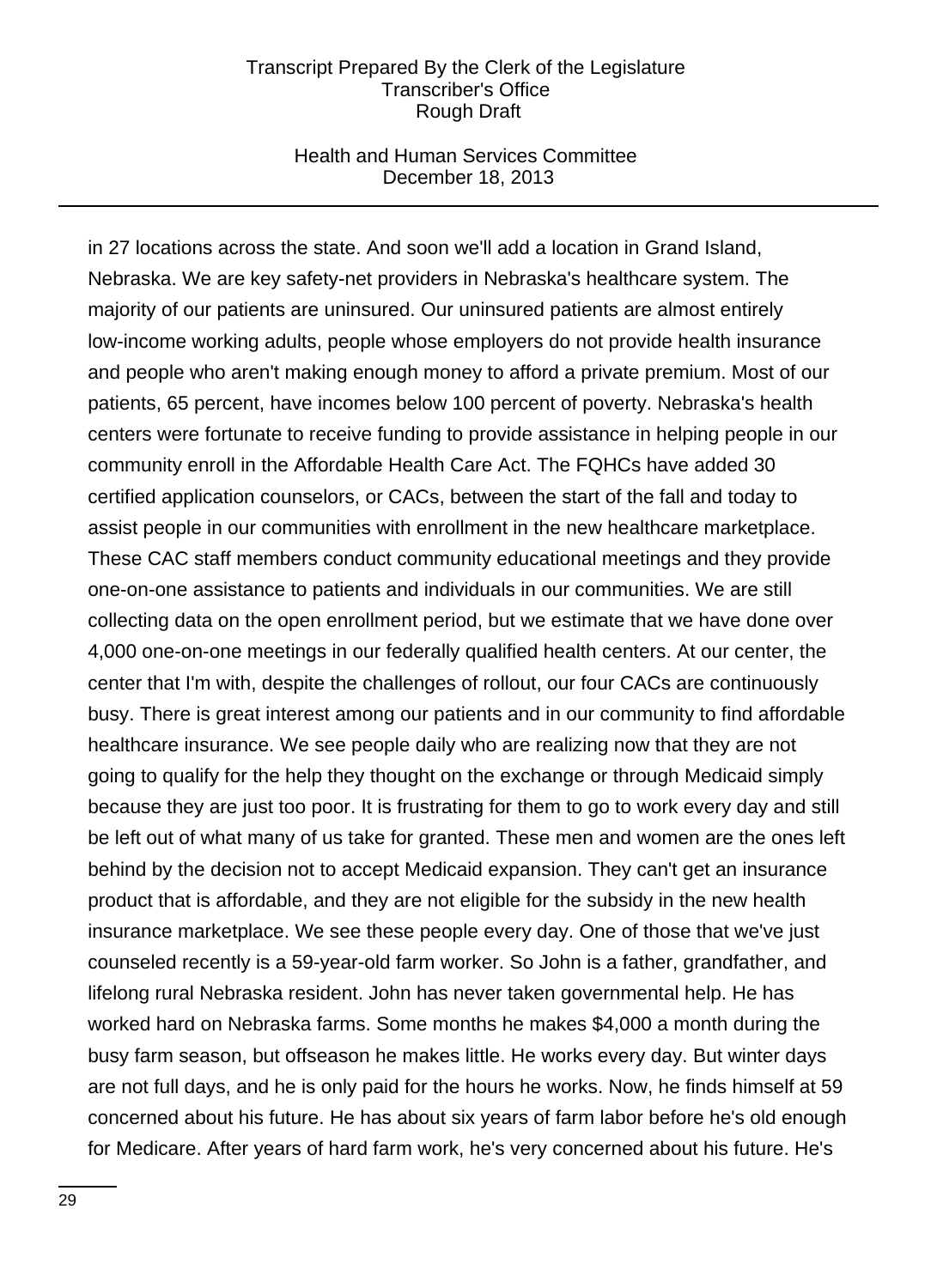# Health and Human Services Committee December 18, 2013

concerned about his body's ability to keep up with the farm work that is all he has ever known. He is concerned about what will happen if he gets hurt or what will happen if he develops a chronic illness. And he was anxious to purchase insurance for the first time in his life. John came into our FQHC anticipating that he would finally be able to afford insurance. John's income, though, places him in the gap or the doughnut hole. John was unable to obtain a subsidy as he is an adult male without disability, and he is not eligible for Nebraska Medicaid. The cost of insurance for John would have been \$500 a month, or 43 percent of his total gross income. We hear a lot about people who are angry with the ACA, but I will tell you that John is angry. John is angry that the ACA is not working for him. He is angry that he has been excluded from a health insurance solution. He doesn't understand how the promise of healthcare could pass him by. This is just one story that we're hearing. People like John are in the Nebraska doughnut hole, and the only way things will improve for them is to provide a path forward to get coverage, coverage that is now available for other low-income people in some other states but that is not available for them. Some of our patients are people who don't have primary healthcare homes. They are people who end up with costly emergency room care. But most importantly, they are our neighbors, our family, our friends, and our neighbors. They are good, hardworking people. We urge the committee to support a way to transform Medicaid so that it can serve this segment of people who are left out, these Nebraskans who want a promise of a healthier future. [LR241]

SENATOR CAMPBELL: Thank you, Ms. Rayman. Questions from the senators? Thank you. [LR241]

REBECCA RAYMAN: Thank you. [LR241]

SENATOR CAMPBELL: Our next testifier. Good afternoon. [LR241]

JAMES GODDARD: (Exhibit 3) Good afternoon, Senator Campbell, members of the committee. My name is James Goddard; that's J-a-m-e-s G-o-d-d-a-r-d, and I'm the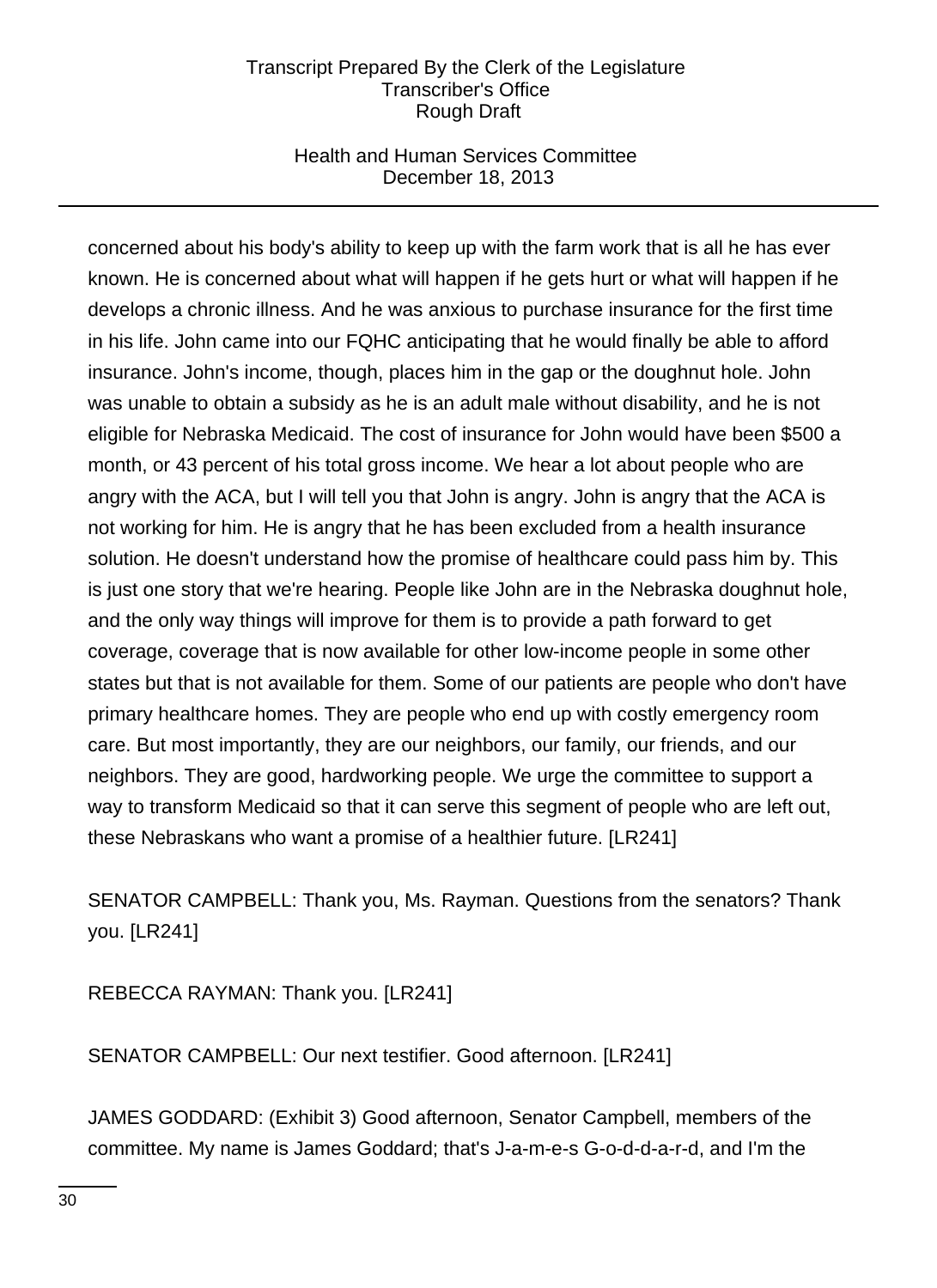### Health and Human Services Committee December 18, 2013

director of the economic justice and healthcare access programs at Nebraska Appleseed. I do want to thank Senator Campbell and the committee for its continued interest in this subject and all of the work and discussion that is going on about making sure families can access healthcare in our state. The ACA, or Affordable Care Act, has given us an unprecedented opportunity to ensure Nebraskans have access to quality, affordable healthcare which will keep our families strong and our economy moving. The ACA contemplated originally three avenues for coverage: Medicare, premium tax credits for low- and middle-income families, and insurance to low-income folks through Medicaid. Where any of these avenues closes, a large coverage gap is created. I'm sure we're all aware at this point that the health insurance marketplace opened with difficulty in October. But as we just heard, there is a lot of interest and demand in this. Recent data shows about 11,000 applications have been completed in the Nebraska market--I think that's just through November--as well as nearly 2,000 individuals that have signed up for coverage. This also does not include people that enrolled directly through carriers or agents. We also know that about 170,000 people are eligible for credits to help pay for the cost of premiums in the marketplace. But those, as we've heard, are only available for certain individuals, namely people who are between 100 percent and 400 percent of the poverty level. This means there's a coverage gap in Nebraska for at least 50,000 low-income individuals who are trying to make ends meet. Insurance coverage through Medicaid is the only realistic option for thousands in our state. Thankfully, we can ensure that these hardworking Nebraskans can get insurance coverage through Medicaid. If we fail to take this option, on the other hand, we would choose to leave tens of thousands without access to care. We would do that while tens of thousands of others who are higher income would be able to get access through the marketplace, many of them for the first time. This disparity is unnecessary, it's unwise, and it would be unproductive for us all. In addition, I did want to point out something that was discussed a little bit in Ms. Wilson's topics, that there are some holes left through other programs for specific populations that the new Medicaid program might fill. Specifically, the Affordable Care Act extends Medicaid coverage to foster youths who age out of the system, and they can stay under the coverage until they're 26. This is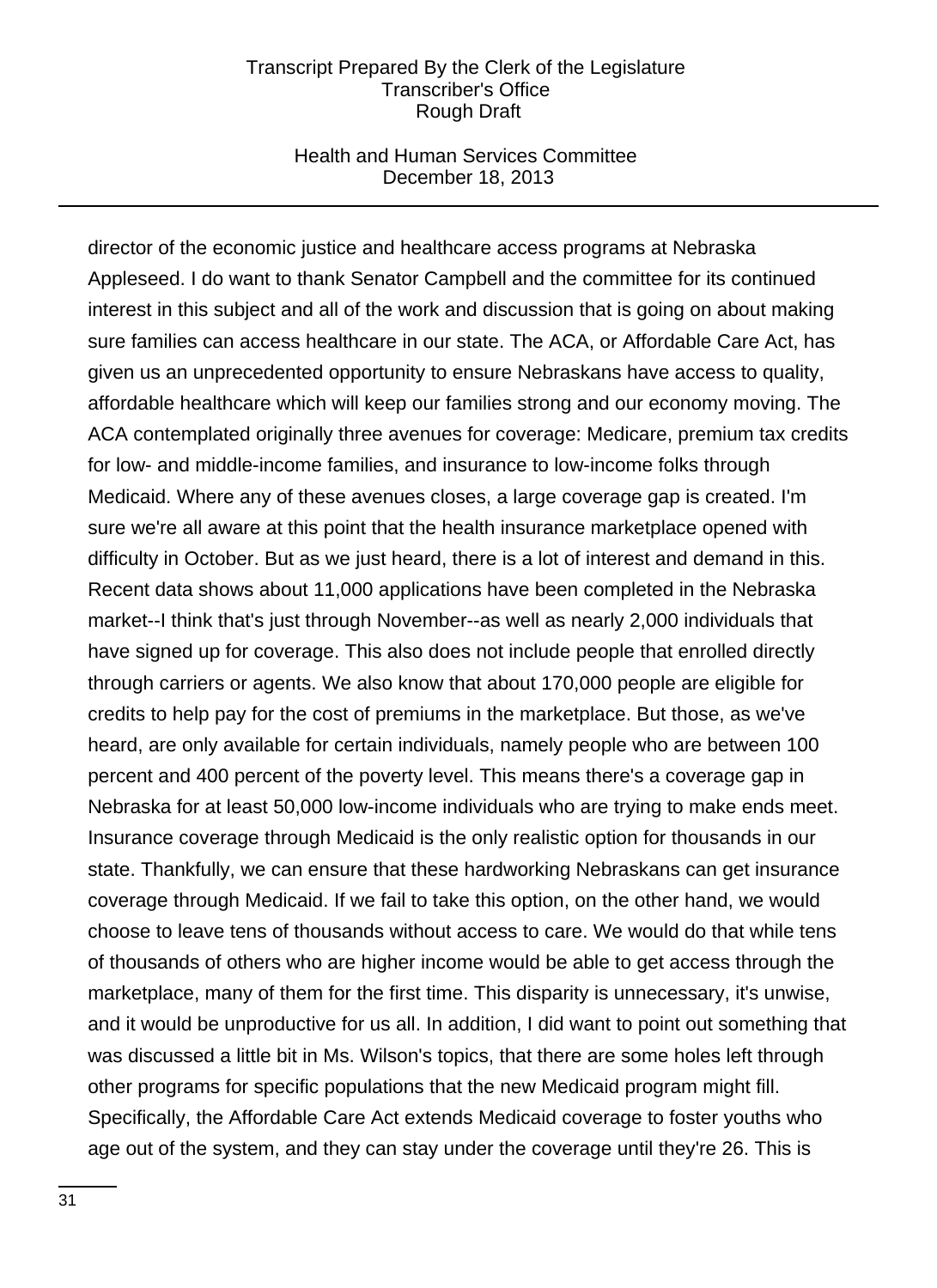# Health and Human Services Committee December 18, 2013

meant to align them with their peers who might be able to stay on their parents' coverage through the age of 26. But foster youths in guardianships or those who are discharged to independent living before the age of 19 are not covered. There are about 100 of the latter each year that are discharged in that way. Many of them would be able to get coverage if we took up this option and extended coverage under Medicaid. Not only can we ensure we cover more people in Nebraska, we can take this opportunity to innovate and design new strategies for healthcare delivery in Nebraska. In other words, we have the opportunity not just to ensure coverage for more people but to reform the system to better serve everyone. Providing insurance through Medicaid is a good deal for our state. It'll grow our economy. And it's the right thing to do. Thank you. [LR241]

SENATOR CAMPBELL: Questions? Senator Cook. [LR241]

SENATOR COOK: Thank you, Madam Chair, and thank you, Mr. Goddard, for coming today. When Mrs. Wilson was speaking with us and mentioned one of the examples--I can't recall which state--I was reminded of some work that we've done in the area of behavioral health for children ages zero to five making certain that they can access care, if they're Medicaid eligible, through EPSDT. Would Nebraska's Medicaid expansion include those children as providing services to those children in the same way the other states have? [LR241]

JAMES GODDARD: The expansion at this point is primarily geared towards adults... [LR241]

SENATOR COOK: Okay. [LR241]

JAMES GODDARD: ...so working families and adults without dependents. So most children, at this point, with CHIP expansion who are under 200 percent in Nebraska should already have access to EPSDT and, therefore, should be able to access services, behavioral health services. As we've discussed in the past, there are some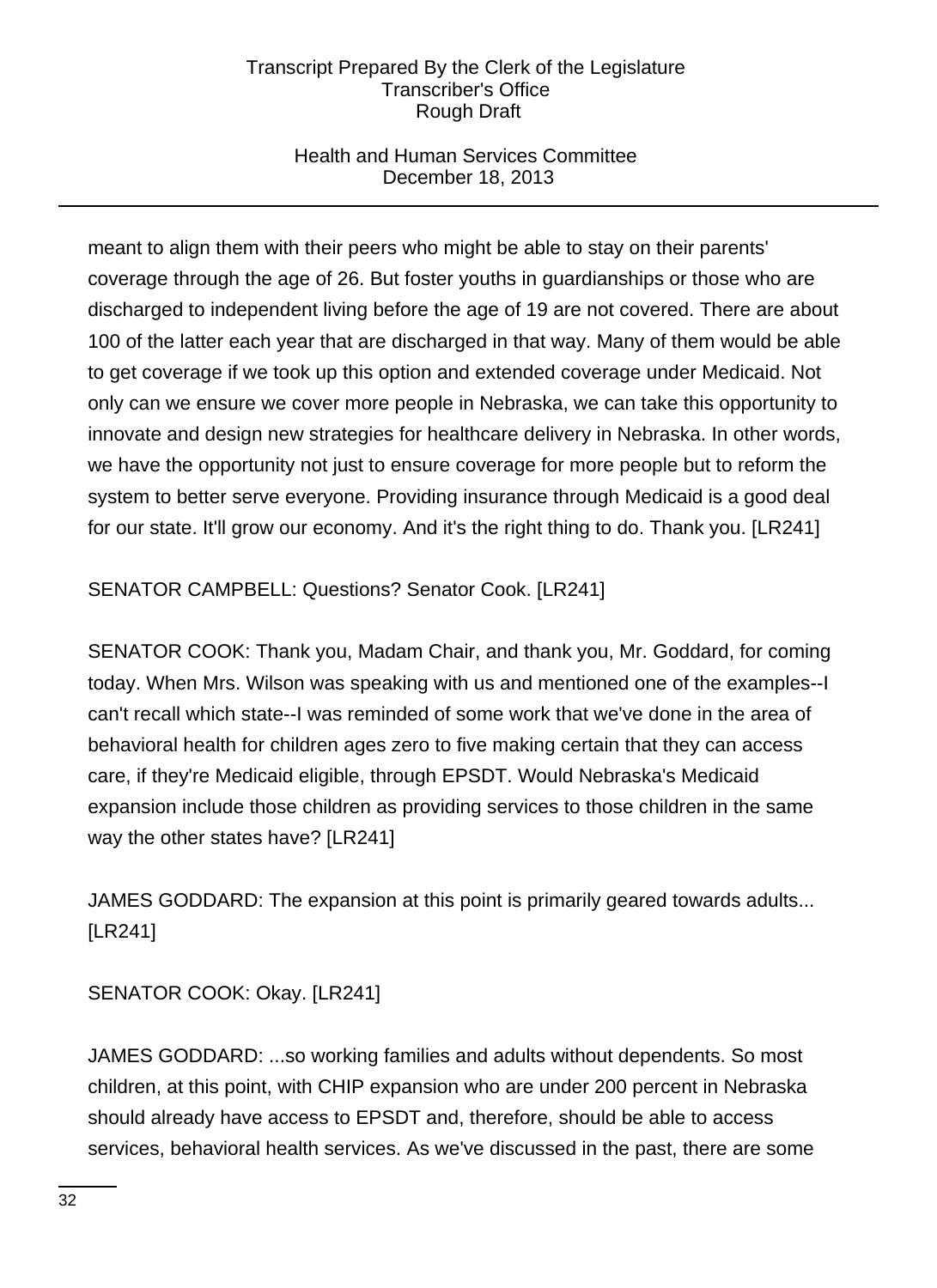## Health and Human Services Committee December 18, 2013

barriers... [LR241]

SENATOR COOK: Um-hum. [LR241]

JAMES GODDARD: ...for younger children in accessing behavioral health services that are, you know, an unrelated issue. But those are certainly there in the Medicaid program in our estimation. [LR241]

SENATOR COOK: Right. I guess I just saw EPSDT and got excited, but absolutely we are speaking of an adult population. Thank you. [LR241]

JAMES GODDARD: Sure. [LR241]

SENATOR CAMPBELL: Senator Crawford. [LR241]

SENATOR CRAWFORD: Thank you, Chair Campbell. Thank you, James. I wonder if Appleseed has done any research on the likely characteristics of this excluded population to address the question of whether they're likely to be younger or healthier or older or sicker. [LR241]

JAMES GODDARD: We have not ourselves done that research. And I was interested in Senator Watermeier's questions on that point. I think we can take a look at what we know about what the population would look like in terms of their health. I mean, what we do know is, in general, the folks that are more...take a little bit more Medicaid dollars to pay for our primarily folks with disabilities or in long-term care. And that's, you know, takes up quite a bit of the budget and is traditionally not the adult group even looking at the ADC or poverty level category. So we would be happy to try and get some more information and speak with Mrs. Wilson on that. [LR241]

SENATOR CRAWFORD: So right now, just to clarify, the most expensive groups would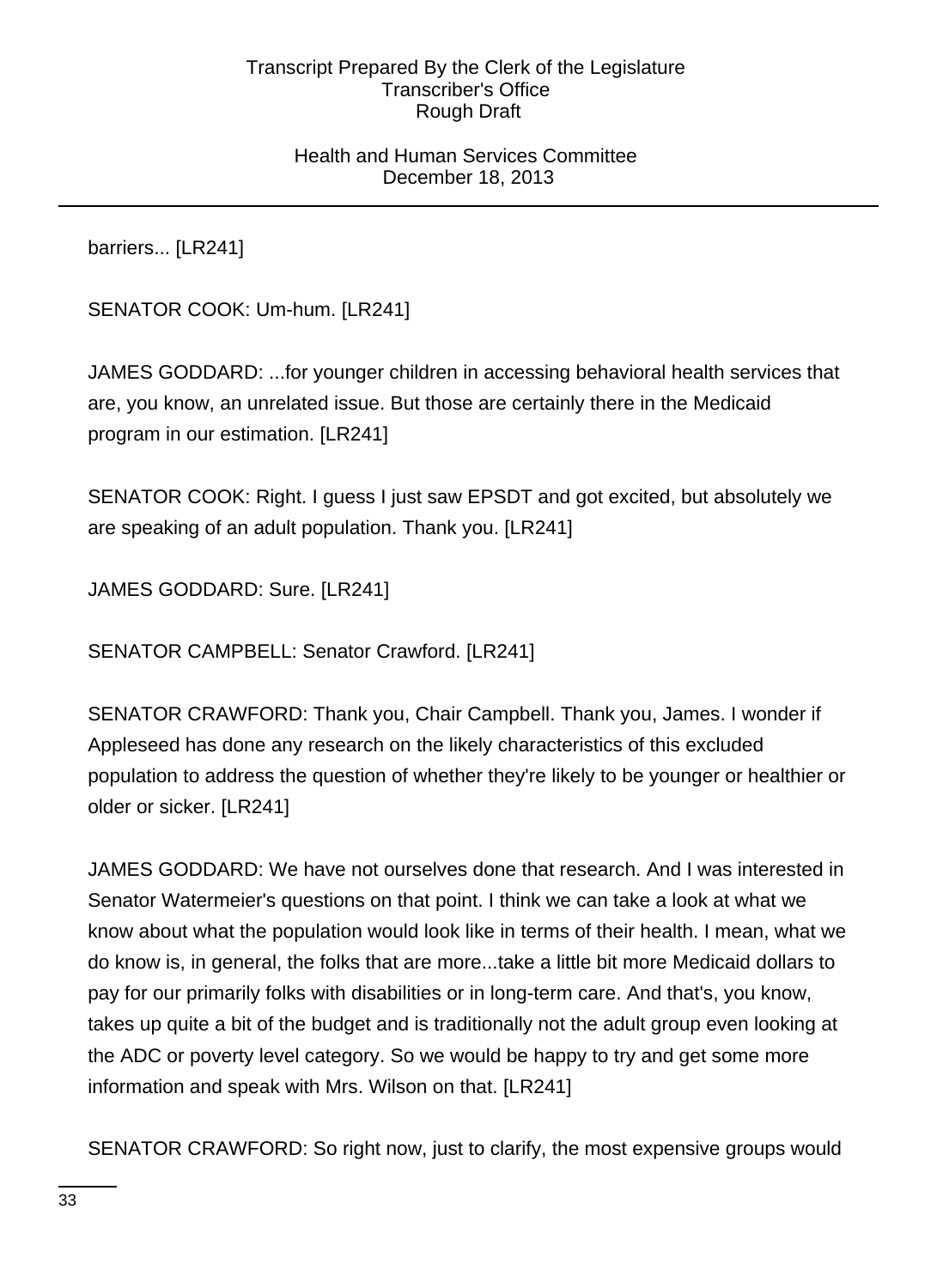# Health and Human Services Committee December 18, 2013

be people in long-term care. And this wouldn't be those folks likely... [LR241]

JAMES GODDARD: Right. [LR241]

SENATOR CRAWFORD: ...and also the people who are in those medically frail categories who aren't in our expansion population. [LR241]

JAMES GODDARD: That's right. [LR241]

SENATOR CRAWFORD: Right. Thanks. [LR241]

SENATOR CAMPBELL: Because we have to remember that currently in Medicaid, we cover children, pregnant women, disabled, and the elderly. And the elderly are usually in that dual...what they call duals because they're probably in both Medicaid and Medicare. The most...the greatest number of people in our current Medicaid program are children. And fortunately, I mean, children are not as expensive. The most expensive part of our regular Medicaid program is the disabled and the elderly. Mr. Goddard, I wanted to clarify in your statement the part about the foster children. I think it's been my understanding that you have to age out of the foster care system. You can't have been in at age 12 and then, you know, not in the foster care program. But to qualify, you have to age out as a foster. Would that be accurate, are we...? [LR241]

JAMES GODDARD: That's my understanding. [LR241]

SENATOR CAMPBELL: Right. [LR241]

JAMES GODDARD: And those would be the individuals that would, if they didn't technically age out, if you left at age 17 or were discharged at age 17, then you would not be eligible for this extended coverage. [LR241]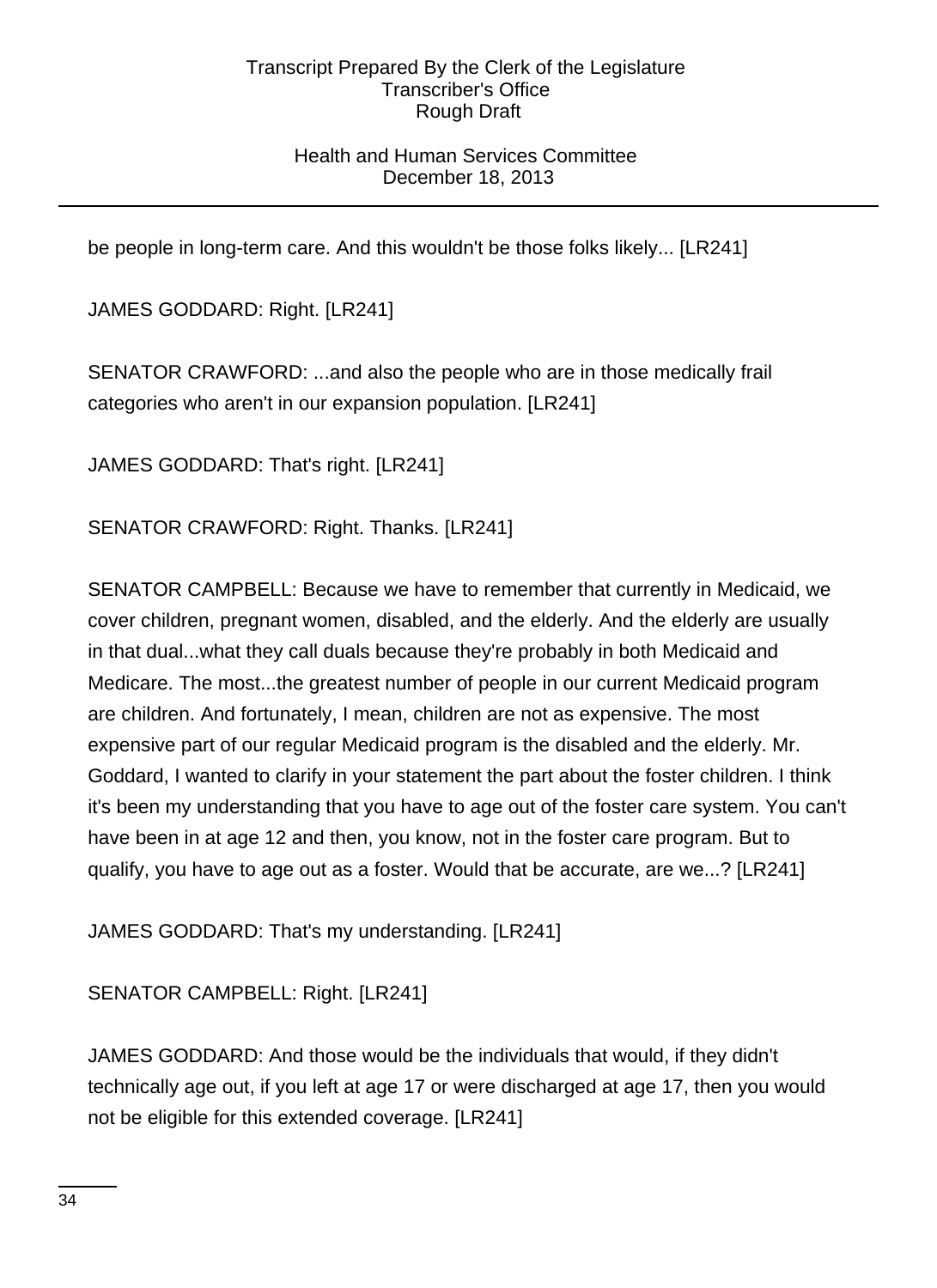## Health and Human Services Committee December 18, 2013

# SENATOR CAMPBELL: Yeah, right. [LR241]

JAMES GODDARD: And those are some of the...I believe there are approximately 100 young persons that are in that position every year that presumably would be picked up by extending the Medicaid program. [LR241]

SENATOR CAMPBELL: Exactly. Okay, I just want to make sure that I clarified that. Any other questions? Thank you very much, Mr. Goddard. [LR241]

JAMES GODDARD: Thank you. [LR241]

SENATOR CAMPBELL: Our next testifier. Good afternoon. [LR241]

JON BAILEY: (Exhibit 4) Good afternoon. Senator Campbell, members of the committee, my name is Jon Bailey; that's J-o-n B-a-i-l-e-y, and I'm the director of the Rural Public Policy Program at the Center for Rural Affairs in Lyons, Nebraska. And I wanted to provide you some information about our dealings with the people in rural Nebraska in the coverage gap over the last few months, the coverage gap, as Ms. Wilson explained it to you. And you may have seen this report, but the Kaiser Commission on Medicaid and the Uninsured have estimated there are just under 33,000 Nebraskans in this coverage gap. So over the past five months, we have done a series of about 20 educational presentations in rural northeast Nebraska on the Affordable Care Act. And we've done those in collaboration with local public health departments and also with the Northeast Nebraska Community Action Partnership, the entity who handles the ACA navigation responsibilities in northeast Nebraska. So of the people who have attended those presentations, we estimate that about 75 percent of those people fall in the gap, fall in the coverage gap and would be eligible for a Medicaid expansion, and just a few general observations that we've made from these presentations and talking with these people, very similar to what Ms. Raymond talked about. Almost everyone comes to these presentations very excited and very hopeful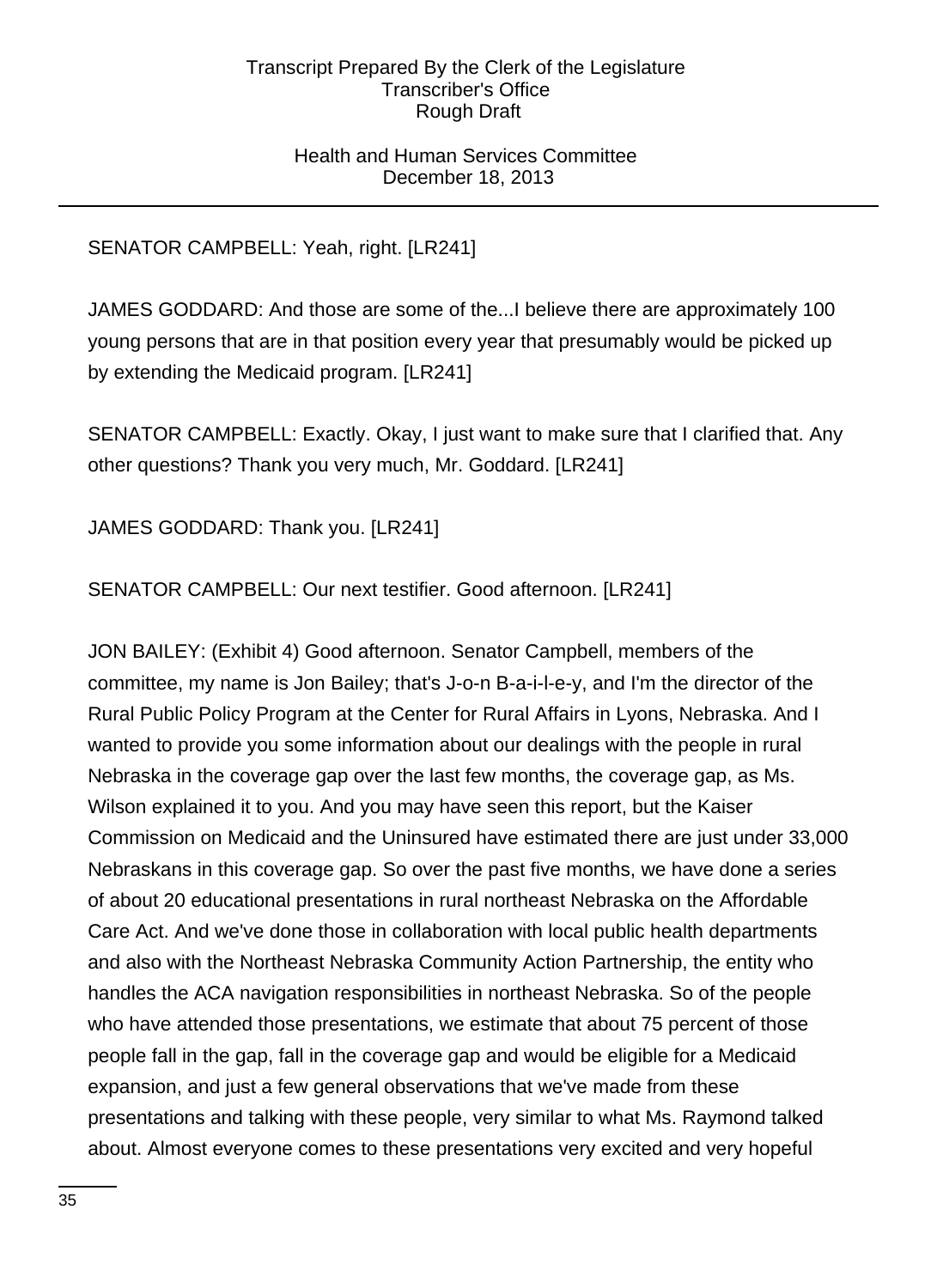### Health and Human Services Committee December 18, 2013

that they'll find a way to get insurance, many of them for the first time. People want to be covered. They want to have health insurance. They understand why it's needed. And they want themselves and their families to be covered. And so they figure they're coming to these presentations to get some information and to get some help, especially from the Community Action navigators. But as we go through the presentation and give them the information about the Affordable Care Act, they soon come to realize...a lot of them soon come to realize that their hopes have been just, like that, dashed. They're no longer eligible for the premium assistance because of their income. There's no Medicaid expansion in Nebraska. And so they learn that they're in this coverage gap, and there's really no way for them to get out of the gap. And you can see the looks in their faces just...and it's really heartrending because you can see the looks in their faces just change from excitement to despair just like that. And we have to tell them...I mean, the only thing we can tell them is sorry, that's the law, and that's your circumstances. So there's essentially nothing we can do to help these people. They don't qualify for the marketplace tax credits. They can't afford insurance on the marketplace. They can't afford to buy their own insurance. Most of these people, their employers don't provide insurance. They're usually working for very small businesses or patching together a lot of part-time jobs in their communities. So there's essentially nothing that can be done for these people. And you have to be truthful, and you have to explain that to them. Say you're sorry and then send them on their way. And they came in happy and excited, and they leave dispirited and still uninsured. I also want to tell you about a report we released this week called Medicaid Expansion is a Rural Issue: Rural and Urban States and the Medicaid Expansion. We made two findings. One is that states who are more rural, a larger percentage of their population is rural, are less likely to expand Medicaid. The converse is true for urban states. That really wasn't surprising given the political makeup of these states. But one thing I did find surprising that we found was that the number of rural people in the Medicaid coverage gap by percentages is almost equal to the group of people who we heard a lot about and continue to hear a lot about who had insurance in the individual market who had ACA noncompliant policies. The President, the Congress, the media have moved heaven and earth to address these people's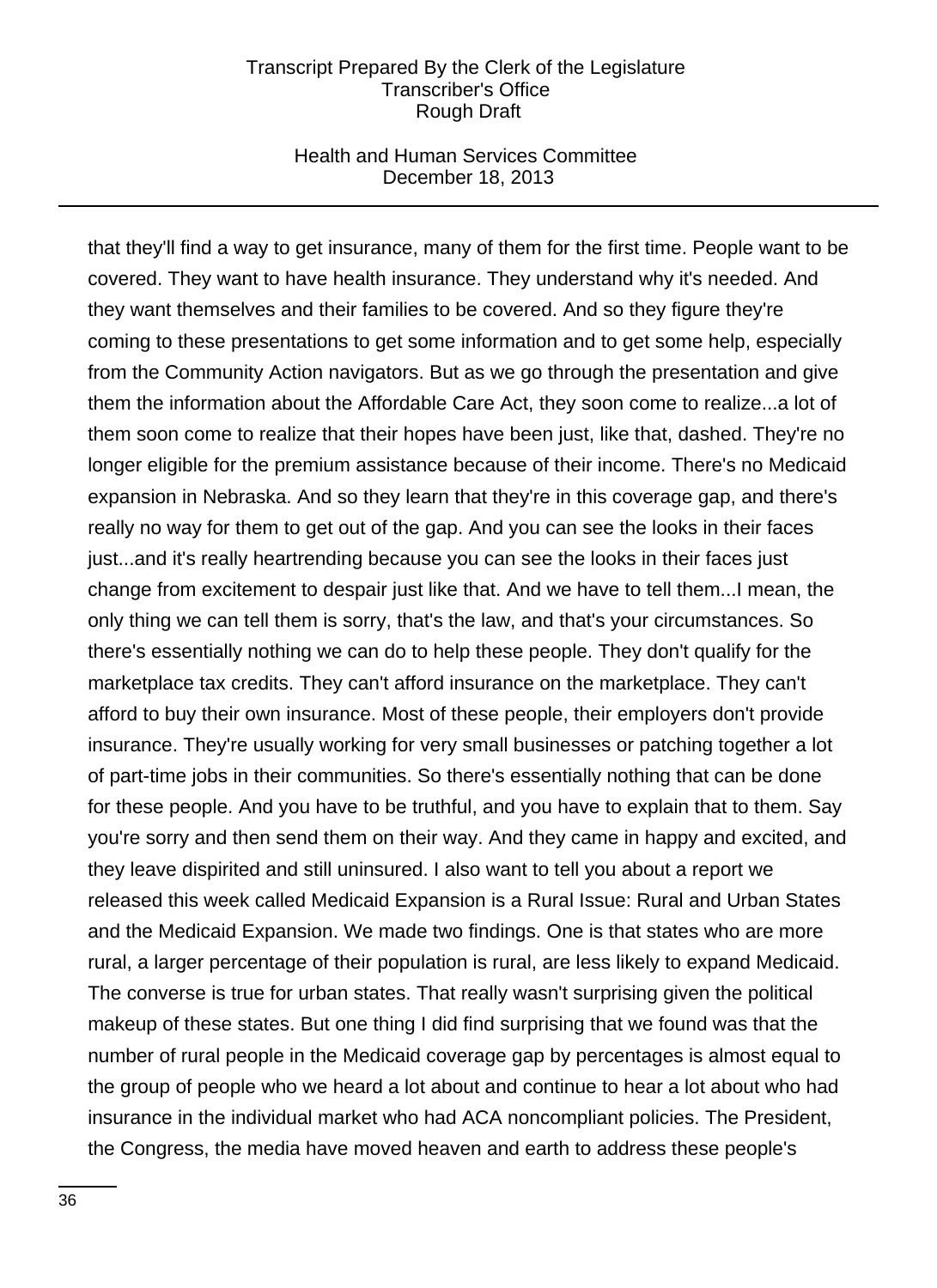# Health and Human Services Committee December 18, 2013

concerns. But we have an almost equal number of people in rural America who are in this coverage gap, and no one is paying them any attention. There's nothing anyone is doing about these people. So I would urge you to, in the 2014 Session, to continue your fight to expand Medicaid either in LB577 or some alternative to continue to provide these people the health insurance that they need. Thank you. [LR241]

SENATOR CAMPBELL: Thank you, Mr. Bailey. Questions? Mr. Bailey, I'm going to go back to Senator Watermeier's question because I think it's a good one. And that is, just anecdotally, the people that come and then hear that they're in this gap, generally age and health condition? I know it's anecdotal. [LR241]

JON BAILEY: Yeah, it's totally anecdotal. [LR241]

SENATOR CAMPBELL: We're going to get demographics for Senator Watermeier but... [LR241]

JON BAILEY: Yeah. I think that those are very good questions. And I think the data on that is going to be critical. And I would be interested in it. From the anecdotes, from the people we've talked to, I'm not sure I can make any general statements. I mean, agewise they're all over the board. [LR241]

SENATOR CAMPBELL: Okay. [LR241]

JON BAILEY: I mean, some are very young, probably in their mid to late 20s, 30s. But some are probably in their 40s and 50s. [LR241]

SENATOR CAMPBELL: Excellent. Thank you. Senator Gloor. [LR241]

SENATOR GLOOR: Thank you, Senator Campbell. And thank you for coming, Mr. Bailey. [LR241]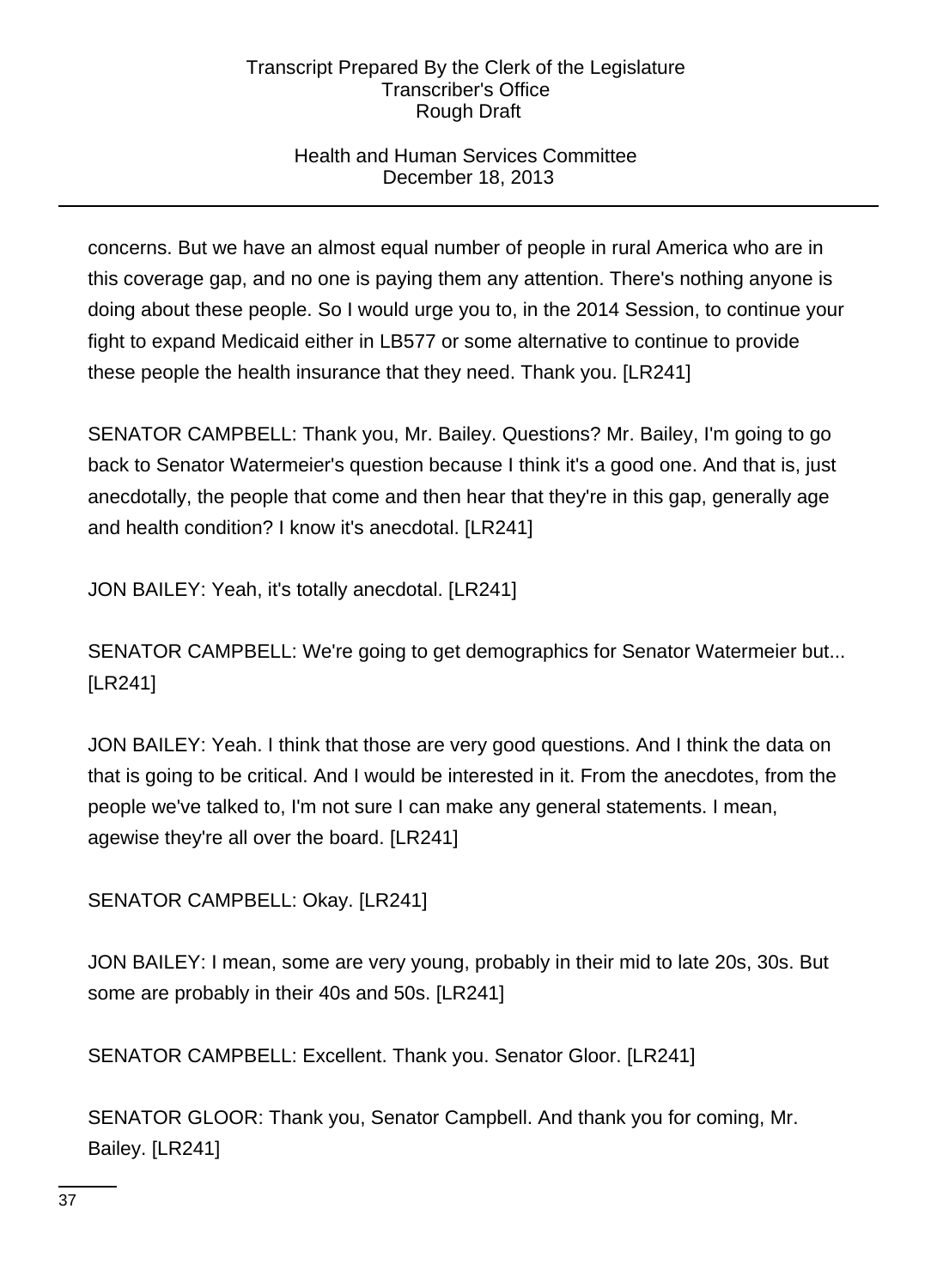## Health and Human Services Committee December 18, 2013

JON BAILEY: Um-hum. [LR241]

SENATOR GLOOR: When you were addressing Senator Campbell's question, was that just related to people who are in the gap, in the doughnut hole? [LR241]

JON BAILEY: I think that was your... [LR241]

SENATOR CAMPBELL: Yes, it was. [LR241]

JON BAILEY: Yes. Yeah. [LR241]

SENATOR GLOOR: Yeah. Okay. Let me ask, since you're not holding these for just people who are in the doughnut hole, of the people who in fact are there who do qualify, how do they fit demographically? Are we talking about people who are older, younger, the same sort of cross-section? I mean, I'm looking at, okay, those people who do qualify, we hear some concerns about are we going to get a preponderance of unhealthy... [LR241]

JON BAILEY: Right. [LR241]

SENATOR GLOOR: ...versus healthy and young enrollees. I'm just curious. [LR241]

JON BAILEY: Right. Yeah, again, it's anecdotal. Just by observation, I think they probably tend, those people, the ones who are going to buy insurance on the marketplace, qualify for the tax credits. They appear to be probably more centered in the probably 40s, 50s age group. [LR241]

SENATOR GLOOR: I think those are young people, but then that's just me. [LR241]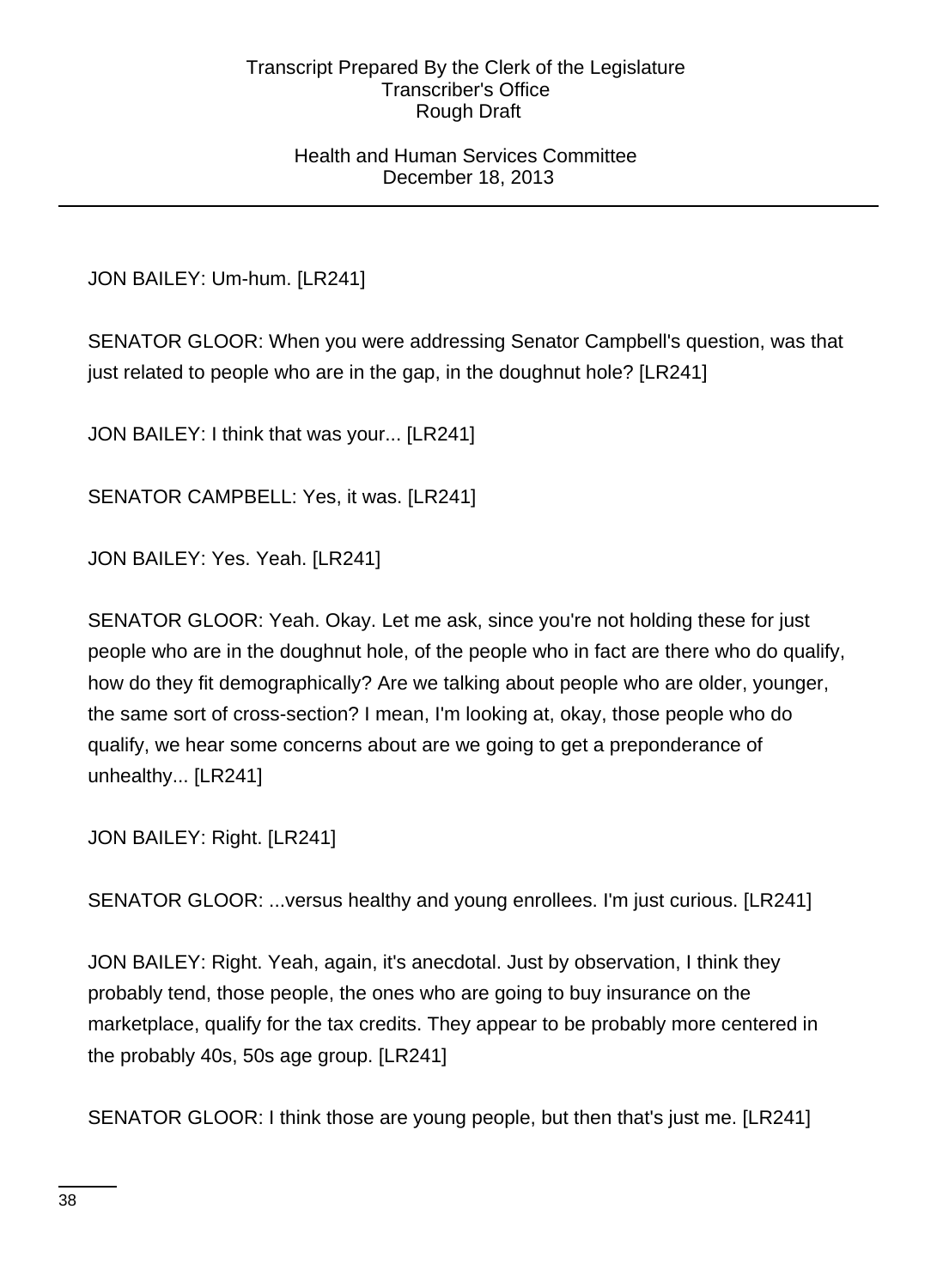## Health and Human Services Committee December 18, 2013

JON BAILEY: Well, yeah. I'm starting to believe that too. [LR241]

SENATOR CAMPBELL: It's relative. [LR241]

JON BAILEY: But I think they're not quite as dispersed agewise as the coverage gap people. [LR241]

SENATOR GLOOR: Interesting. [LR241]

JON BAILEY: I mean, just my observation. [LR241]

SENATOR GLOOR: Interesting. Thank you. [LR241]

SENATOR CAMPBELL: Any other questions, Senators? Thank you, Mr. Bailey. [LR241]

JON BAILEY: Thank you. [LR241]

SENATOR CAMPBELL: And we certainly do want to thank those people who are serving as navigators. That's an important...we spent a lot of time on that in Insurance and Banking Committee. [LR241]

SENATOR GLOOR: Oh, yeah. I remember. [LR241]

SENATOR COOK: Yes, we did. [LR241]

SENATOR CAMPBELL: Our next testifier. Good afternoon. [LR241]

ANISAH NU'MAN: Good afternoon. [LR241]

SENATOR CAMPBELL: And your name for the record and spell it, please. [LR241]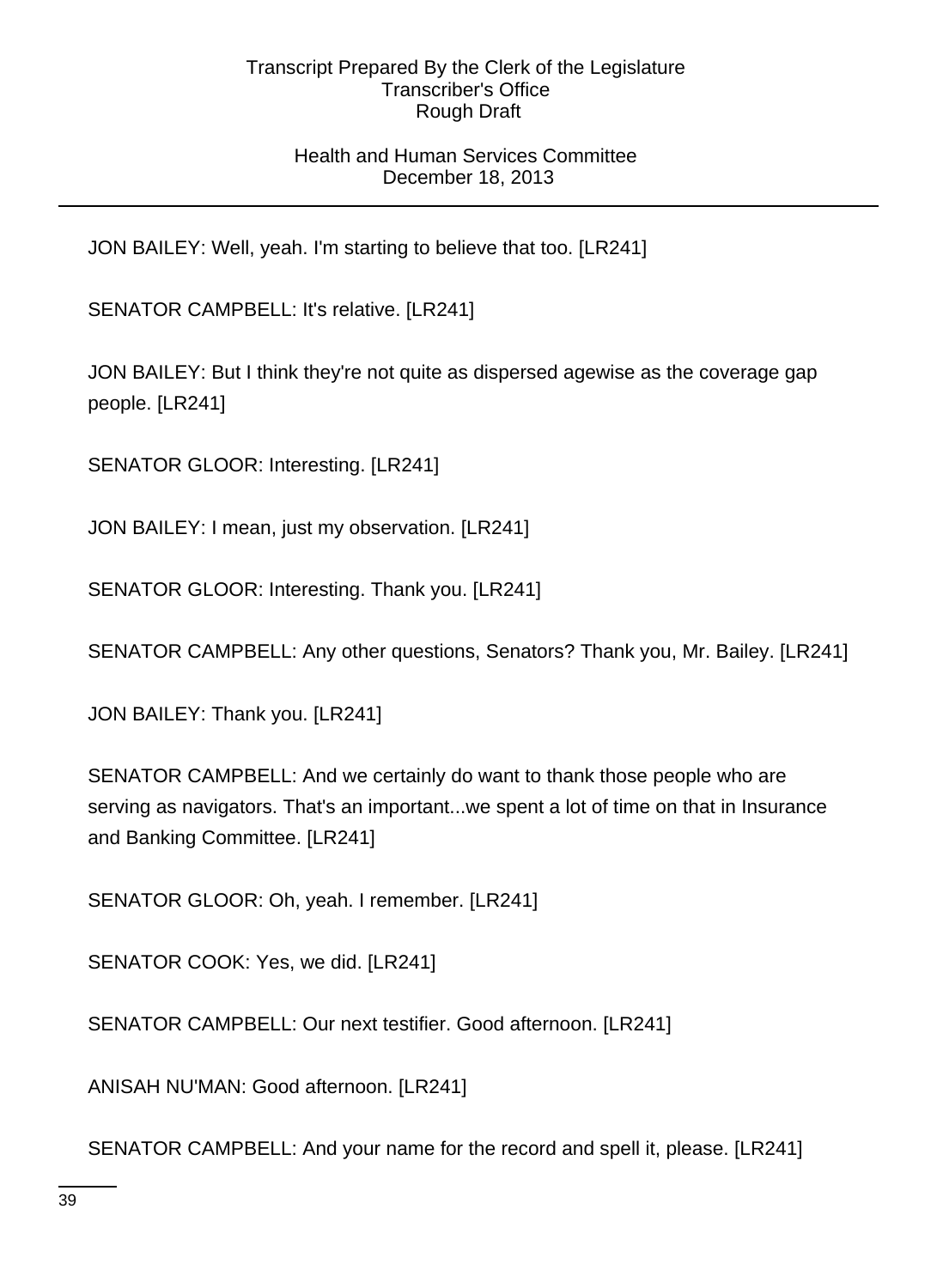## Health and Human Services Committee December 18, 2013

ANISAH NU'MAN: (Exhibit 5) Yes. Good afternoon, Senator Campbell and members of the Health and Human Services Committee. My name is Anisah Nu'man; that is A-n-i-s-a-h, Nu'man, N-u-'-m-a-n, and I am the social action committee chair for the Lincoln alumnae chapter of Delta Sigma Theta Sorority, Incorporated. We, the members of the Lincoln alumnae chapter of Delta Sigma Theta Sorority, Incorporated, support the Medicaid expansion bill on the grounds that it will help to provide healthcare coverage to up to 80,000 Nebraskans. Founded in 1913 as a historically black sorority, Delta Sigma Theta Sorority has for 100 years taken an active interest in the political, social, economic, and legislative affairs of the United States of America. We are committed to ensuring that laws have a positive impact in our community. Recently, our national headquarters has charged us with two tasks that we believe are important to promoting public health. Our first task is to continue to educate the public about the Affordable Care Act and assisting in enrolling eligible citizens for healthcare coverage. Our second charge has been to advocate for the Medicaid expansion. Although LB577 was filibustered during the last legislative session, we are urging our senators to pass the Medicaid expansion bill immediately at the beginning of the 2014 Legislative Session in January. Not expanding Medicaid will impact constituency groups such as young adults, Latinos, African-Americans, and lower-income people. In 2011, 20 percent of African-Americans...in 2011, 20 percent of African-Americans were uninsured. Furthermore, at least 59 percent of uninsured African-Americans with incomes below the Medicaid expansion limit reside in states not expanding Medicaid. African-Americans are at risk of facing coverage gaps due to states that choose not to expand Medicaid. Passing LB577 or any new legislation that supports the Medicaid expansion is our opportunity to ensure healthcare access to thousands of Nebraskans and to keep our community strong by their contributions of work and volunteering. Healthy citizens who are able to work and contribute to their community are how we build a better and stronger Nebraska. We conclude with the words of Senator Nordquist: Access to quality, affordable healthcare should be a priority of all of us who represent the good life in Nebraska. We, the members of Delta Sigma Theta Sorority,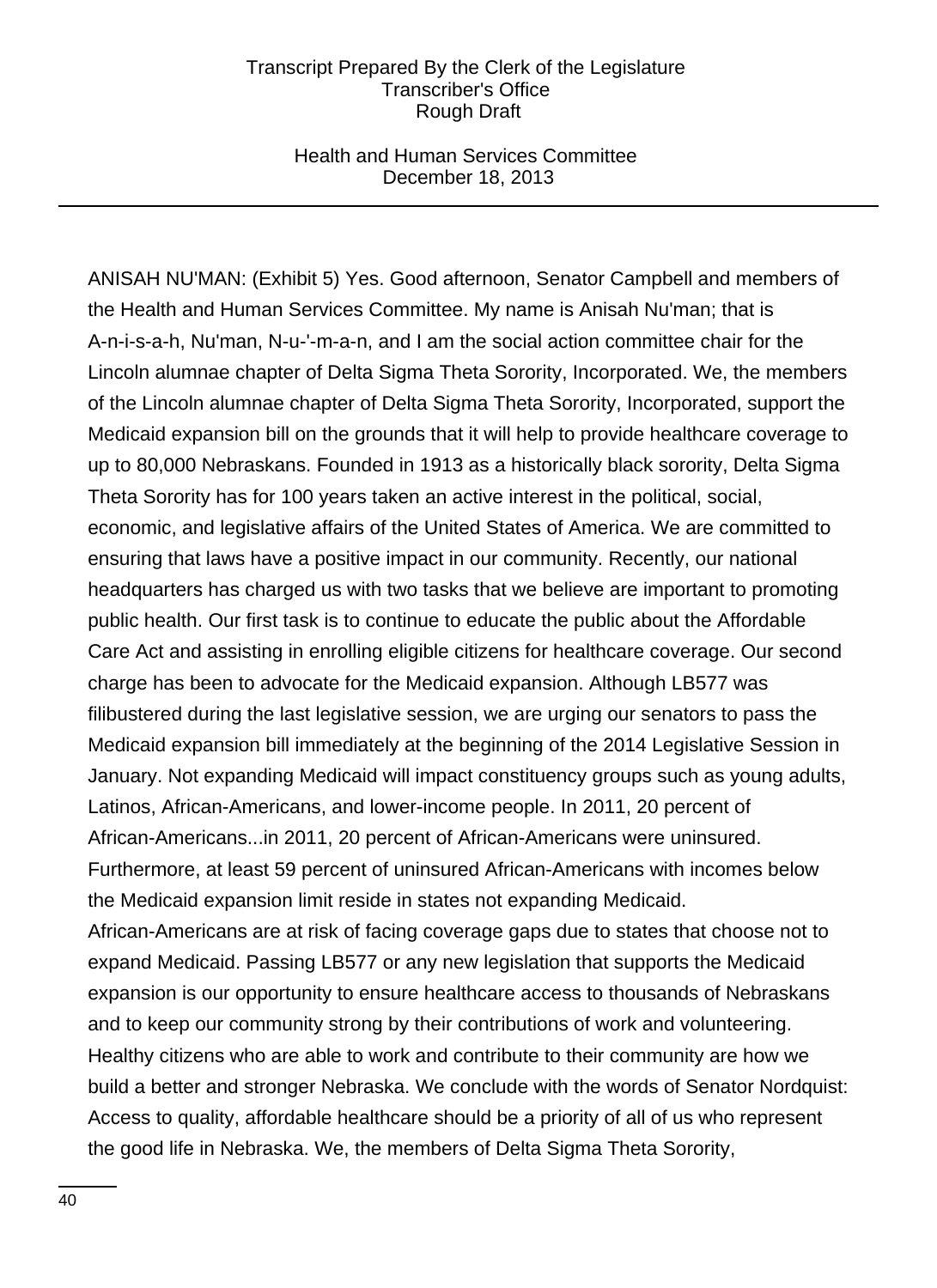# Health and Human Services Committee December 18, 2013

Incorporated, are urging you to vote yes on any new legislative bill or LB577 when it is introduced again in January. Thank you. [LR241]

SENATOR CAMPBELL: Thank you very much. Any questions? We appreciate you coming today. Thanks a lot. [LR241]

ANISAH NU'MAN: Thank you very much. [LR241]

SENATOR CAMPBELL: Our next testifier. While we are getting ready for our next testifier, I want to remind you to be sure to have your orange sheets filled out. It makes life for Brennen a whole lot easier. Good afternoon. [LR241]

TAMMY FIECHTNER: Good afternoon. [LR241]

SENATOR CAMPBELL: And state your name and spell it, please. [LR241]

TAMMY FIECHTNER: My name is Tammy Fiechtner, T-a-m-m-y F-i-e-c-h-t-n-e-r. I'm here from Stapleton, Nebraska. I'm here to represent myself, my family, and my friends and my neighbors. My husband and I are ranchers in McPherson County, and I also am a sales associate for an insurance company; so I know the insides of the health insurance business. I was very excited when we got to go on to the exchange and find out whether or not we would qualify for help. And we're not going to. We fell into the Medicaid gap. Our adjusted gross income last year was \$10,100. We are too far below. So, therefore, I am too poor for Obamacare but I am too rich for the state of Nebraska's Medicaid. A lot of my family and my friends are in the same boat, and it's a great burden on us. I had cancer in 2011; I had colon cancer. And I know that every year now I will face medical bills. That is a great burden to my family. The problem was, my premium didn't go up very much, but my deductible went from \$3,000 a year to \$5,000 a year, which I could swallow and handle; but the out-of-pocket went to \$12,700, which I did not have before. I've been with Blue Cross Blue Shield the entire time that we've lived in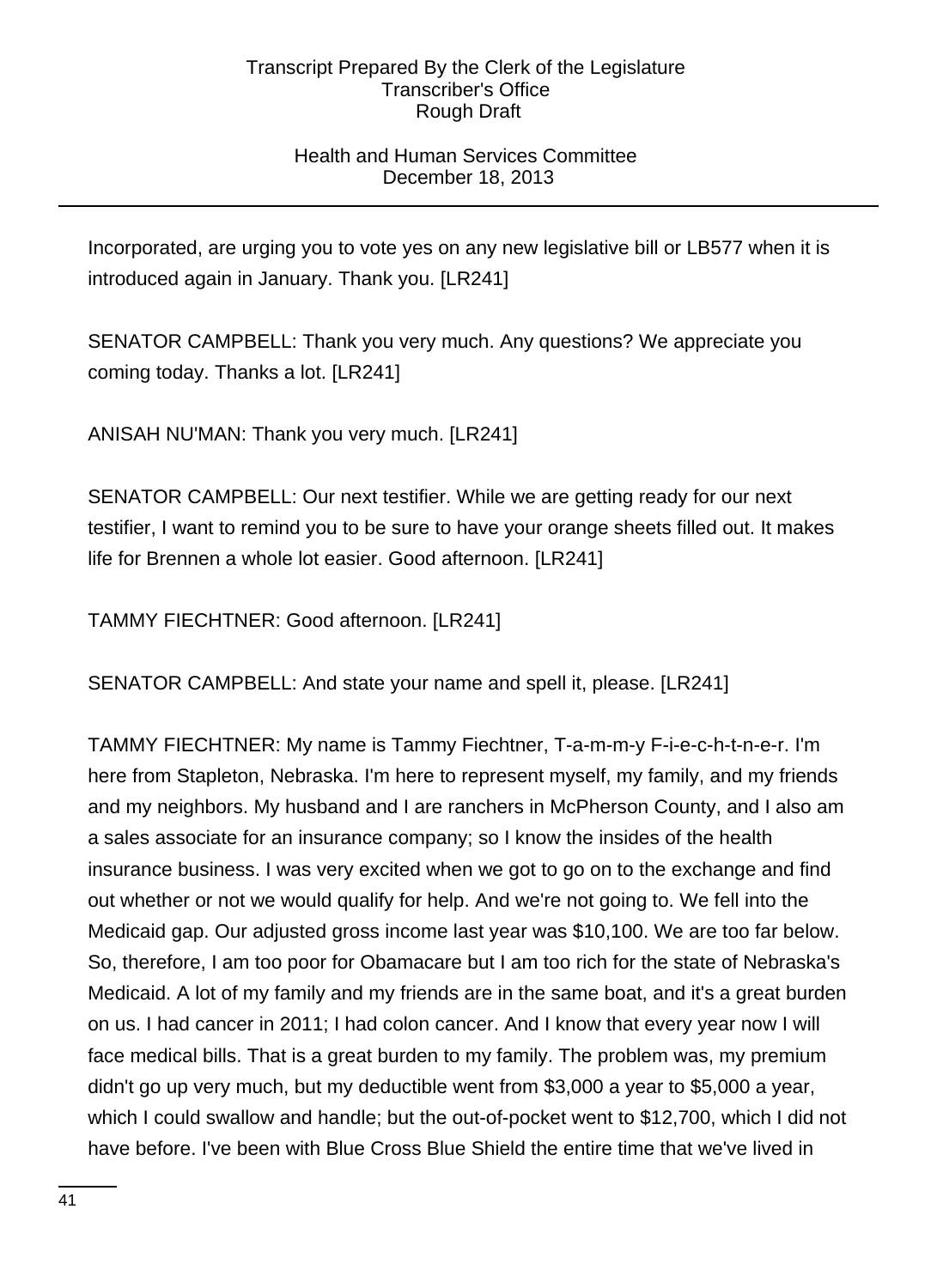# Health and Human Services Committee December 18, 2013

Nebraska, which has been 19 years. I've paid a premium every month, and now I am going to be faced with the question of how to pay my medical bills. If I go to a coverage that I can actually afford the deductible with, it's going to cost me \$1,070 a month, and that's just for my husband and I. I am here to represent a lot of people and answer your question. Most of my clients are young families like ourselves who have children, who have been covering their assets so they would not lose their farm or their business because of a medical condition. And now that's being taken away from them. Most of my clients, their premiums went up substantially but they also found themselves going into this huge deductible and an out-of-pocket cost that is just outrageous. Yes, there are other places to go shopping for insurance, but you have to remember, we don't qualify for any kind of assistance. So even if we chose not to go with Blue Cross Blue Shield anymore, we still have to come up with these massive deductibles and out-of-pocket expenses. I'm here to ask you to find some way to help us. We pay a great burden to this state in our property taxes already, and this is just one burden that I don't know that rural Nebraska can afford. And it's not just farmers and ranchers; it's dog groomers, it's plumbers, it's contractors, it's grocery store owners. It's also the people who work for farmers and ranchers. They are, a lot of times, uninsured. They've come to me asking for help for insurance, but they don't make enough to qualify. And that's what I was here to ask you guys to do, is just to help us. [LR241]

SENATOR CAMPBELL: Thank you, Tammy. Telling one's personal story is always difficult, so I very much appreciate your testifying today. [LR241]

TAMMY FIECHTNER: It's not just my personal story. [LR241]

SENATOR CAMPBELL: Absolutely. [LR241]

TAMMY FIECHTNER: It's western Nebraska's personal story. And we're hardworking people, and we've been forgotten not just by the federal government but by our state. [LR241]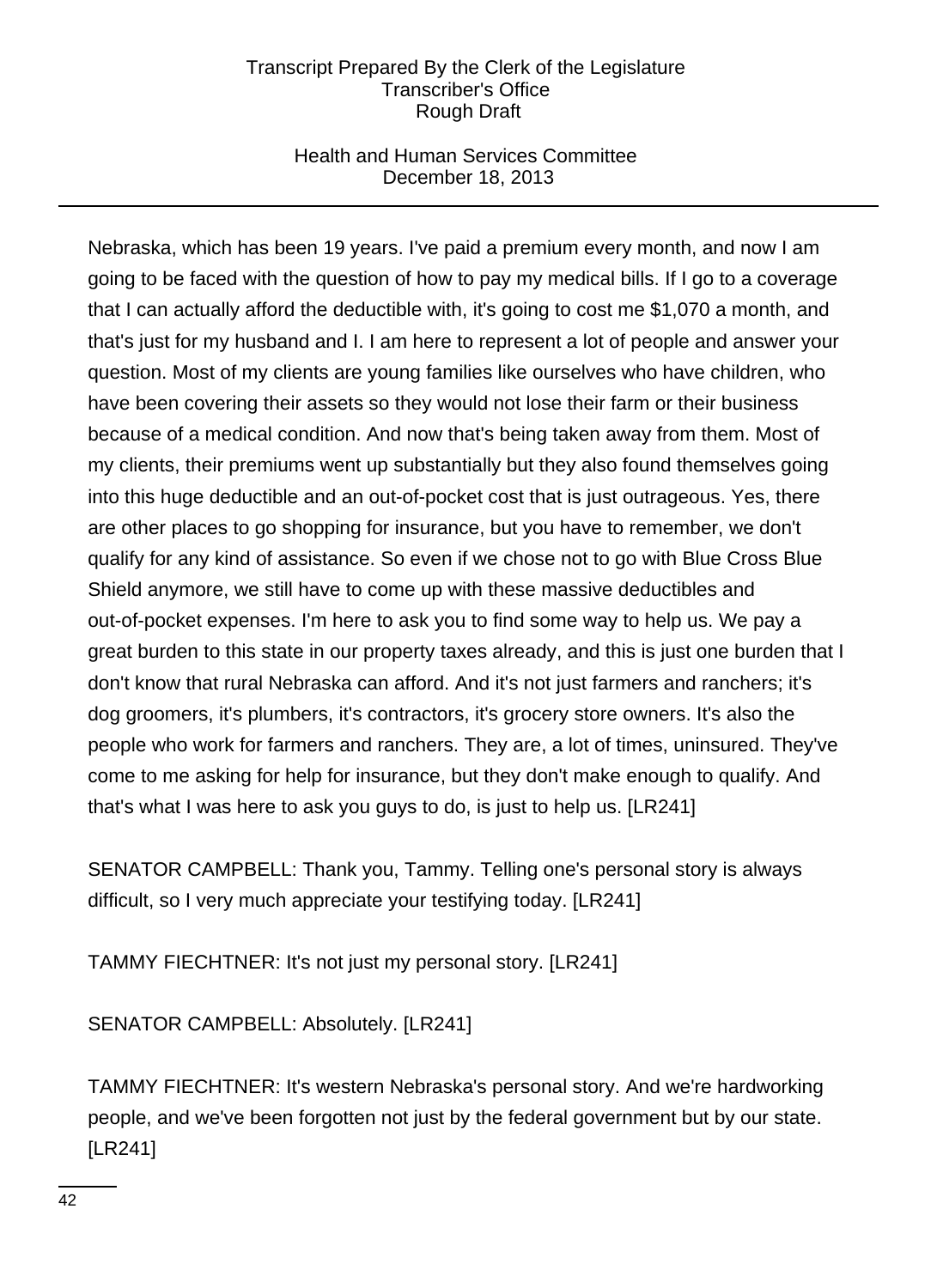## Health and Human Services Committee December 18, 2013

SENATOR CAMPBELL: Questions, Senators? Thank you very much for taking time to come today. [LR241]

TAMMY FIECHTNER: Thank you. [LR241]

SENATOR CAMPBELL: Our next testifier. Good afternoon. [LR241]

KEVIN NOHNER: Good afternoon, Senator Campbell and all of the other committee members. I'm Dr. Kevin Nohner, Kevin, K-e-v-i-n, Nohner, N-o-h-n-e-r. I am here before you today with three hats on. I'm president for the Nebraska Medical Association. I've been a family medicine physician in Nebraska for 30 years. And I spend about half my time now working with UniNet and Alegent with their ACO. You know, I don't have to come up and tell you any stories because Tammy bravely came in front of you and told you hers. I'd like to tell you she's the exception. But as a primary care physician, I hear that way too much--families that are worried about going bankrupt because they can't make ends meet. And it doesn't take much time with a serious illness like a colon cancer or a stroke or any of those kinds of things to eat up whatever resources. And now you've really destroyed a family and made them homeless in a lot of conditions, you know, depending on what their resources are. You have people who are struggling to work every day with depression. And they can't afford their medicine. It's, you know, do I feed my kids or do I take my medicine? And we can do what we can do with, you know, trying to...hooking them up with free medicines. I know that Senator Howard with OneWorld, this is a fight that we have all the time. I take care of working-class people. So I think that, you know, I'm coming in front of you today with all three of those hats and saying I'd like you to do the right thing. We need to pass this. And if the Governor vetoes it, we need to overcome his veto. This is something that is really, you know, it's just one of the most important things we can do. I wanted to kind of personalize it for you guys. So I had the NMA staff pull some numbers. So, Senator Watermeier, in your district there's 14,000 households approximately; about 1,900 are eligible. That means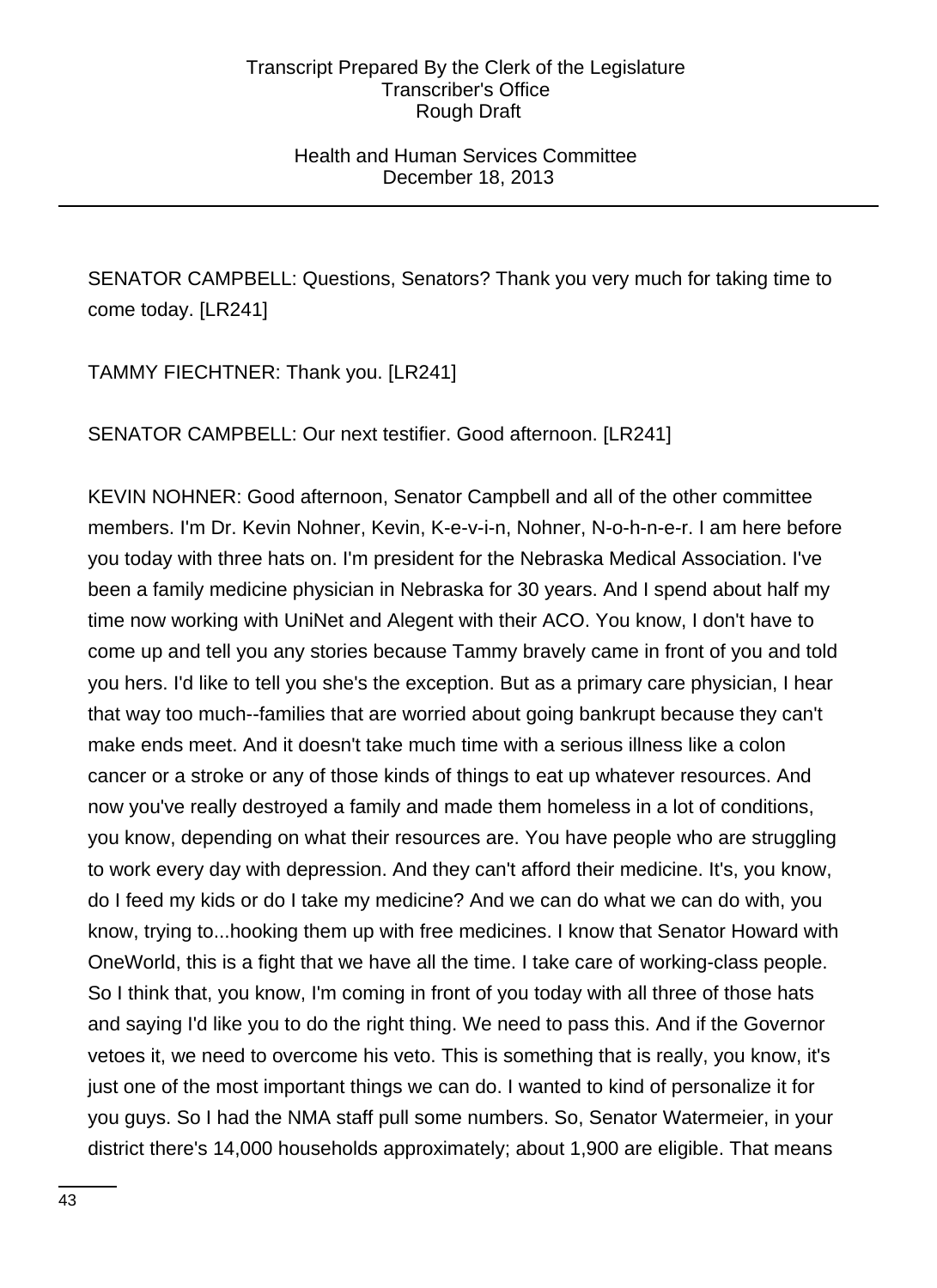### Health and Human Services Committee December 18, 2013

that 19.4 percent of your district is uninsured. Senator Howard, 14,000 households; 4,700 are eligible, and that's 38 percent uninsured. Senator Krist, 15,700; 2,900 eligible, 22.4 percent uninsured. Senator Cook, 13,129 households; 2,366 eligible at 23 percent uninsured. Senator Campbell, 19,372 households; 1,461 eligible, 9.8 percent uninsured. Senator Gloor, 14,814 households; 2,931 eligible, 24.8 percent. And then, Senator Crawford, 14,000 households; 1,776 eligible, and at 15.7 percent. You know, it's really easy in the press to concede numbers and 50,000 uninsured or whatever. But I think you need to take stories like Tammy's into consideration even for her children. Colonoscopies can prevent--not just detect, prevent--80 percent to 90 percent of colon cancers. But the last thing you're going to do is fork out four grand if you've got something else to do. And those are the kind of things that we as physicians are pushing for when we're trying to transform healthcare in the state of Nebraska. I've been very involved with the patient-centered home. And we made an important step today by signing that agreement. And with Alegent, we've been able to show, you know, we've been able to cut way into chronic disease expenses by doing good management. The last point I want to take, if you'll indulge me, is I'm going to actually quote the Governor out of an article that he gave for the Omaha Medical Society. "Finally, I would like to discuss rising health-care costs. The first priority for the federal government, state government, businesses and the health-care industry should be to control health-care costs. As Governor, I am working with state employees to make wellness a part of our everyday lives. The state of Nebraska offers an innovative wellness program and a health insurance package designed around wellness." And then he goes on to say how they got the award. "After just three years, the state of Nebraska has seen a \$4.2 million reduction in claims. Our focus on wellness is resulting in a healthier work force." I would put forth to you that the patients that I have, the patients of the other doctors in Nebraska, your neighbors, your coworkers, they deserve the same shot at that wellness program as everybody else. And in his own words, the Governor knows that it works and yet we're not putting it forth. And so I'm here to ask you to do the right thing. Help us to help the people of Nebraska feel and get better and stay healthy. [LR241]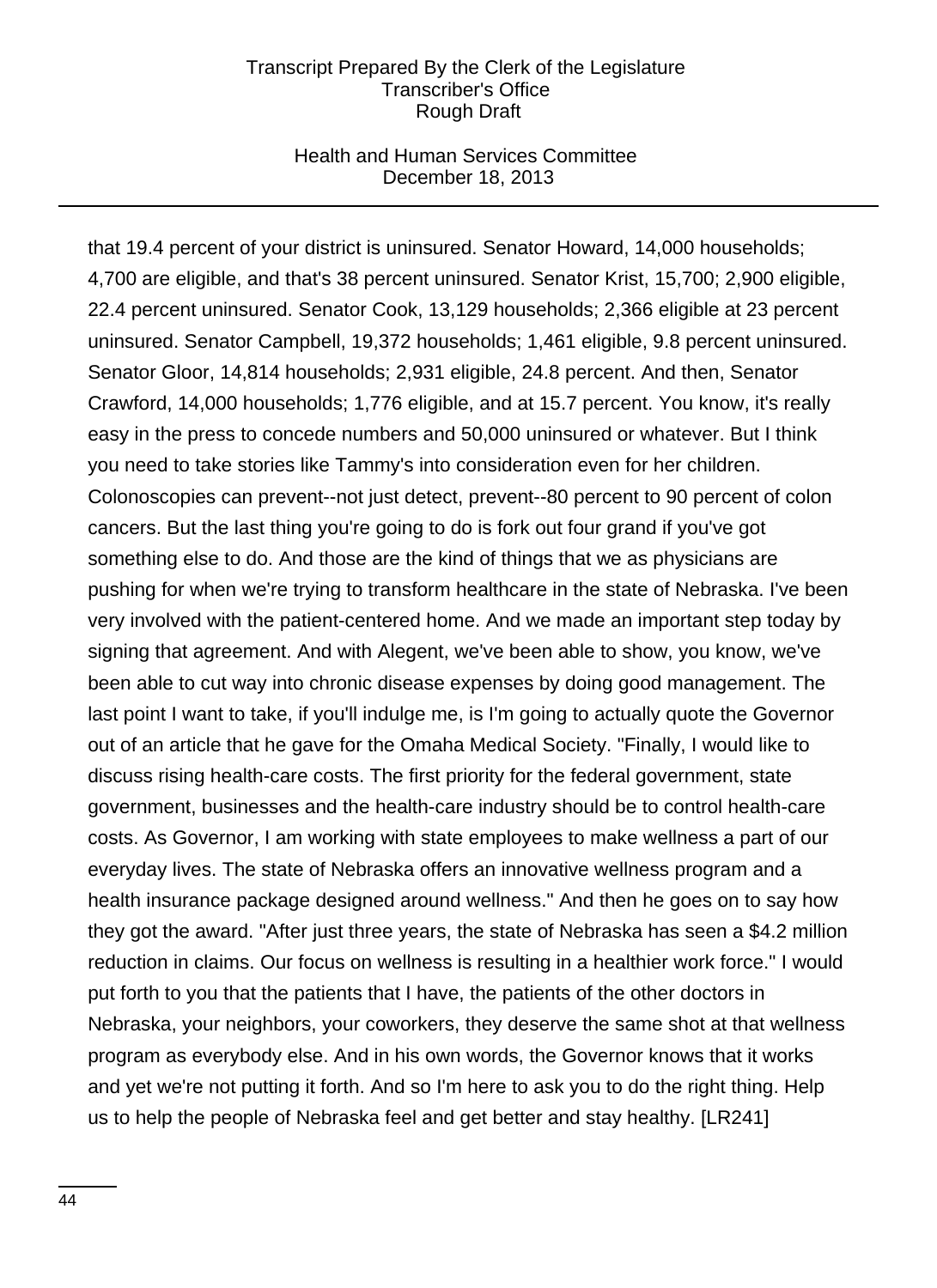## Health and Human Services Committee December 18, 2013

SENATOR CAMPBELL: Thank you, Doctor. Questions? Thank you very much for coming today and your testimony. Our next testifier. Good afternoon. [LR241]

BOB RAUNER: Hi. I'm Dr. Bob Rauner, spelled B-o-b, last name is Rauner, R-a-u-n-e-r. Thank you, Senator Campbell and committee members, for letting me testify today. I'm wearing my Nebraska Academy of Family Physicians hat, but I also have a day job as medical director of the Rural Accountable Care Organization of Nebraska. I'd like to encourage you to choose the expansion path that Iowa and Arkansas have used using the waiver process because it allows us to tailor the process to our needs. It also allows us to use a more privatized approached which I think would be more effective. The two issues I'd really like to address that were discussed, though, one is the churn issue. This isn't just save money on the insurance side. Actually, it would save quite a bit of money on the administrative side for the clinics and hospitals as well. When our patients are constantly flipping in and out of plans, that's a burden for us as well. And then most people don't realize how often that happens amongst the Medicaid and the lower-income people. They churn in and out of plans pretty frequently. And also, that churning limits all of the quality improvement projects we do in the patient-centered medical home and Accountable Care Organization projects. So if I've got them lined in because they have Coventry or something, I can put them into a quality improvement project. But when they drop out, now they're out of it again. And for these things to work, they require some sustainability over time. And when people are on one plan for six months and off for six months, it limits the effectiveness of those programs which are needed for prevention. The other thing I'd like to just address really is the wellness benefit, which I think is a great innovation to add. Whenever you can reward people for being responsible consumers, that's a win-win. And there's a lot of things thrown out about this group maybe not being so responsible. Why not provide some good incentives? I really like the fact that they actually reward people for doing the right thing. And then wellness can save a lot of money. If you look at something like, for example, if you have untreated high blood pressure and it leads to kidney failure, if you end up on dialysis, it's hundreds of thousands of dollars a year to take care of that. You can take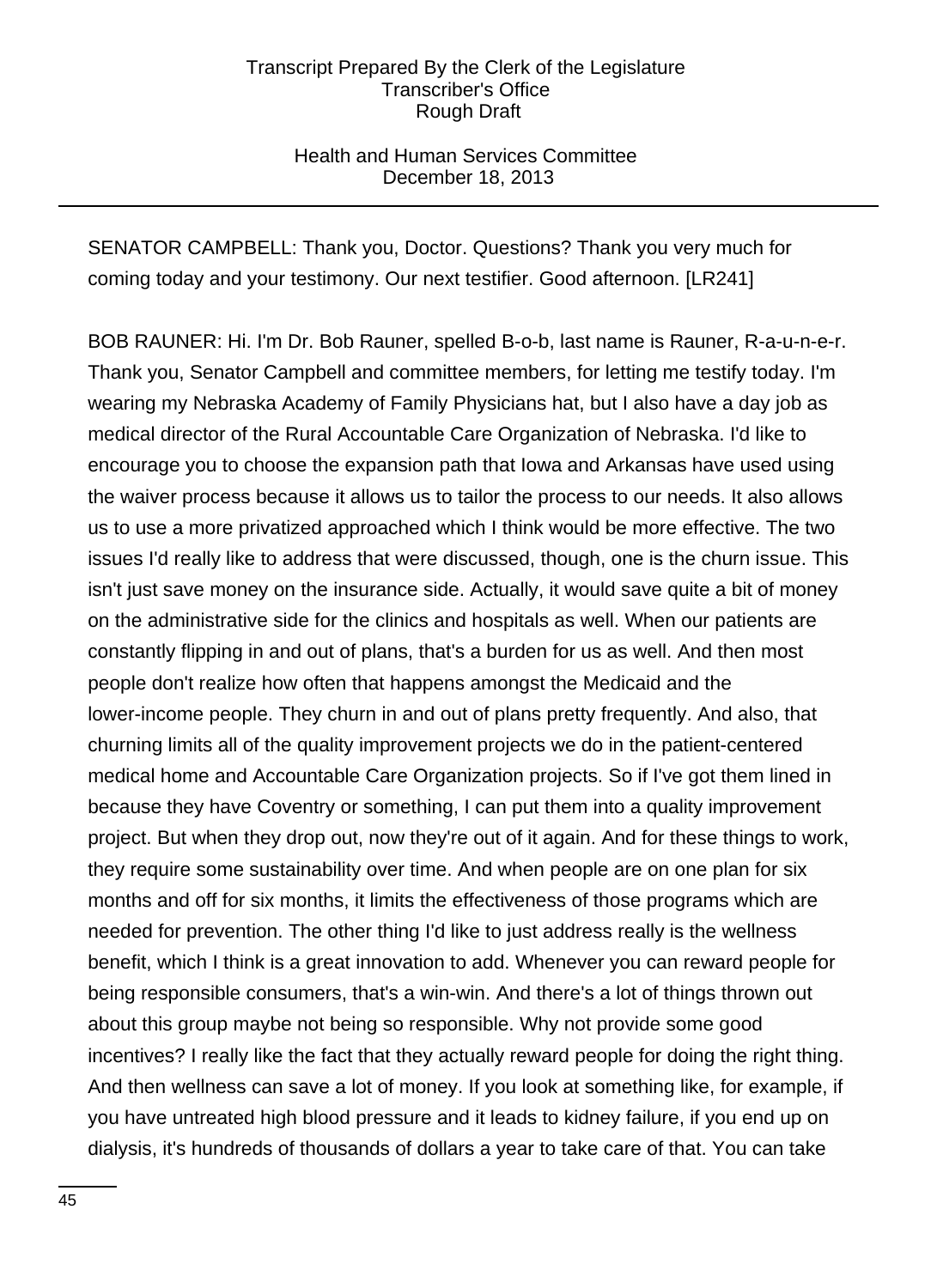# Health and Human Services Committee December 18, 2013

care of a lot of people with uncomplicated high blood pressure for that amount of money. And if you can do that on the front end, it can save a lot money. It may not show up for a year or two, but five and ten years down the road it can save a lot of money. And so I'd really encourage you to focus on the churn issue and the wellness benefit issue. Thank you. [LR241]

SENATOR CAMPBELL: Thank you, Dr. Rauner. Those are good suggestions on those two. Are there questions or follow-up from the senators? Thank you, Dr. Rauner. Our next testifier. Good afternoon. [LR241]

ANN FROHMAN: Good afternoon. While I can't speak as quickly as Dr. Rauner...(laughter) [LR241]

SENATOR CAMPBELL: He was probably... [LR241]

ANN FROHMAN: I'm still going to... [LR241]

SENATOR CAMPBELL: ...got a gold star today. [LR241]

ANN FROHMAN: I'm still going to try to get it all in, in the time allotted. Thank you. [LR241]

SENATOR CAMPBELL: You need to just say your name and... [LR241]

ANN FROHMAN: (Exhibit 6) My name is Ann Frohman; that's spelled A-n-n F-r-o-h-m-a-n. I'm the registered lobbyist for the Nebraska Medical Association here to testify on the issue, in particular, on financing Medicaid expansion in Nebraska, which would indeed insure the last segment of the population currently without access to health insurance. One financing option that is in the plan Dr. Rauner mentioned, drilling down into Iowa, is a cost-sharing component. And as you may be aware, historically it's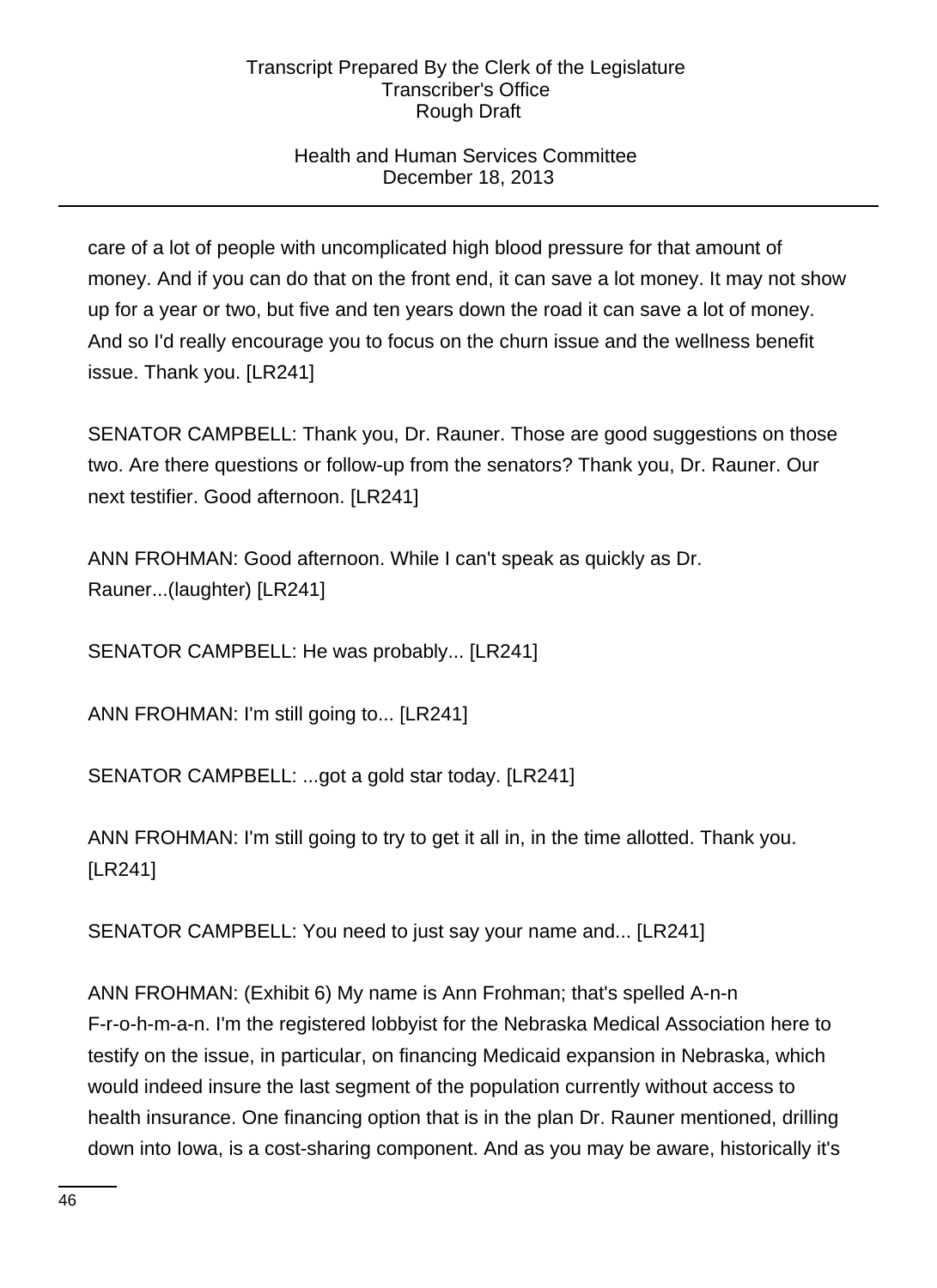### Health and Human Services Committee December 18, 2013

been viewed as kind of a Draconian measure by the NMA and for good reason. It's a cost shift to medical providers to pick up an unpaid tab due to the administrative expense of the nonpay of the lower dollars. However, we are merging into a new healthcare frontier. We recognize that. The NMA understands and appreciates that it's important to Nebraskans that individuals take ownership of their health status, take ownership and manage their conditions and engage in wellness efforts. We recognize that expanding Medicaid with cost-sharing creates an opportunity here. A thoughtfully designed cost-sharing component can make a difference if it requires individuals to examine healthcare costs and contribute on a regular basis to utilization. Also, there's no free lunch. For these reasons, the NMA recognizes that all stakeholders must do their part to bend the cost curve as well as improve the quality. We must rethink the system and do what it takes to ensure everyone is on a path forward toward managing health and disease proactively rather than reactively through the emergency room. Hence, while cost-sharing is not ideal, the NMA is willing to live with a nominal amount of cost-sharing here and stands ready to work with you to advance these outcomes. We need full participation within the managed delivery system and not the ER system. Financing Medicaid expansion creates another challenge that, I think, within it lies an opportunity. And that is to say the absence of accurate cost information in healthcare is astounding. It is like no other sector. Fragmentation of financing is the reason for this. We have public payers. We have private payers. We have large networks, small networks, no networks. Including the working poor, this uninsured segment, on to the public insurance grid pulls in all of the folks into an, you know, into an insurance scheme that reduces much of the fragmentation. It's not perfect. It doesn't get us on 100 percent of where we need to be. But it's getting us moving. It's starting the momentum. Here's the opportunity. Less fragmentation improves data management on cost information, it impacts quality measures on delivery of care, and it drives value. So quality measures that drive outcomes cannot occur in the emergency room, again, the setting in which the primary care is the delivery arm for the uninsured in Nebraska. For this reason, the discussion of financing healthcare cannot occur absent discussions of modification to the delivery of healthcare. And the NMA fully supports alternative access points to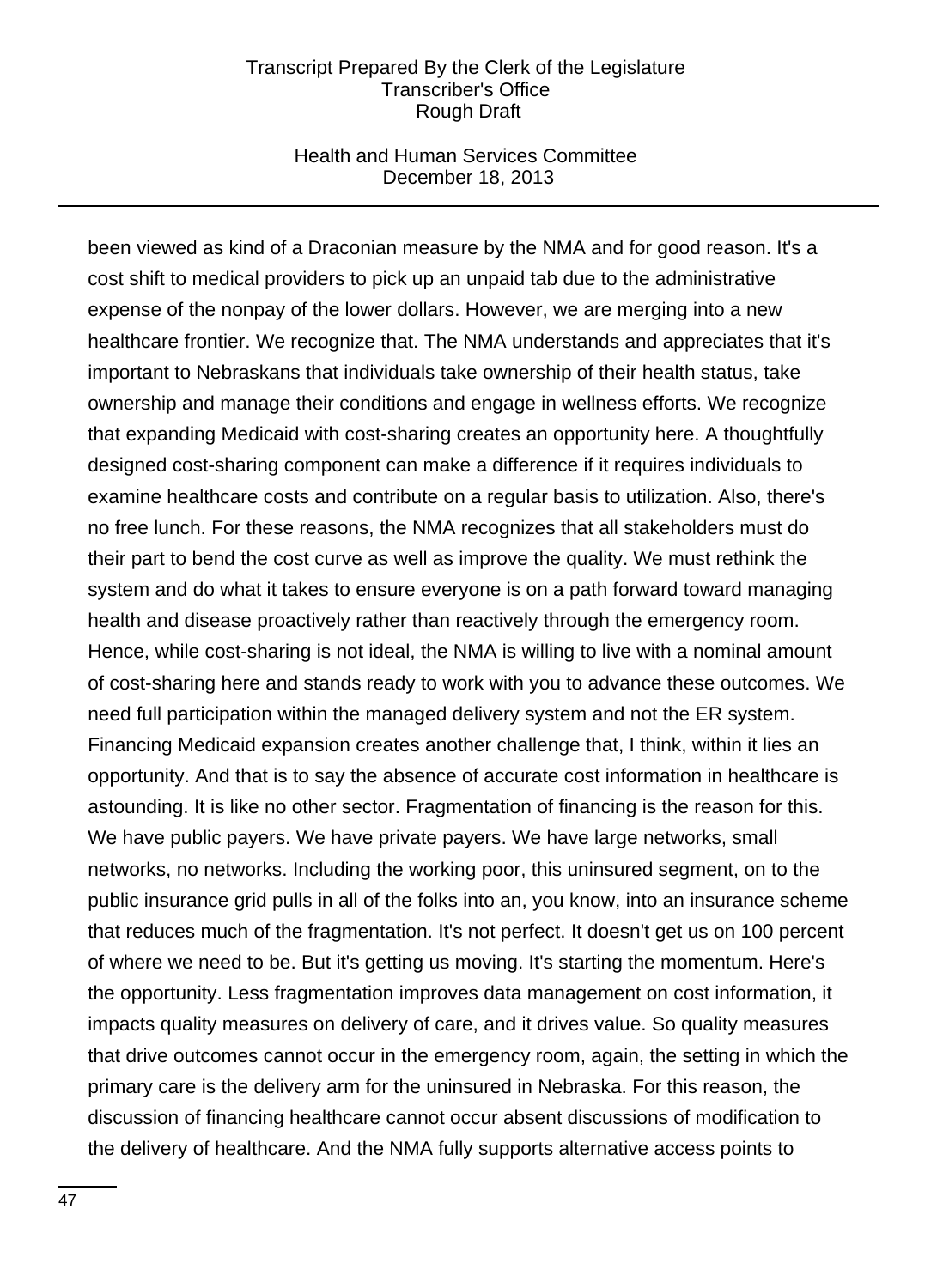## Health and Human Services Committee December 18, 2013

healthcare delivery from increased 24/7 delivery outside of the ER to encourage providers to practice to the full extent of their credential. Just last session, the NMA supported nurse practitioners performing acute as well as chronic delivery of care in a team-based environment. The team-based coordinated care models led by physicians to integrate care delivery will improve the value proposition. We're all recognizing that and moving in that direction. The NMA understands that more needs to be done with community health organizations, clearly. Expanding access through satellite facilities, technology is happening as well. We do not have the financing pressure either that I think some of us thought initially when this rolled out. We have an opportunity here to look at some financing that is available due to the closing out of the Comprehensive Health Insurance Pool by virtue of the Affordable Care Act. The Milliman study missed it by millions. And when I say millions, if you're looking at the trajectory the Milliman study looked at--and I've spent a lot of time with actuarial reports over the last 20 years, and a lot my friends are actuaries--they missed the recognition of the \$25 million to \$30 million of funding the state provides to the Comprehensive Health Insurance Pool. If you multiply that out into that report, you're looking at \$150 million to \$200 million. So we don't have that challenge here in Nebraska that other states have because they didn't participate in the funding of their Comprehensive Health Insurance Pools. So with that, Senator Campbell, I want to thank you for your leadership on this, spending the time to do the study and take the, you know, thoughtful analysis. It's a measured approach. And I'm really excited about the results. Thanks. [LR241]

SENATOR CAMPBELL: Thank you, Ms. Frohman. Questions? As an Insurance Director, former Insurance Director, you probably can help us at some point. I expect that we will work with the Budget and Fiscal Office. We have been in communication with them through the whole thing, but we anticipate that we would need an actuarial study as we finish up the Nebraska plan. So we may be in touch with you to give us some advice on that if we can impose upon you to do that. [LR241]

ANN FROHMAN: It's all about the assumptions that go into it. They do great analysis,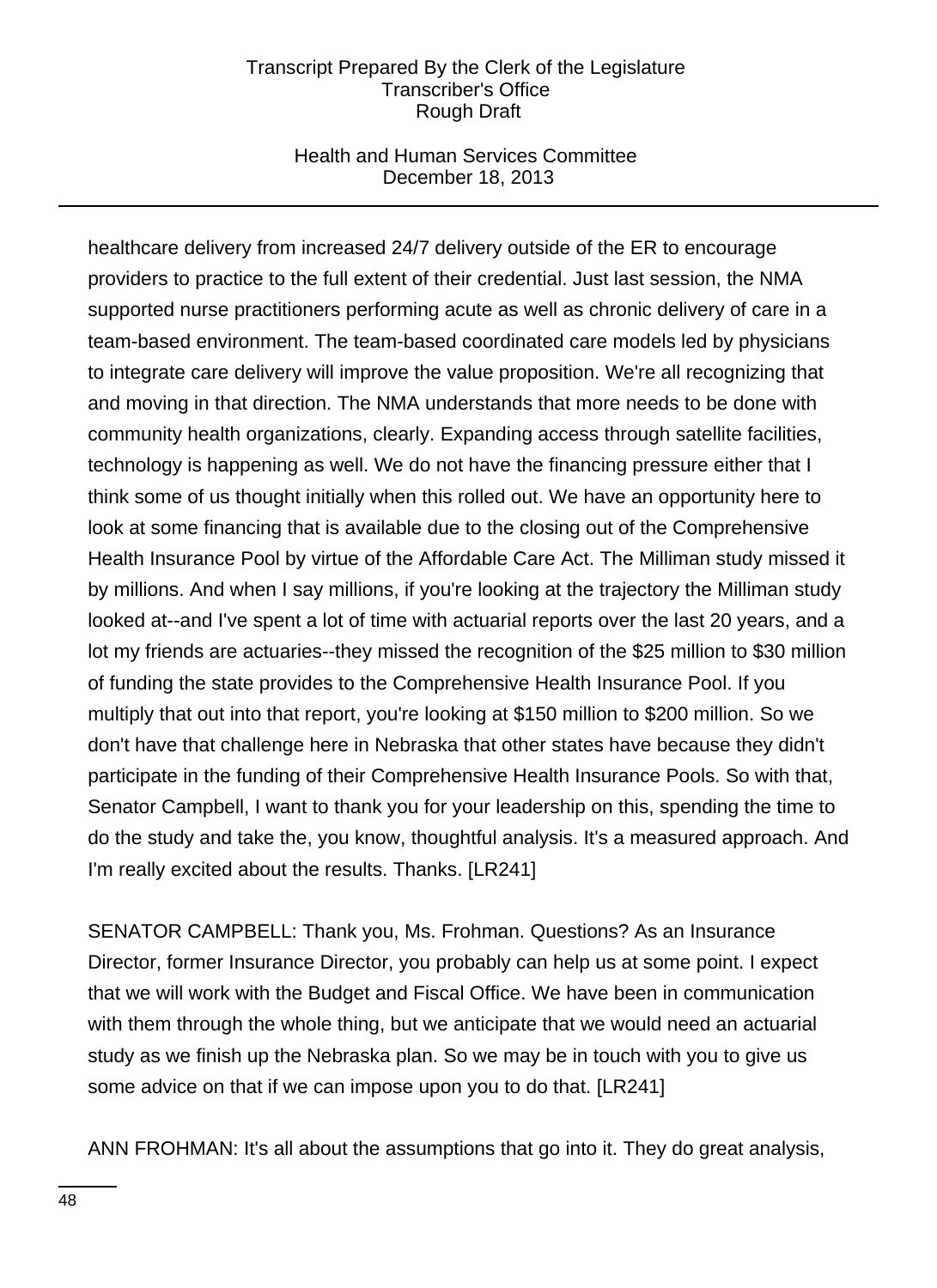# Health and Human Services Committee December 18, 2013

but you've got to start with the baselines. And I'd be happy to do what I can. [LR241]

SENATOR CAMPBELL: That would be great. We can use your expertise. Any other questions or comments? And I do want to say that the Nebraska Medical Association was probably ahead of the game in which they had a plan for coverage of all Nebraskans in healthcare in, what, 2007? [LR241]

ANN FROHMAN: That was one of the reasons I wanted to be their lobbyist. I saw that. [LR241]

SENATOR CAMPBELL: Yeah. I can remember being a candidate for the Legislature and reading that and thinking, wow, this is really interesting. And I didn't want to fail to note that because they were ahead of it and we very much appreciate your testimony today. [LR241]

ANN FROHMAN: Yeah. They are recognized, I think, nationally on the cutting edge of this. [LR241]

SENATOR CAMPBELL: Right. We probably ought to roll out that plan and take a look at it again. [LR241]

ANN FROHMAN: We have it. It's not gathering dust. [LR241]

SENATOR CAMPBELL: Okay. Well, perhaps we'd ask for copies for all the committee... [LR241]

ANN FROHMAN: Okay. [LR241]

SENATOR CAMPBELL: ...because I'm not sure I can still find mine in a box hidden in my office. [LR241]